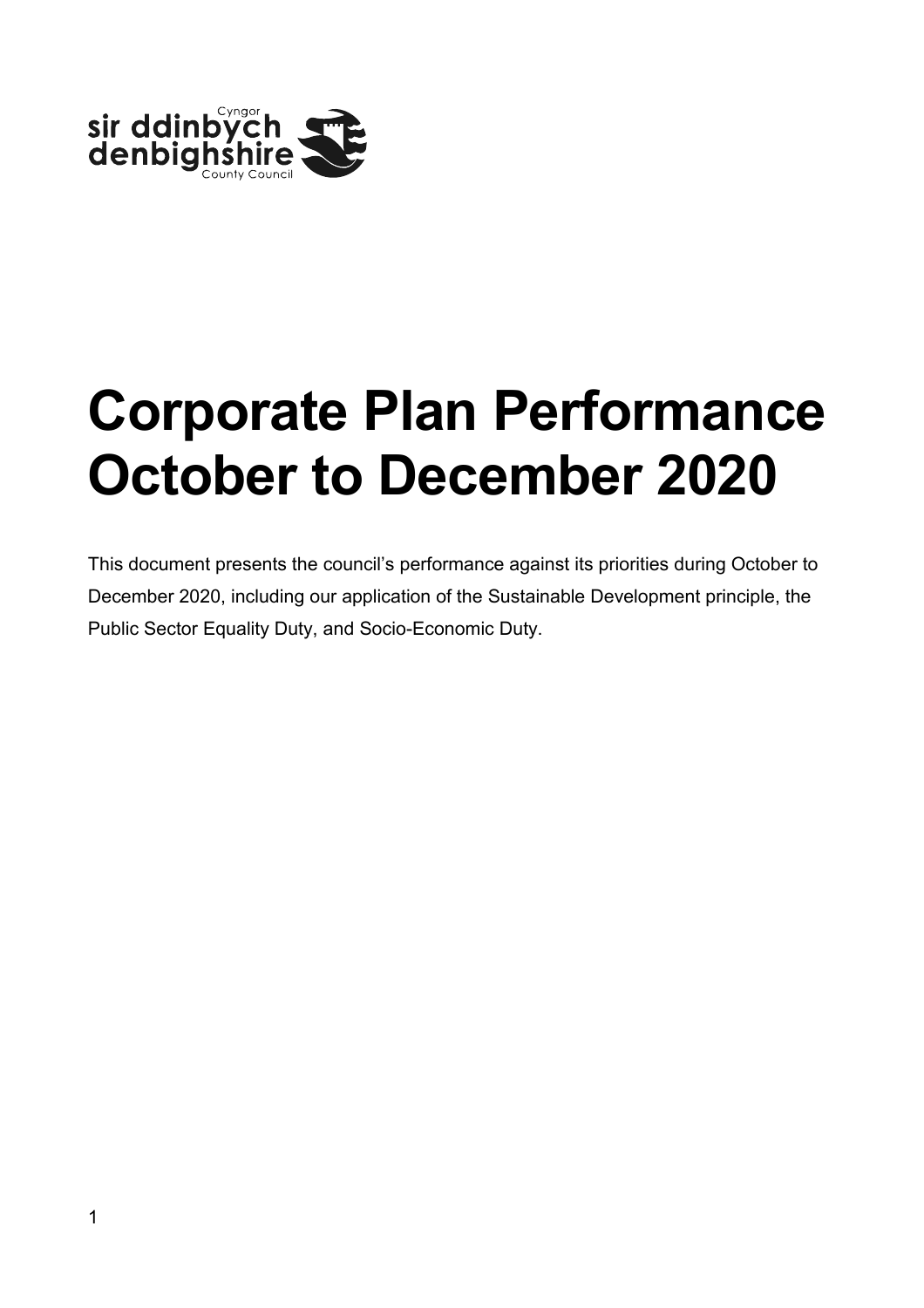# **Contents**

| Connected Communities: Communities are connected and have access to goods and           |  |
|-----------------------------------------------------------------------------------------|--|
|                                                                                         |  |
| Resilient Communities: The council works with people and communities to build           |  |
|                                                                                         |  |
| Environment: Attractive and protected, supporting well-being and economic prosperity 32 |  |
| Young People: A place where younger people will want to live and work and have the      |  |
|                                                                                         |  |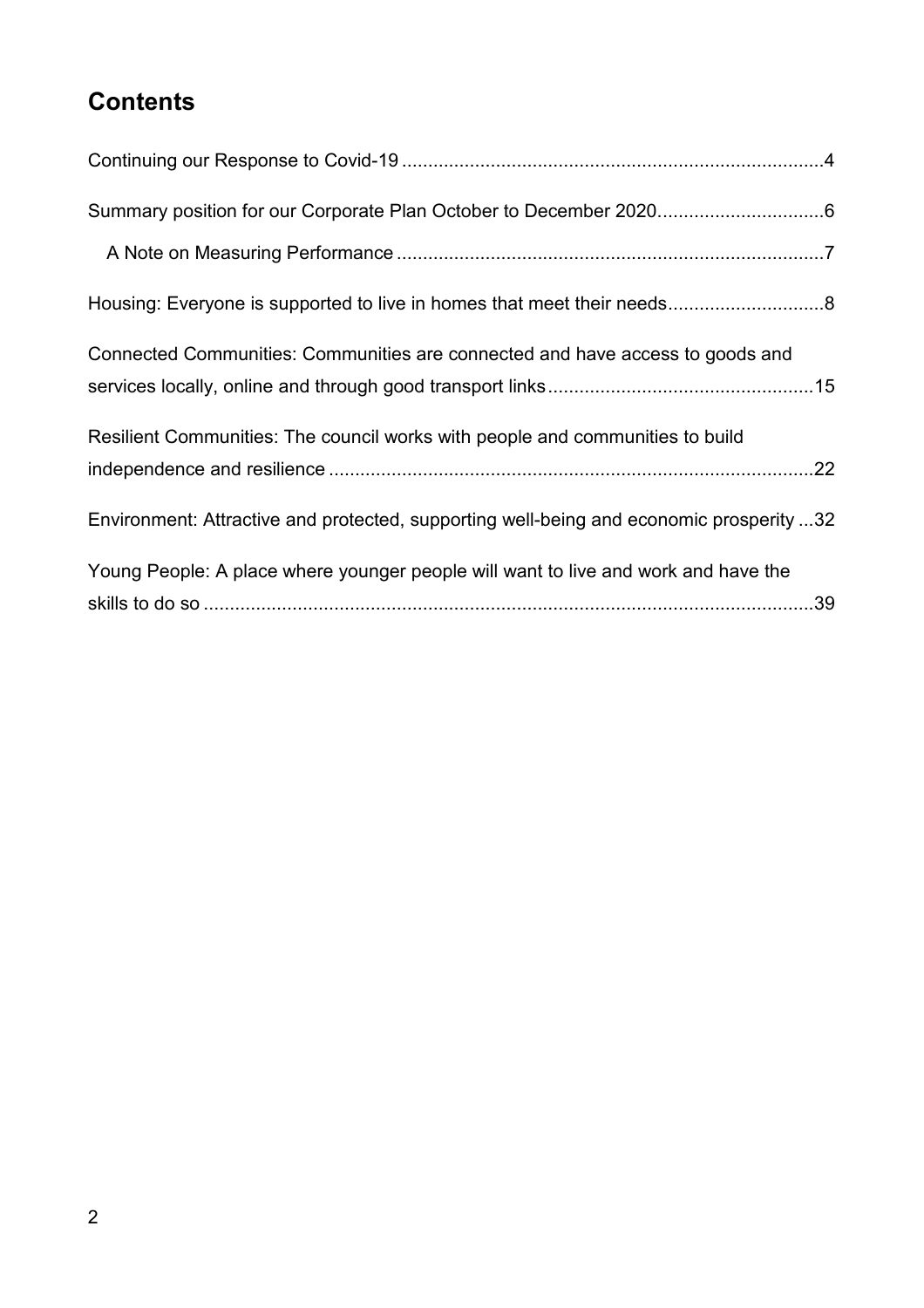# **For more information, or to let us know what you think about anything in this report, contact us:**

**By EMAIL:** [strategicplanningteam@denbighshire.gov.uk](mailto:strategicplanningteam@denbighshire.gov.uk)

**By TELEPHONE:** 01824 706291

Rydym yn croesawu galwadau ffôn yn Gymraeg / We welcome telephone calls in Welsh.

#### **By POST:**

Strategic Planning and Performance Team,

Denbighshire County Council,

PO Box 62,

Ruthin,

LL15 9AZ

We welcome correspondence in Welsh. There will be no delay in responding to correspondence received in Welsh.

#### **To keep up-to-date:**

Like us on [Facebook](https://www.facebook.com/denbighshirecountycouncil)

Follow us on **Twitter** 

Visit [www.denbighshire.gov.uk/corporateplan](http://www.denbighshire.gov.uk/corporateplan)

Visit the [County Conversation Portal](https://countyconversation.denbighshire.gov.uk/) and sign up for *Y Panel!*

Subscribe to the [County Voice newsletter,](https://countyvoice.denbighshire.gov.uk/) or our [Chief Executive's blog](https://denbighshirechiefexecutive.wordpress.com/)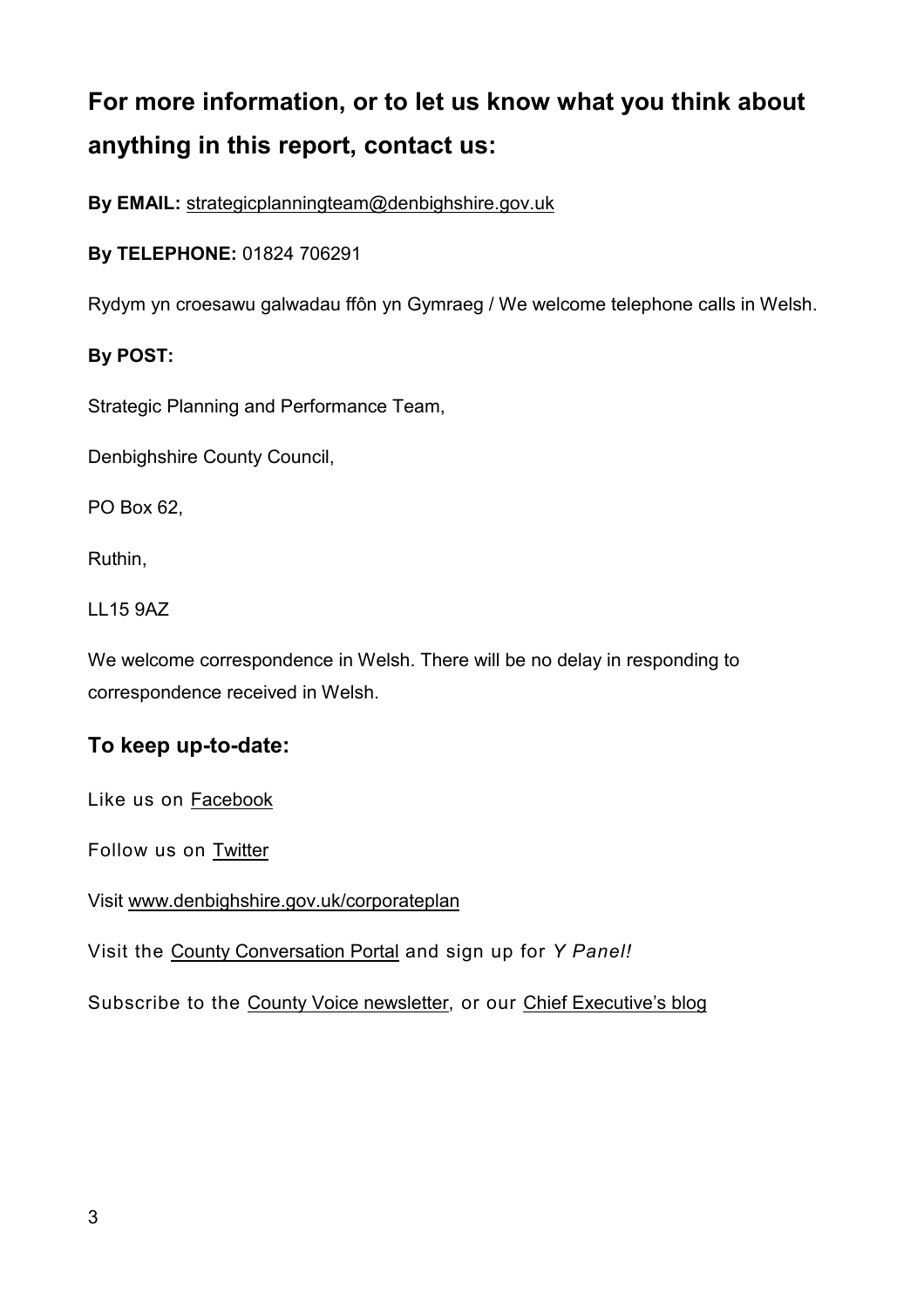# <span id="page-3-0"></span>**Continuing our Response to Covid-19**

Delivery of our services has been affected by both the all Wales 'firebreak' lockdown of 17 days from October 23 to November 9, and the more recent move into level 4 from December 20. Once again this has seen some of our public buildings and sites close their doors. However, the council has continued to deliver essential services to its residents, and during this time we revisited our innovative work from the first lockdown to place calls to the most vulnerable in our communities to ensure that their needs are being met. We are grateful for the continuing understanding and patience of residents and staff during these difficult times, and thank residents for everything that they have done this year to keep people safe.

Great efforts are continuing to try to reduce the number of coronavirus cases in the County. There are teams working on the Test, Trace and Protect service right across Denbighshire, tracing the contacts of positive cases and providing advice for people to self-isolate. It's an extremely demanding job but completely essential in our efforts to try and reduce the spread of coronavirus in our communities. In November two testing centres were opened to the public in the County. One opened at County Hall car park in Ruthin on November 18, and remained open for two weeks providing a no appointment necessary for a walk-on and drive-in service. A further walk-in testing centre also opened (by appointment only) in Rhyl, the testing centre being located on Quay Street car park, near the blue bridge. The council administers self-isolation / discretionary £500 payments to individuals that have lost income as a result of being told to isolate. Details are available on [our website,](https://www.denbighshire.gov.uk/en/coronavirus/isolation-payments.aspx) in addition to a great deal of helpful information to support residents through the pandemic.

Staff have continued to work hard to ensure the continued safety of our care home residents, and once again volunteers from our wider staff and the community stepped up to support provision during the difficult Christmas and winter period. We have also been delighted with the news that all residents in both Cysgod Y Gaer and Dolwen were vaccinated in January. It is a positive and very much welcome step forward.

The Autumn Term was not an easy one for our schools, which fought hard to keep provision open and safe for pupils. However, despite best efforts, a number of cohorts did have to isolate, and some schools did close temporarily. The pressure that the virus has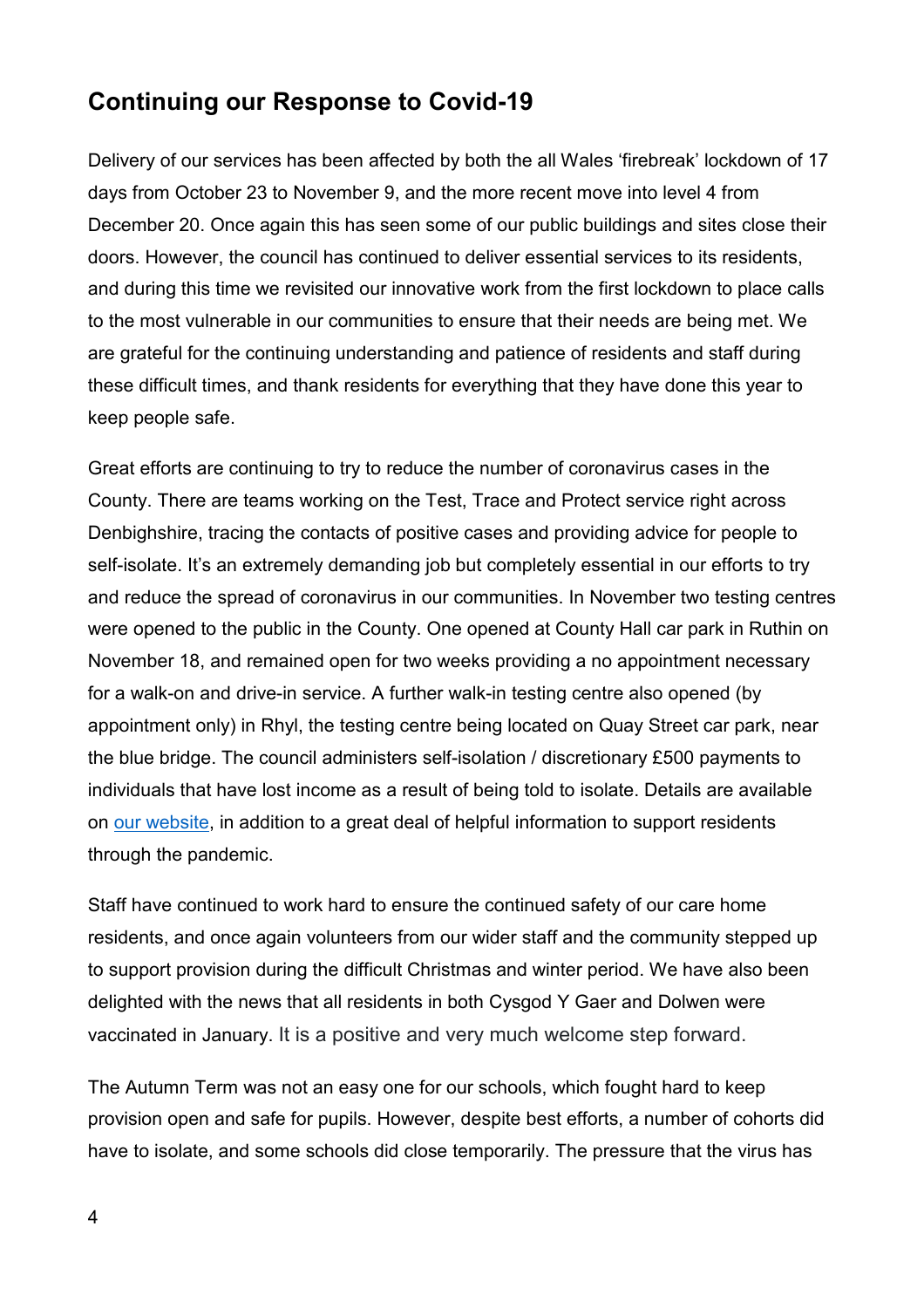placed and continues to place on our teachers, support staff, pupils and parents is considerable, and the council is doing all it can to support their well-being. Unfortunately, face-to-face learning was once more suspended in December, apart for the children of critical workers and vulnerable learners, for which provision has been made available. Remote learning has been put in place for all pupils to access.

The council has continued efforts to support businesses during this difficult time. In December the Restrictions Discretionary Grant for businesses was made available for hospitality businesses and supply chain businesses linked to the sector. The scheme, which the council administers on behalf of the Welsh Government, has now been extended to any business that meets the eligibility criteria set out in the latest guidance. Details of available support grants can be found on [our website.](https://www.denbighshire.gov.uk/en/coronavirus/emergency-support-for-businesses.aspx)

Following nearly a year of dealing with the coronavirus pandemic, which has put an additional strain on resources, the council welcomed the draft budget settlement announced on December 22 by the Welsh Government, which builds on a similar settlement last year. The announcement suggests Denbighshire's budget will increase by £5.5 million in cash terms on a like for like basis, an increase of 3.6% for the 2021 to 2022 financial year. However, as we have pressures that amount to £10.6 million, we must still find savings in order to achieve a balanced budget. These pressures include, for example, continued pressure on social services, schools, children's services and waste services. The Council is currently reviewing its budget for the next financial year and proposals to identify efficiencies across the authority are currently being considered. Although this year's settlement is welcome, there has been no indicative settlements for future years announced, and with the current economic uncertainty the medium-term outlook remains a concern for local government finances.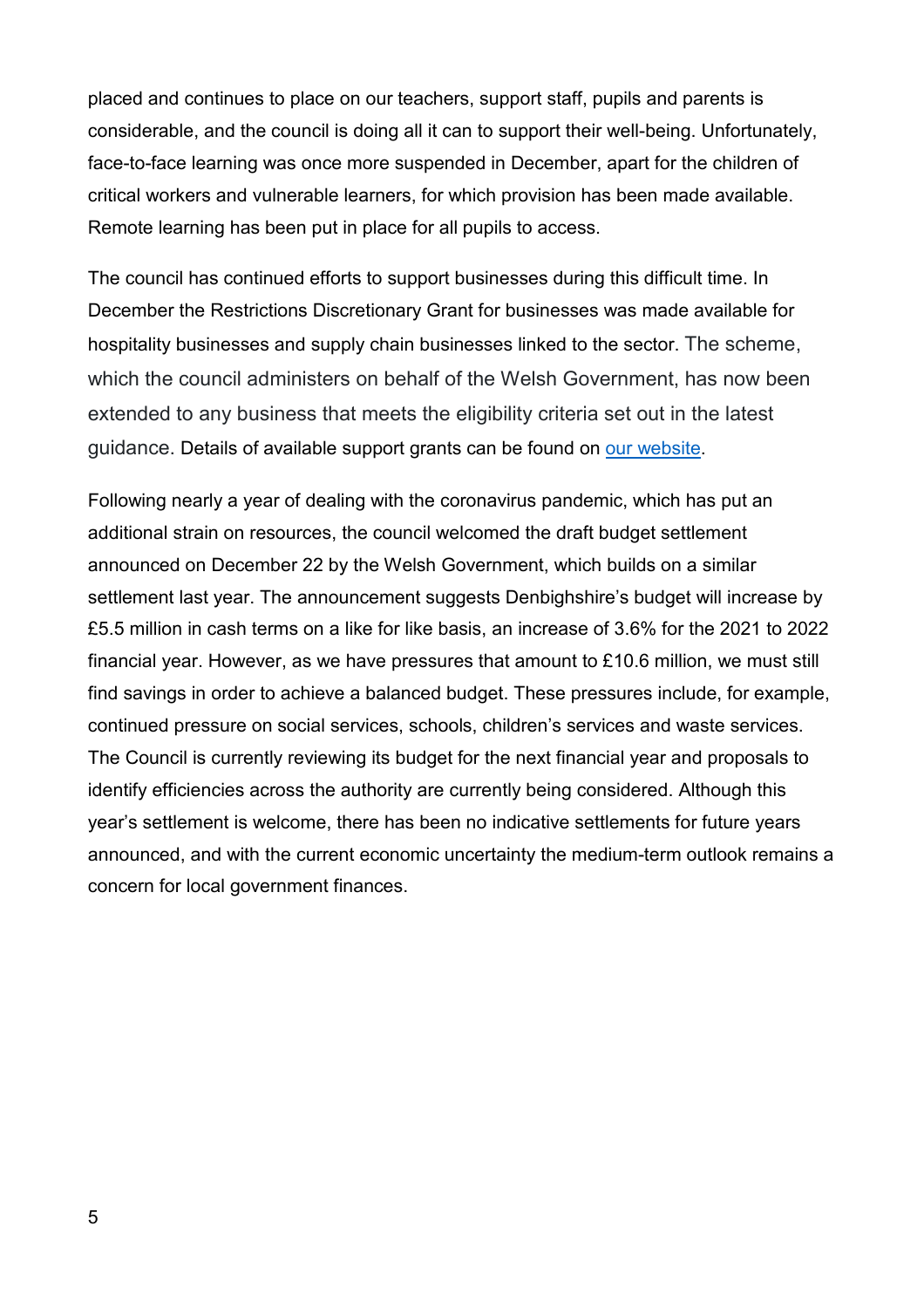# <span id="page-5-0"></span>**Summary position for our Corporate Plan October to December 2020.**

The measures evaluation for each priority has been determined through the performance management framework that we have in place. The projects evaluation has been determined by the status of our projects.

**Housing**: Everyone is supported to live in homes that meet their needs

Measures: Good Projects: Good

**Connected Communities**: Communities are connected and have access to goods and services locally, online and through good transport links Measures: Priority for improvement Projects: Good

**Resilient Communities**: The council works with people and communities to build

independence and resilience

Measures: Acceptable

Projects: Good

**Environment**: Attractive and protected, supporting well-being and economic prosperity Measures: Good Projects: Excellent

**Young People**: A place where younger people will want to live and work and have the

skills to do so

Measures: Priority for improvement

Projects: Good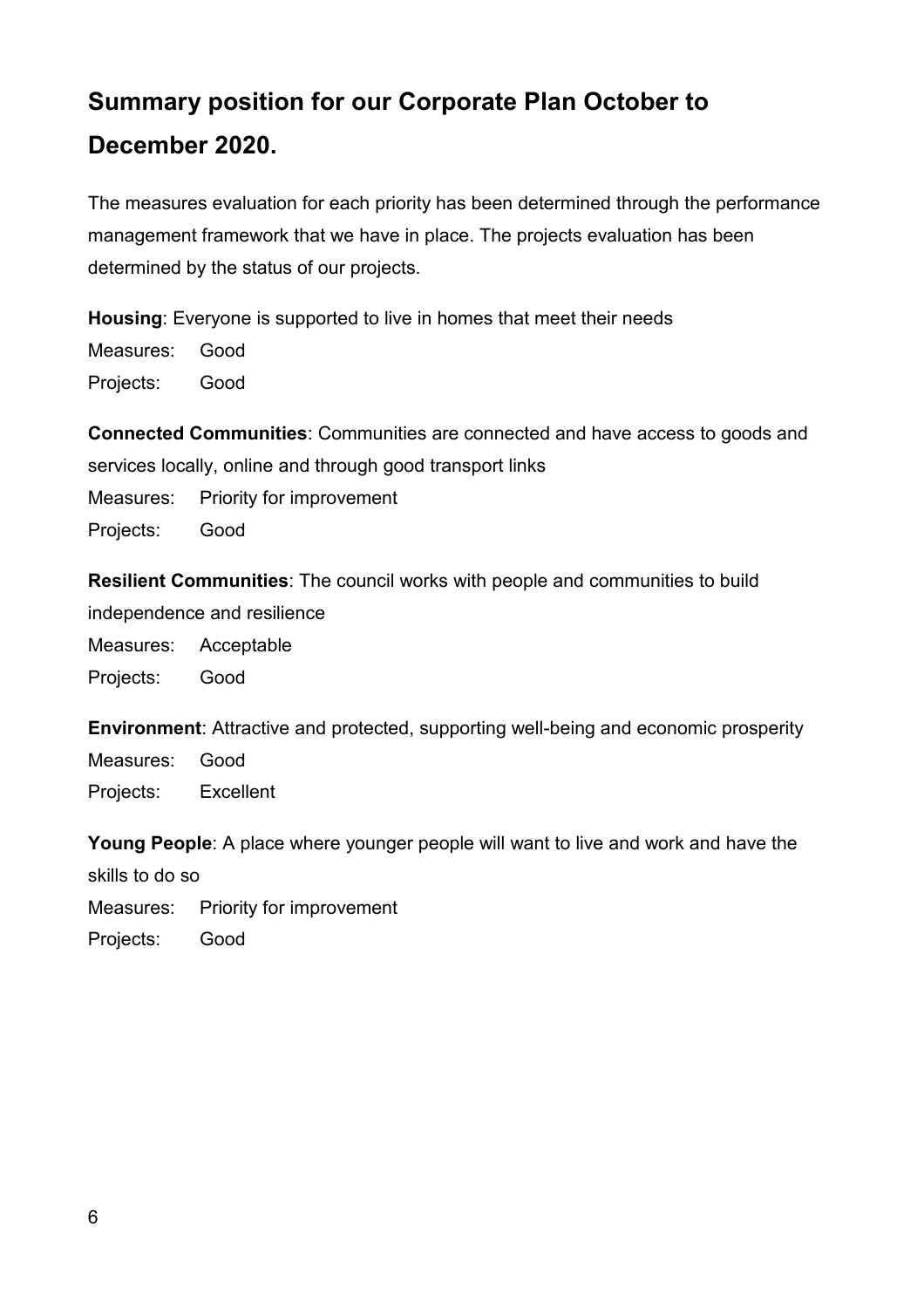# <span id="page-6-0"></span>**A Note on Measuring Performance**

In Denbighshire, our default approach to setting performance thresholds is to take the upper-quartile (best performing) from nationally comparable information as the point where performance is considered 'Excellent'. The 'Priority for Improvement' threshold is usually the median. Midway between these two values determines the threshold between 'Acceptable' and 'Good' performance.

If no data is available that we can compare ourselves with (either nationally or by comparable grouping), then we will take a local view on what we feel reasonably determines 'Excellent' and 'Priority for Improvement'. This should represent our ambition.

For more information on how we manage performance, view the [Performance](https://www.denbighshire.gov.uk/en/your-council/about-the-council/reviewing-the-councils-performance.aspx)  [Management Guide on our website.](https://www.denbighshire.gov.uk/en/your-council/about-the-council/reviewing-the-councils-performance.aspx)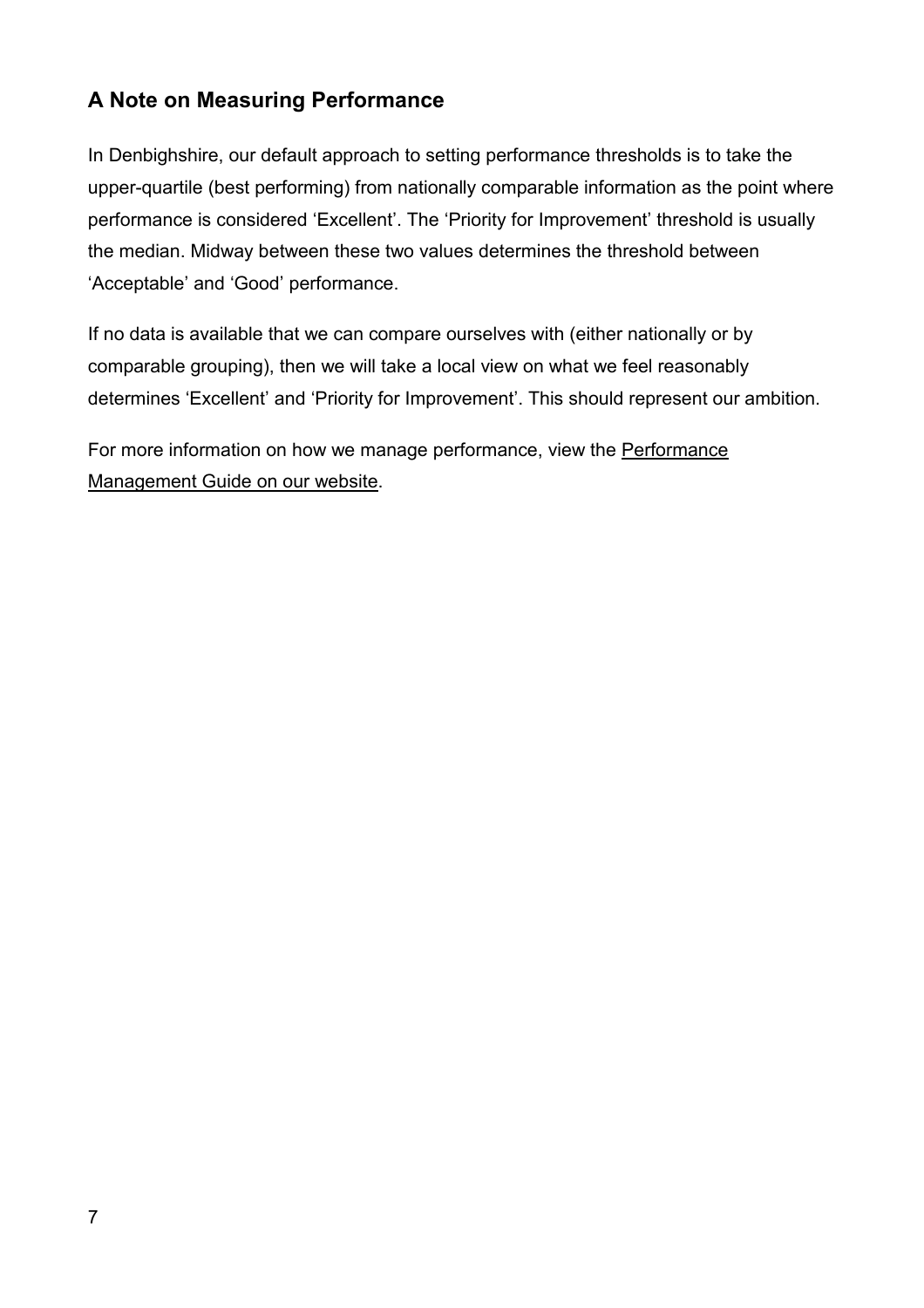# <span id="page-7-0"></span>**Housing: Everyone is supported to live in homes that meet their needs**

Measures: Good Projects: Good

# **Corporate Plan Performance Framework: Measures Update**

As at the end of December 2020 there were 1,937 people registered on the SARTH waiting list, continuing a steadily increasing trend that we have seen since the same period last year. The reasons for an increase is currently being reviewed and more clarity can be provided in the next period. It can be assumed at this point that Covid-19 will have had an impact due to issues such as poor property conditions, and an increase in domestic violence.

The full survey of current housing register applicants was planned for early 2020, but due to Covid-19 this was postponed until late 2020. A total of 3,277 surveys were then sent out and we have received 381 responses. These are currently being analysed and the results will be shared in our next report.

All other measures in this priority are collected annually and have been reported previously, so there are no further updates for the meantime.

# **Corporate Plan Performance Framework: Project Update**

#### **Extra Care Housing**

Development of Ruthin's extra care housing has been delayed substantially, however, things are starting to move forward once again. A short term lease has been drawn up and we are presently agreeing this with Grwp Cynefin in order for responsibilities for the Awelon building to be passed through to them for pre-demolition works to start. Meanwhile, building works on the Denbigh extra care housing project remain on track to be completed by April 2021, and following a 3-month handover period is scheduled to open late July 2021.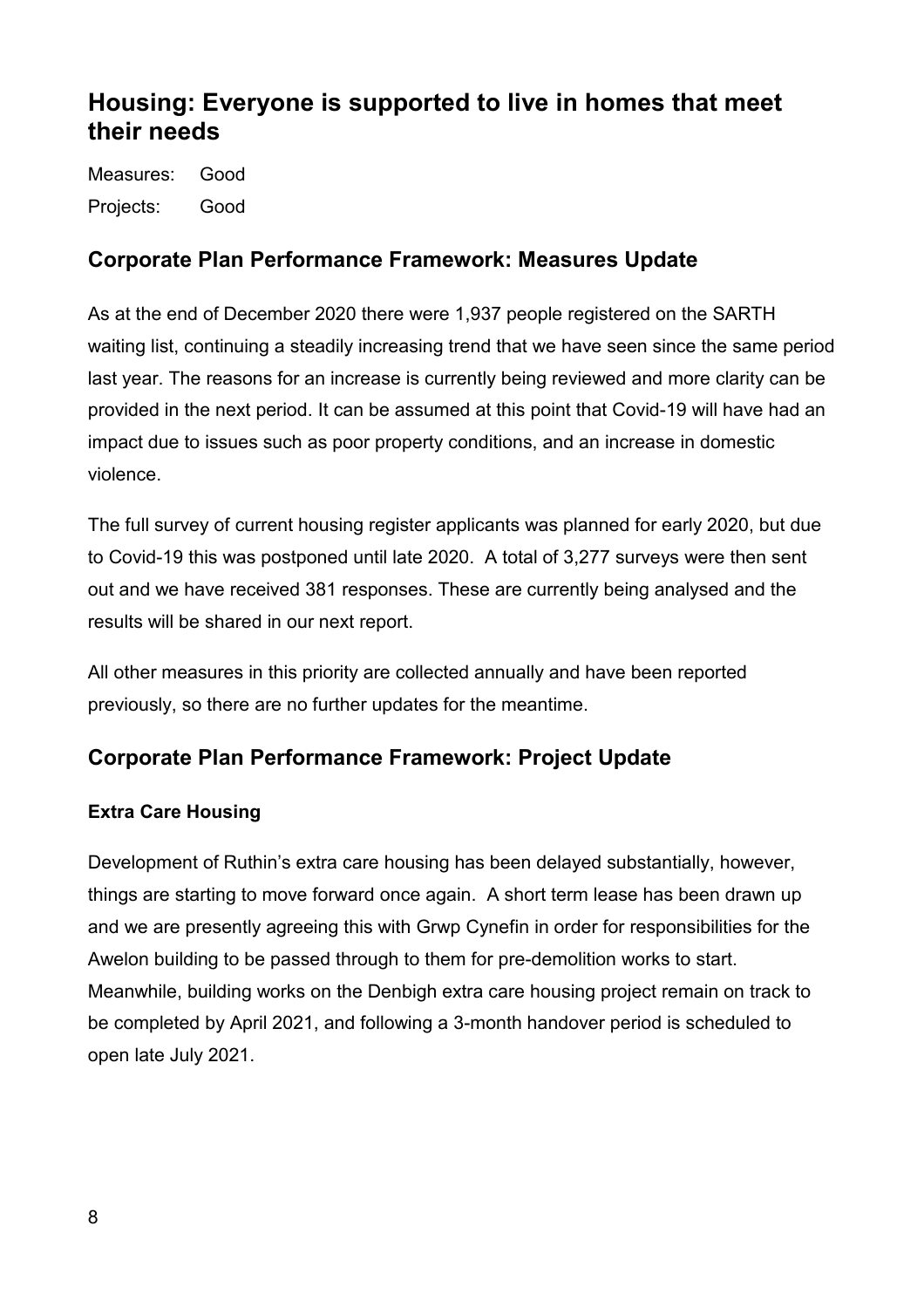#### **Additional Council Homes**

It is anticipated that work will commence in January 2021 on four energy efficient apartments in Prestatyn with an expected completion by the end of September 2021. Denbighshire Housing will be starting construction on four, one-bedroom apartments on the site of the former Bodnant School canteen on Caradoc Road. The low carbon apartments, which will be built and certified to the energy-efficient Passivhaus standard, are part of the Council's target to provide 170 more council homes by 2022, and their construction is being part funded by the Welsh Government through its Innovative Housing Programme.

#### **Housing and Homelessness Strategy**

The Housing Strategy has been reviewed and revised to form a new Housing and Homelessness Strategy for the County. This was formally adopted by Council on 8<sup>th</sup> December 2020 and will provide the framework for all relevant council functions to successfully address this priority. The Strategy provides a clear statement of the Council's vision and aims for housing in the county for the next 5 years.

#### **Affordable Housing**

We are continuing to work with RSLs and private developers to ensure there is suitable affordable housing in the county, as well as progressing with our own programme of building council homes. Cartrefi Conwy have purchased 4 new build homes at Parc Aberkinsey, Rhyl, and 6 houses under empty homes criteria, all to be provided as affordable homes. 2 Home-buys have been facilitated by Grwp Cynefin, 2 Planning Obligation S106 properties have been sold and Clwyd Alyn have developed a small site in Rhyl providing a small new build bungalow. This puts the affordable housing outturn to 15 units for 2020-21, with Rent to Own Schemes and the remaining 13 units on the Llanbedr DC site due to be brought forward by the end of January 2021. The development in Trefnant by Adra was completed on 6th December 2020, but Welsh Water and SPP Networks are only dealing with emergencies and urgent work at the moment, so are unable to connect the properties until February 2021. When these final steps are taken, the development will provide another 13 units towards the affordable housing target. As a result, the Corporate Plan target of 260 additional properties is expected to be achieved by March 2021.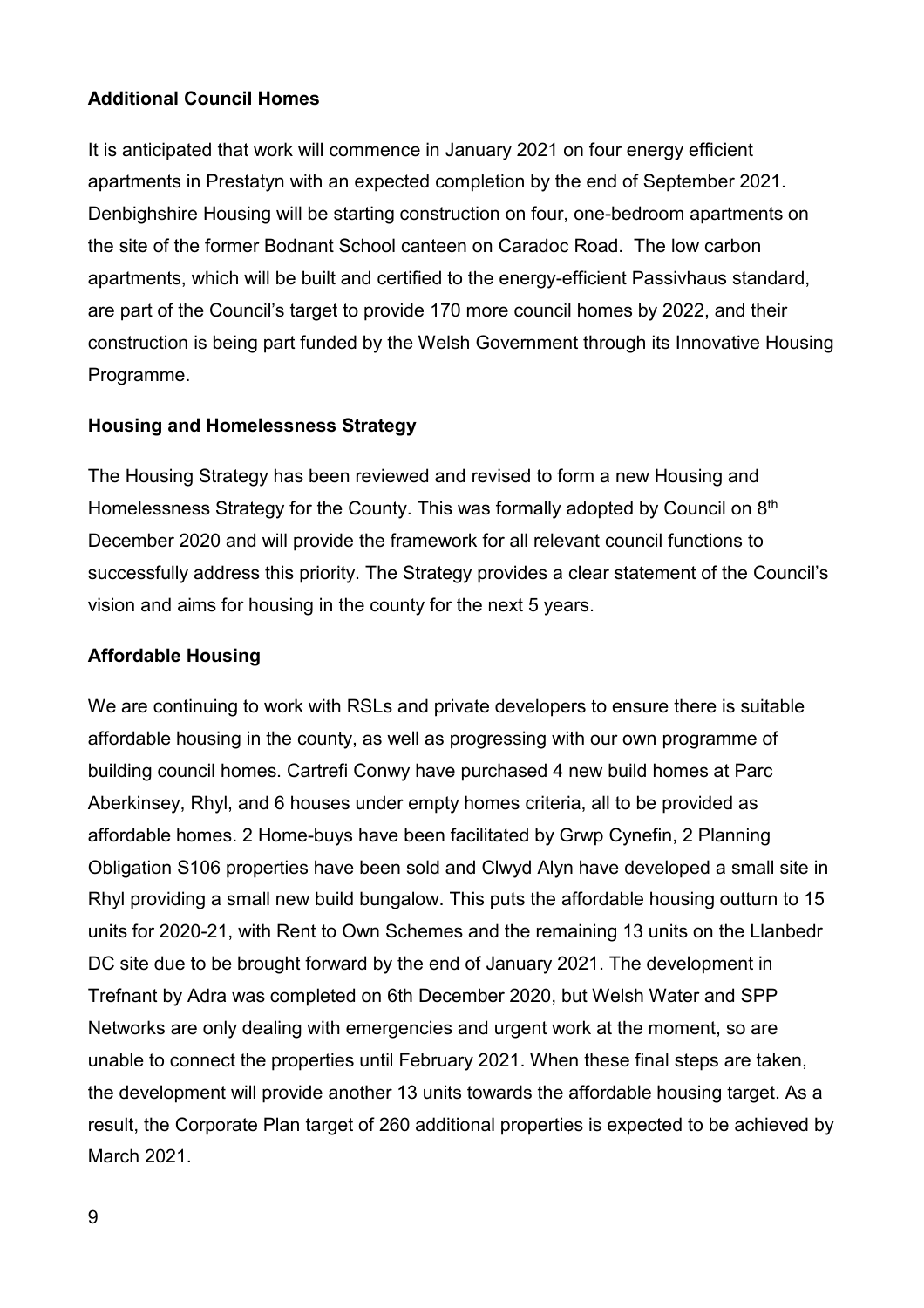The impact of Brexit and Covid-19 is still affecting the mortgage market, with one S106 Shared Equity sale failing in November 2020, due to the smaller than usual pool of S106 lenders who are currently more risk averse. The Rent to Own scheme may assist this type of potential home owner as the actual purchase of the property is deferred and the shortterm issues in the mortgage market should be resolved before sales on these properties are progressed.

#### **Empty Homes Back into Use**

The Empty Homes matching service has now gone live and a new webpage has been created. The project group is currently working closely with the homelessness team to explore how they can work together to make the most of the new Welsh Government Rapid Rehousing Grant Scheme. The project remains on target to bring 500 empty homes back into use by the end of the Corporate Plan.

#### **Annual or Biennial Measures**

| <b>Measure</b>                                                                                                                                                                | 2018 to<br>2019 | 2019 to<br>2020                             | <b>Status</b>                   |
|-------------------------------------------------------------------------------------------------------------------------------------------------------------------------------|-----------------|---------------------------------------------|---------------------------------|
| The percentage of residents reporting they felt<br>satisfied with the availability of housing in their<br>area - Benchmarked Locally                                          | 42              | Does<br>not<br>apply<br><b>No</b><br>Survey | Priority for<br>improvement     |
| The percentage of residents reporting they are<br>satisfied with the standard of housing in their area<br>- Benchmarked Locally                                               | 52              | Does<br>not<br>apply<br><b>No</b><br>Survey | Acceptable                      |
| The number of people who were on the Complex<br>Disabilities Specialist Housing Needs Register for<br>whom supported housing has been secured -<br><b>Benchmarked Locally</b> | 10              | 9                                           | Good                            |
| The additional supply of council houses provided -<br><b>Benchmarked Locally</b>                                                                                              | 4               | 10                                          | Does not<br>apply<br>Count only |
| Number of additional homes provided in<br>Denbighshire - Benchmarked Locally                                                                                                  | 124             | 242                                         | Excellent                       |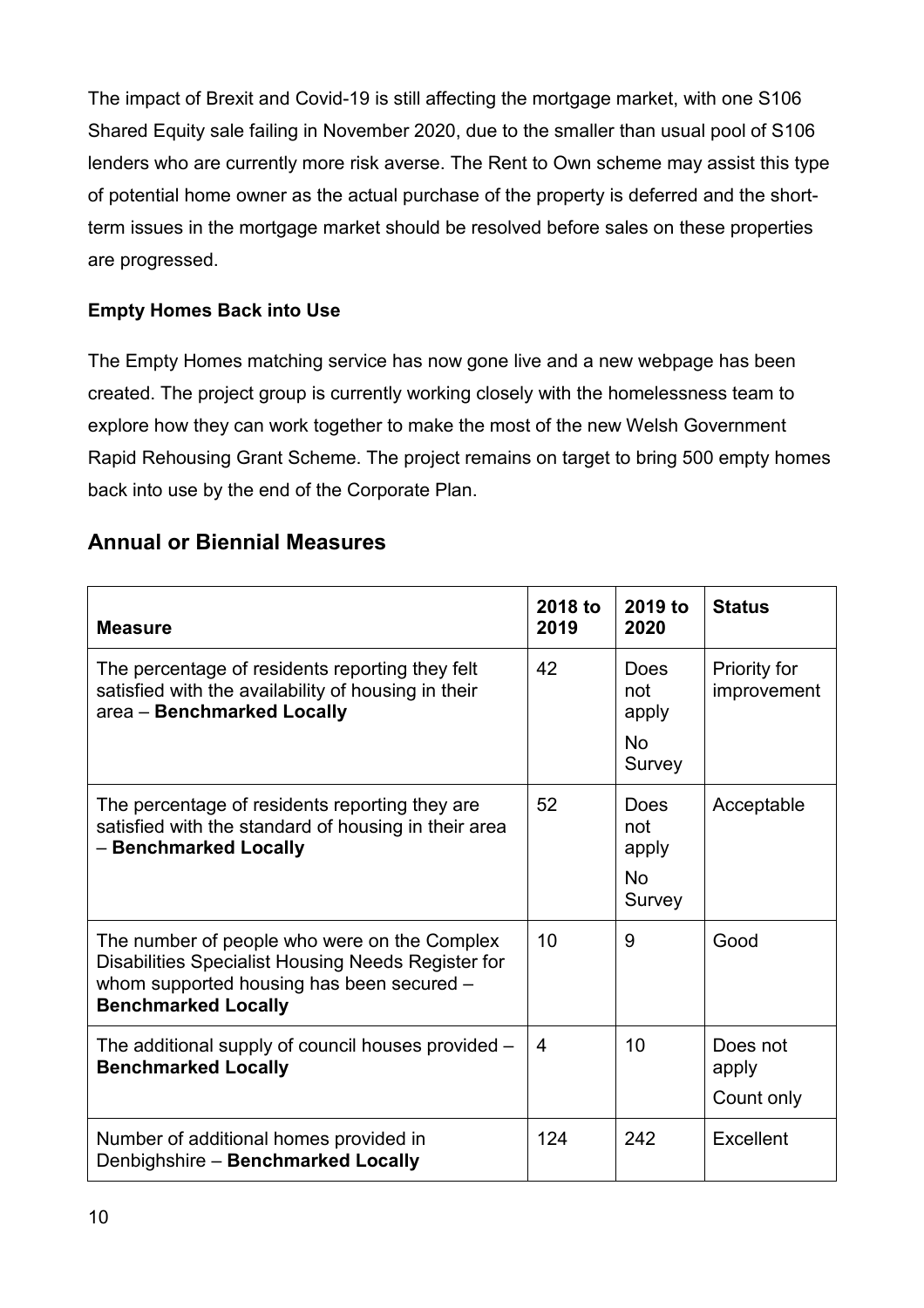| <b>Measure</b>                                                                                                                       | 2018 to<br>2019 | 2019 to<br>2020 | <b>Status</b>                      |
|--------------------------------------------------------------------------------------------------------------------------------------|-----------------|-----------------|------------------------------------|
| Number of empty properties brought back into use<br>(old definition) - Benchmarked Locally                                           | 181             | 179             | Excellent                          |
| The number of private sector homes improved in<br>standard and quality due to intervention from the<br>council - Benchmarked Locally | 819             | 810             | Good                               |
| The additional supply of affordable housing,<br>including social housing, provided during the year<br>- Benchmarked Locally          | 23              | 139             | Excellent                          |
| Percentage of households successfully prevented<br>from homelessness (Section 66 duty) -<br><b>Benchmarked Nationally</b>            | 58              | 57              | <b>Priority for</b><br>Improvement |
| Percentage of households successfully relieved<br>from homelessness (Section 73 duty) -<br><b>Benchmarked Nationally</b>             | 38              | 30              | <b>Priority for</b><br>Improvement |

Our measure concerning additional Extra Care Homes supported by the council will not be reported until those schemes are completed.

# **Quarterly or Biannual Measures**

| <b>Measure</b>                                                                    | Quarter<br>3 2019<br>to 2020 | Quarter<br>4 2019<br>to 2020 | Quarter<br>1 2020<br>to 2021 | Quarter<br>2 2020<br>to 2021 | Quarter<br>3 2020<br>to 2021 | <b>Status</b>               |
|-----------------------------------------------------------------------------------|------------------------------|------------------------------|------------------------------|------------------------------|------------------------------|-----------------------------|
| Number of people<br>on SARTH waiting<br>$list -$<br><b>Benchmarked</b><br>Locally | 1,000                        | 1,152                        | 1,508                        | 1,791                        | 1,937                        | Priority for<br>improvement |

# **Project Progress**

The following projects are on target:

- Additional affordable homes
- 500 empty properties back into use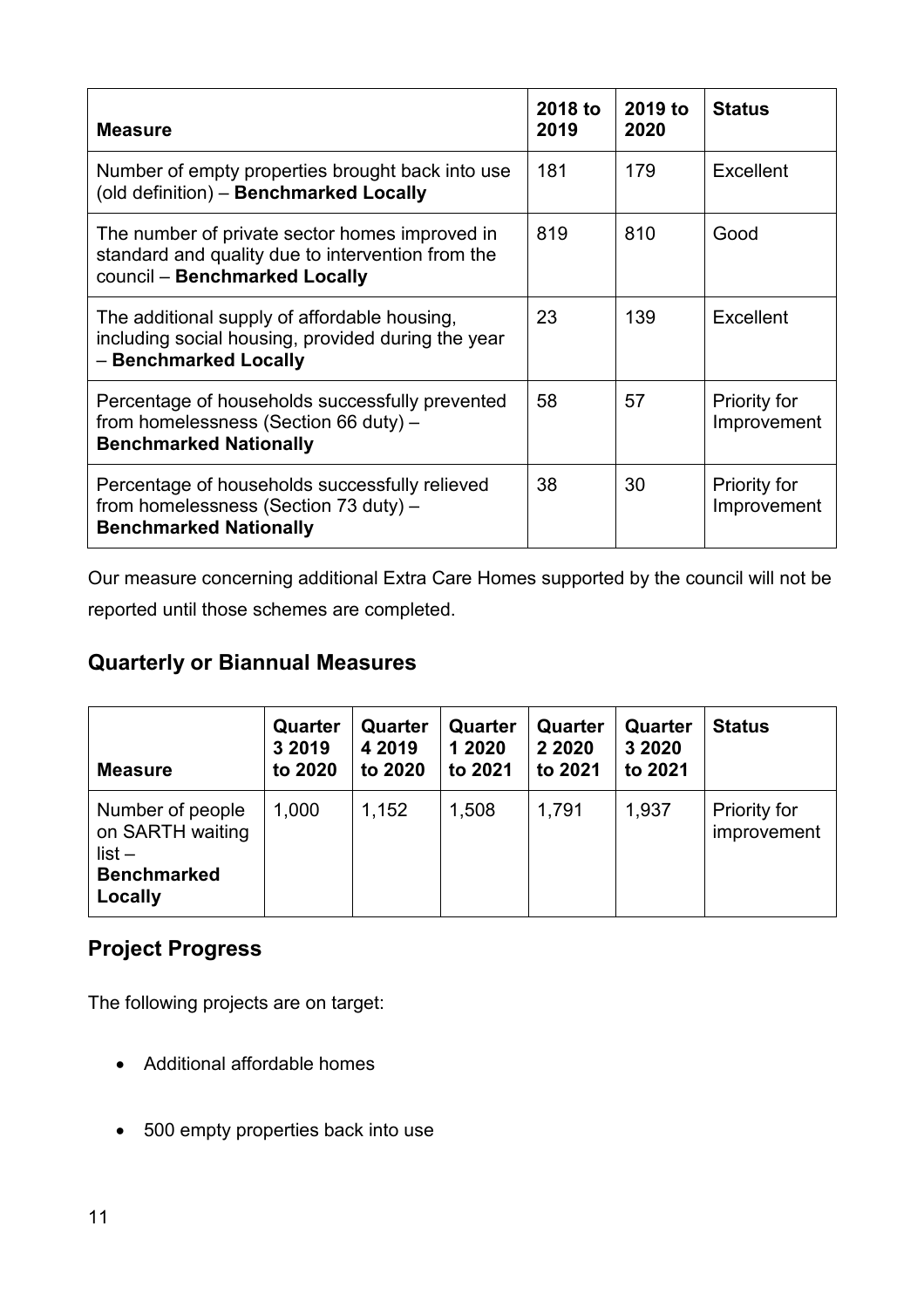- Denbigh extra care housing
- Ruthin extra care housing

The following projects are experiencing obstacles:

• Additional council housing

# **Well-being and Equality**

#### **Housing and Homelessness Strategy**

An immediate priority for the council has been to develop a corporate approach to tackling homelessness as the Covid-19 pandemic has caused far greater pressures on the service, recognising a lack of suitable emergency and temporary accommodation, plus an over reliance on Bed & Breakfast / Hotel accommodation, and extended stays in emergency accommodation. The approach is refocusing on providing more accommodation solutions to assist homeless people. The Strategy will be the vehicle for agreeing homelessness priorities and monitoring progress against them.

The needs of those with protected characteristics, such as **age**, **disability** and those who are **socio-economically disadvantaged** are addressed in the Housing and Homelessness Strategy and action plan. People with protected characteristics are more likely to suffer homelessness and be denied access to private housing. Our strategy seeks to prioritise these groups and ensure that they have access to secure, quality housing at an affordable price. This will enable improved **integration** and corporate ownership of work on homelessness. Denbighshire's Housing and Homelessness Strategies have been developed around the **long-term** visions of everyone being supported with pride to live in homes that meet their needs, within vibrant and sustainable communities. The council aspires to end homelessness in Denbighshire. To deliver these ambitious visions the overarching strategy has been devised into six themes which are all linked, including: **preventing** and ending homelessness in Denbighshire, and creating a supply of affordable homes. To achieve these themes, we will **collaborate** with a range of development partners, both social landlords and the private sector to create a supply of affordable homes.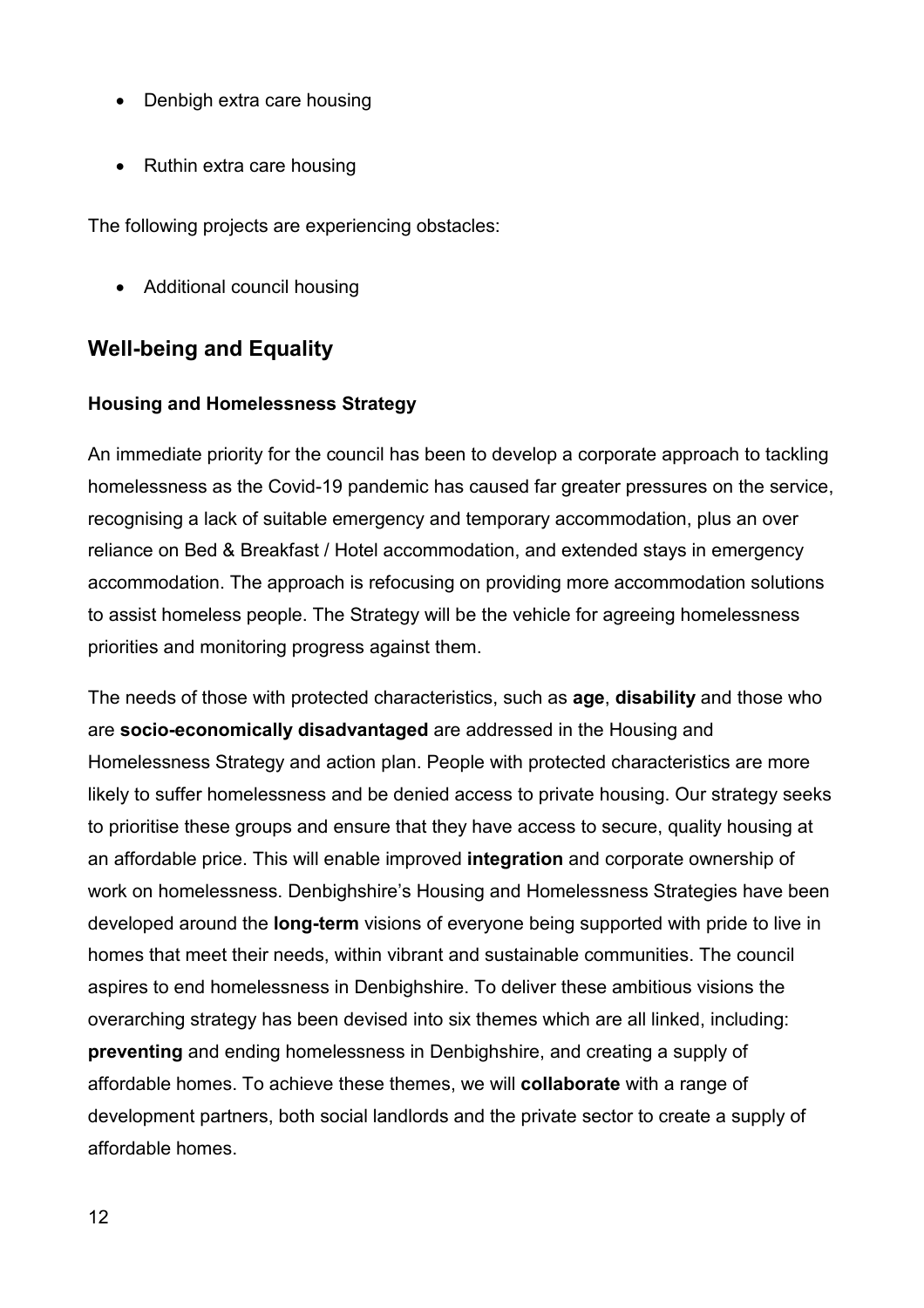#### **Rent to Own**

The council administers the Rent to Own grant for Welsh Government, a scheme that supports applicants who do not have the minimum five per cent deposit to buy a home, but are otherwise able to access a mortgage. The scheme in Denbighshire, which is operated through Registered Social Landlords (RSLs), was initially allocated £1.8m over a threeyear period between 2018 to 2021; however, due to the success of the scheme in the County, in December 2020 an additional £5.8m was secured from Welsh Government. The funding is used by Registered Social Landlords (RSLs) to build new homes specifically for the Rent to Own Scheme and currently includes new build sites in Rhyl, Rhuddlan, Meliden, St Asaph, Denbigh and Llanfair DC. Applicants rent one of the new build properties and after a period of up to five years they buy the property, with 25 per cent of the rent paid being returned to the applicant as a deposit for the home.

This great initiative will potentially help those who are struggling to get onto the property ladder or at a **socio-economic disadvantage**. It is a good example of the council working **collaboratively** with housing providers and **integrating** with the Welsh Government's goal to support individuals into modern, **long-term,** sustainable housing, **preventing** homelessness, unaffordable debt, and poor, detrimental living conditions.

#### **Efficient Housing**

Creating the lowest possible energy profile to deal with climate change is at the heart of the sustainability approach. The Ruthin extra care housing project is taking a 'fabric first' approach with high levels of insulation and natural ventilation, and will be aspiring for a BREEAM 'Excellent' rating. To achieve a BREEAM rating the building owner will have to prove to the Assessor (Building Research Establishment) that they have taken a sustainable approach to procurement, will be monitoring the energy and water consumption pre and post construction, have resourced the materials responsibly, and mitigated any ecological development by advocating a robust approach. Materials, wherever possible, will be chosen carefully for their green sustainability credentials, longlife and positive appearance.

Our commitment to this sustainable approach of delivering a modern standard of home will help to tackle inequality issues by supporting those at a **socio-economic disadvantage,** and those with certain protected characteristics such as **age** and **disability**. This approach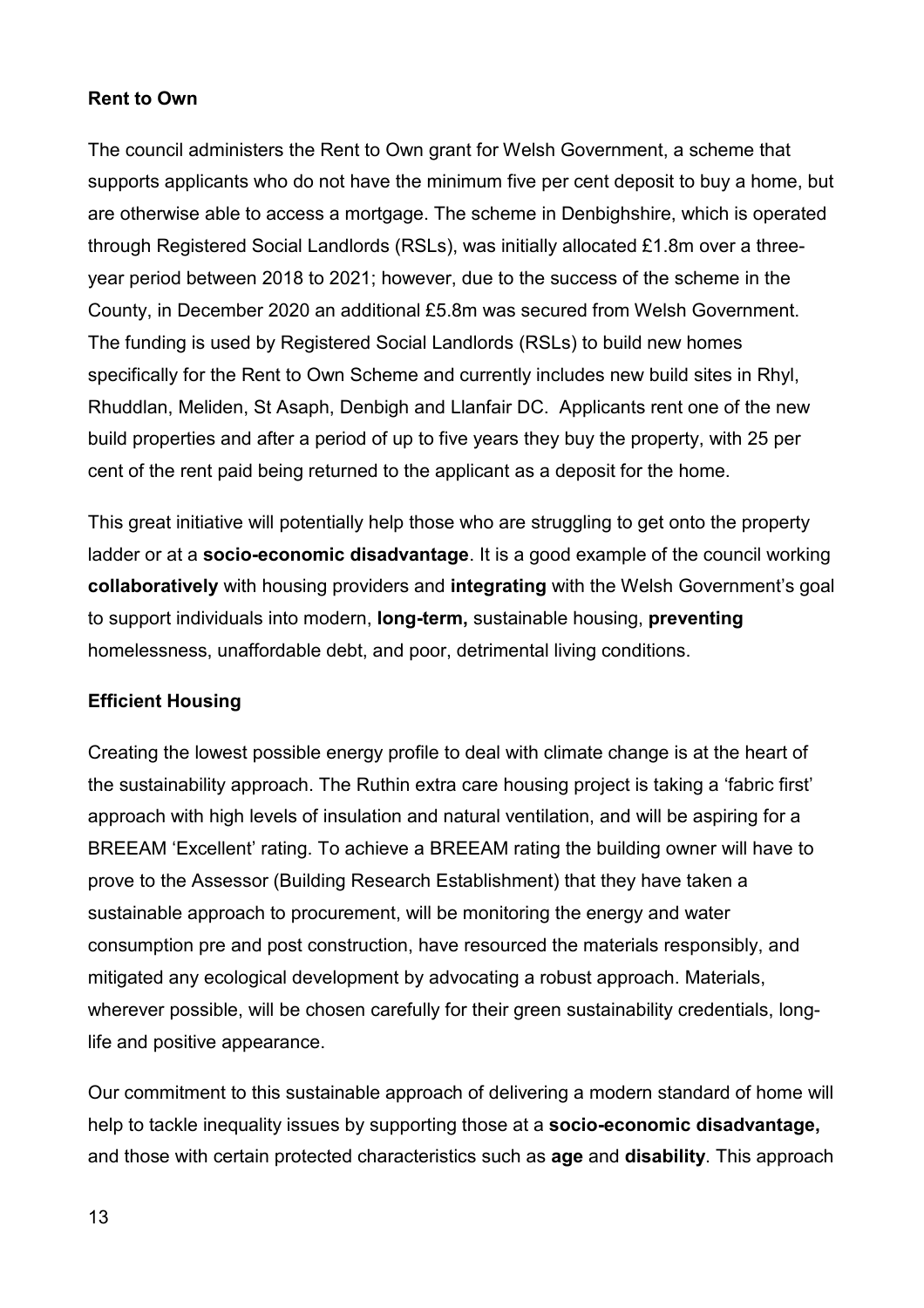contributes to three of the sustainable development principles by taking a **long-term** approach in **preventing** the negative effects of climate change and poor quality housing, being delivered in **collaboration** with housing associations.

#### **Private tenant's survey**

Councils in North Wales have set out to find out how the Coronavirus pandemic might be affecting people who rent their homes from private landlords, by asking tenants to complete a short questionnaire to share their experience. The survey, which launched in December, will allow Denbighshire to better shape our services to meet the needs of those residents who rent privately. With partners, we offer a range of services for private tenant such as advice and assistance to private tenants to prevent the loss of tenancies; help with budgeting and maximising income; signposting for support for domestic abuse; tenancy rights and, if it is not possible to save a tenancy, help to find alternative accommodation.

**Involving** private tenants to have their say will ensure that diversity is reflected when shaping services, and possible outcomes of the survey will focus on **long-term** aspects of change, as well as the **prevention** of any further problems occurring, or perhaps getting worse. All views will be heard by Local Authorities, the Welsh Government and Landlord Organisations when the results are published, and we will seek **collaborative** solutions where possible.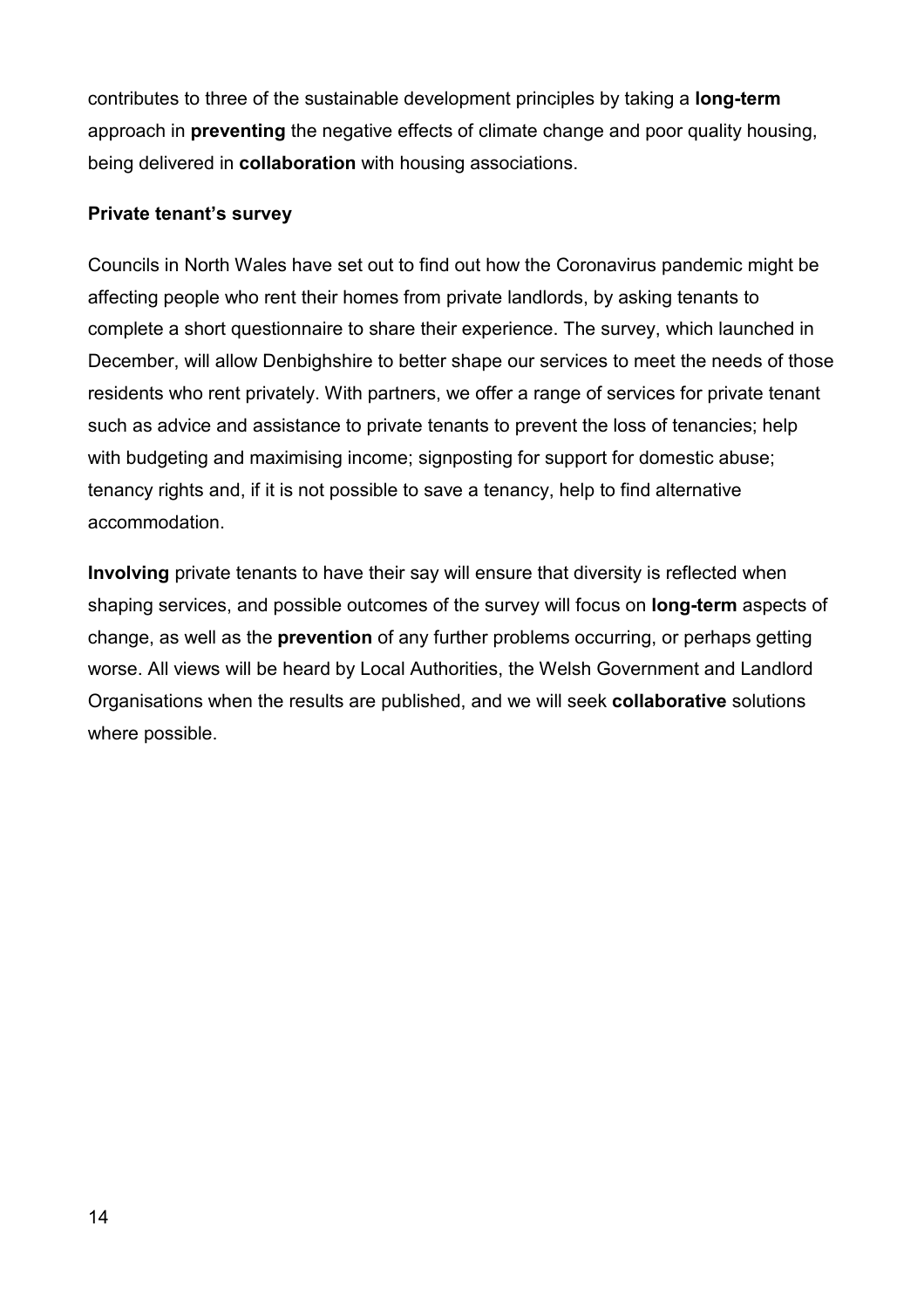# <span id="page-14-0"></span>**Connected Communities: Communities are connected and have access to goods and services locally, online and through good transport links**

Measures: Priority for improvement Projects: Good

### **Corporate Plan Performance Framework: Measures Update**

As at December 2020, the coverage of superfast broadband (>30mbps) in Denbighshire was at 91.87%; a small increase of 0.4% since the previous period. It remains a priority for improvement.

As at December 2020, 4.71% of premises had broadband of 10mbps or below. This is a 0.5% improvement on the previous period; however, we have not seen significant improvements in performance in this area since January 2020 and it remains a priority for improvement for us. The Wales figure is at 3%.

Performance is also a priority for improvement for 4G signal from all operators being available (49.8%) on Denbighshire's A and B roads. Our ambition at this stage was to have 60% availability as a minimum.

New data on the use of the internet by adults in Denbighshire and Conwy was anticipated in May 2020, but has still not been published. For the time being the only available data remains that which was published in May 2019. It will be particularly interesting in the months ahead as data becomes available to review internet use for the months of March to December 2020, and hopefully identify those at risk of becoming digitally excluded in our communities.

50% of transactions were undertaken via the web during October to December 2020, compared to the total number of transactions undertaken using all access channels. This is a 3% increase from the same period in 2019 (up from 47%).

Due to Covid-19 we are unable to provide any new data for category 1 defects or the 6 monthly road condition score.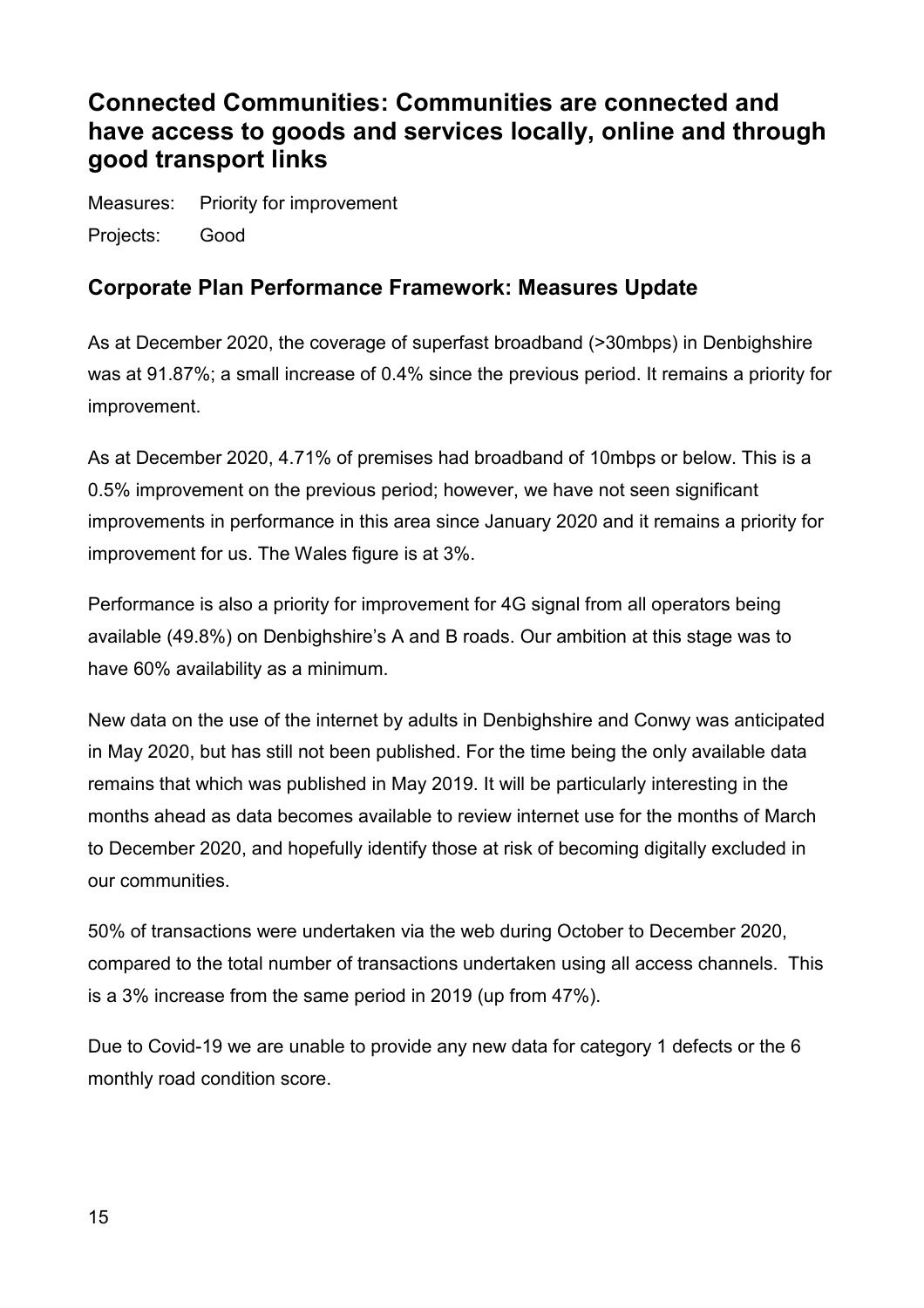# **Corporate Plan Programme Board: Project Update**

#### **Superfast Broadband and Mobile Networks**

Work on our community pilot is continuing, which is one of the worst areas for digital exclusion in the County – Nantglyn and the surrounding villages. A quote has been requested from Openreach based on 400+ properties and the team continue to push for the final quote to be received to progress the project and make use of the Gigabit Vouchers.

The Digital Officer has to date seen and advised 91 individuals (33 of which described themselves as a business), 32 of which have now found permanent solutions to their needs, either through the advice received or by purchasing new equipment / services. The Digital Officer is also assisting 15 active groups through Openreach's Community Fibre Partnership Scheme.

#### **Digital Exclusion**

Despite Covid-19 some positive outcomes were achieved during 2020 including: training 32 staff in digital skills to aid residents with simple digital problems (more training will take place in 2021); some digital volunteers were used at libraries; IT kit and resources were acquired or reviewed by libraries, housing and residential care; and we began scoping projects to help the economically vulnerable.

#### **Infrastructure for Events**

The project recommenced towards the end of last year following a period of uncertainty during the Covid-19 pandemic. Workstreams 2 (targeted support packages) and 4 (promoter engagement) have been put on hold with a decision being made at the January Board on how best to progress them. Workstream 1 (mobile equipment inventory) has restarted with approval being given last month to the purchase of the mobile equipment.

#### **Travel to Work, Education and Services**

Our approach in regard to this project has been agreed to shift its focus fully towards green modes of transport. Whilst there will continue to be a role for initiatives like community car schemes and demand responsive transport in rural areas, it is recommended that the focus of this project should align with the corporate work being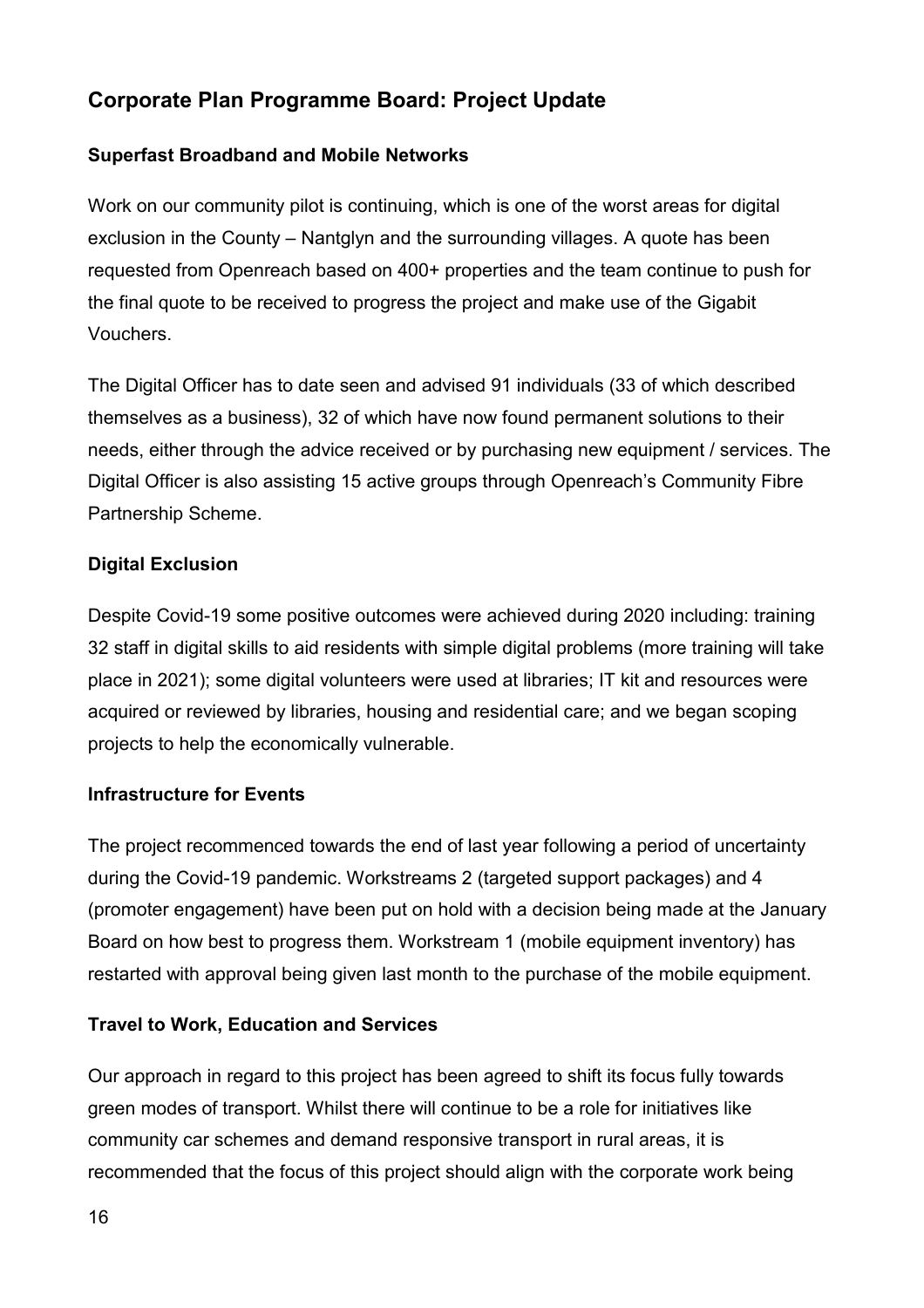undertaken on carbon reduction. The project will therefore aim to produce a Sustainable Transport Plan for Denbighshire.

#### **Access to Information and Services**

The council's new website went live on September 16, 2020. A closure report for this project has been approved by the Corporate Plan Programme Board. What went well included engagement with internal and external digital and digital accessibility experts, to ensure the new platform would be fully accessible; a 'multi-disciplinary team' approach to procurement was particularly effective; teams supporting people with learning difficulties and also the visual impairment teams were involved in the procurement process for the screen reader software. Lessons learned included commencing procurement of a replacement website well before the expiry of the current contract; the value of adequate project management being in place as early as possible; the importance of clarity around project roles and expectations, and working with those affected by the changes early on in the process. The project report concluded by saying it is important when making operational decisions about a project to consider the long-term resource implications attached to those actions beyond the lifetime of the project. This project clearly demonstrates the sustainable development principles at work.

#### **Roads and Bridges**

During 2020 to 2021 the council continued to deliver the fourth year of a 10-year maintenance programme for bridges and other highway structures. The aim of this programme is to minimise the need to implement weight restrictions on our bridges. The floods of February 2020 and the following Covid-19 pandemic have continued to dominate the year so far and as a result many projects were deferred or interim developments arranged for many delayed projects. This is primarily because the delivery window for most bridge related projects is narrow (due to the risk of high river levels), and hence most work is usually done in the summer months to reduce the access risk.

January 2021 brought with it further considerable damage, not least the destruction of the Llanerch Bridge. The full extent of the damage to our road and bridge network will need to be assessed when it is safe to do so.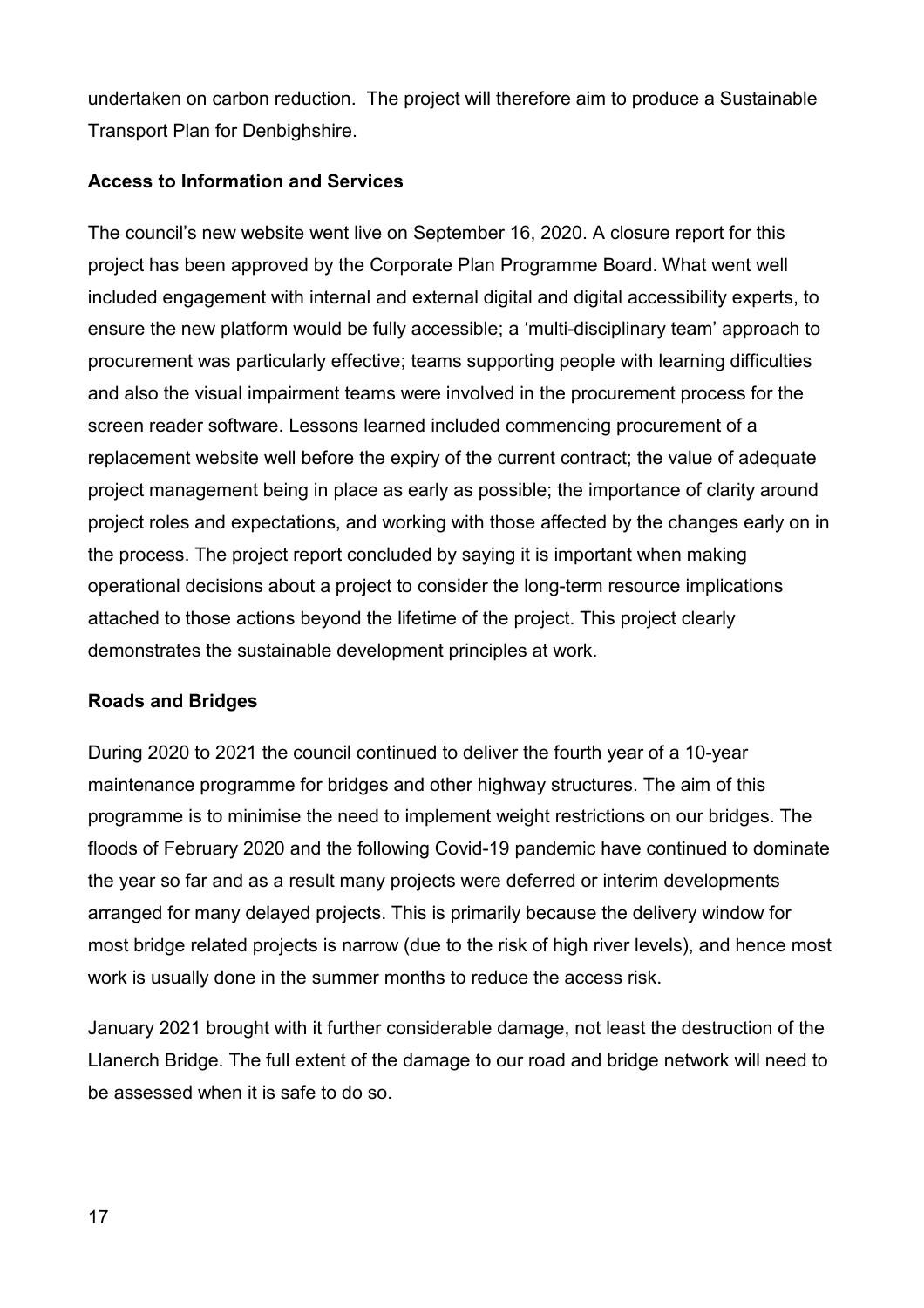# **Annual or Biennial Measures**

| <b>Measure</b>                                                                                                                                         | 2018 to<br>2019 | 2019 to<br>2020 | <b>Status</b>                      |
|--------------------------------------------------------------------------------------------------------------------------------------------------------|-----------------|-----------------|------------------------------------|
| The percentage of principle A roads that are in<br>overall poor condition - Benchmarked Nationally                                                     | 3.4             | 3.6             | Acceptable                         |
| The percentage of non-principal/classified B roads<br>that are in overall poor condition - Benchmarked<br><b>Nationally</b>                            | 4.7             | 5.3             | <b>Priority for</b><br>improvement |
| The percentage of non-principal/classified C roads<br>that are in overall poor condition - Benchmarked<br><b>Nationally</b>                            | 8.2             | 8.2             | Good                               |
| The percentage of adults (aged 16 or over) who<br>have used the internet within the last 3 months<br>(Conwy and Denbighshire) - Benchmarked<br>Locally | 87.7            | Data<br>pending | Acceptable                         |

| <b>Measure</b>                                                                                                                                                                        | 2014 | 2019 | <b>Status</b>                   |
|---------------------------------------------------------------------------------------------------------------------------------------------------------------------------------------|------|------|---------------------------------|
| Percentage of Lower Super Output Areas (LSOAs)<br>in Denbighshire in the 10% most deprived in Wales<br>in terms of Access to Services (Wales Index of<br>Multiple Deprivation - WIMD) | 14   | 14   | Does not<br>apply<br>Count only |

# **Quarterly or Biannual Measures**

| <b>Measure</b>                                                                                                    | Quarter<br>3 2019<br>to 2020 | Quarter<br>4 2019<br>to 2020 | Quarter<br>1 2020<br>to 2021 | Quarter<br>2 2020<br>to 2021 | Quarter<br>3 2020<br>to 2021 | <b>Status</b>                      |
|-------------------------------------------------------------------------------------------------------------------|------------------------------|------------------------------|------------------------------|------------------------------|------------------------------|------------------------------------|
| The percentage of<br>Superfast<br>Coverage in<br>Denbighshire (>30<br>$Mbps$ ) –<br><b>Benchmarked</b><br>Locally | 91.3                         | 91.29                        | 92                           | 91.83                        | 91.87                        | <b>Priority for</b><br>improvement |
| The percentage of<br>premises with<br>Broadband of 10                                                             | 6.54                         | 4.93                         | 4.63                         | 4.76                         | 4.71                         | <b>Priority for</b><br>improvement |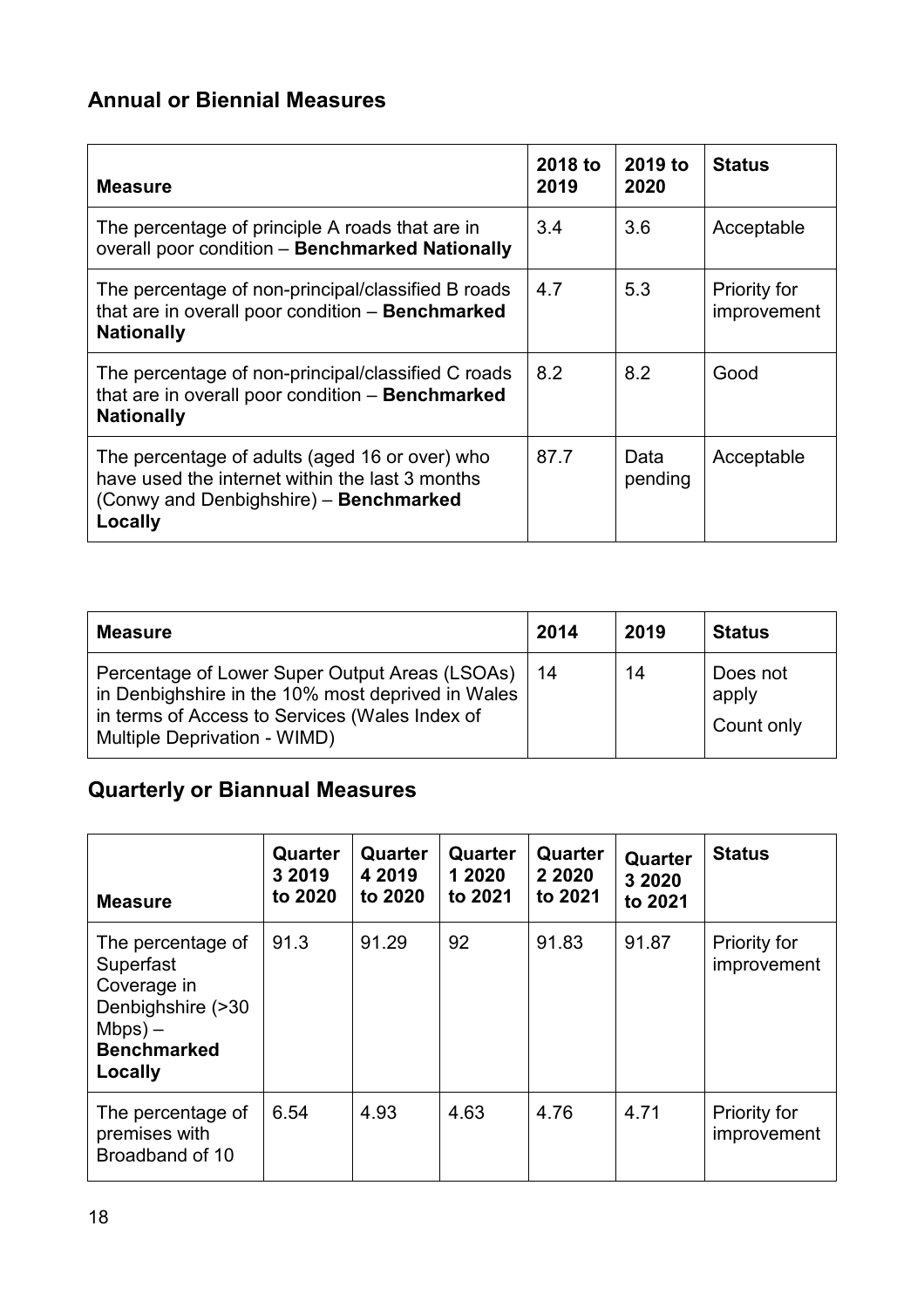| <b>Measure</b>                                                                                                                                                                        | Quarter<br>3 2019<br>to 2020 | Quarter<br>4 2019<br>to 2020         | Quarter<br>1 2020<br>to 2021      | Quarter<br>2 2020<br>to 2021             | Quarter<br>3 2020<br>to 2021      | <b>Status</b>                      |
|---------------------------------------------------------------------------------------------------------------------------------------------------------------------------------------|------------------------------|--------------------------------------|-----------------------------------|------------------------------------------|-----------------------------------|------------------------------------|
| Mbps or below $-$<br><b>Benchmarked</b><br><b>Locally</b>                                                                                                                             |                              |                                      |                                   |                                          |                                   |                                    |
| The percentage of<br>transactions<br>undertaken via the<br>web, compared to<br>the total number of<br>transactions<br>undertaken using<br>all access<br>channels                      | 47                           | 46                                   | 52                                | 48                                       | 50                                | Does not<br>apply<br>Count only    |
| The percentage of<br>mobile 4G road<br>signal (all<br>$operatores) -$<br><b>Benchmarked</b><br>Locally                                                                                | 45.68                        | 45.31                                | 45.48                             | Data<br>pending                          | 49.8                              | Priority for<br>improvement        |
| Percentage of<br>damaged roads<br>and pavements<br>made safe within<br>target time (CAT1 -<br>Category 1 defects<br>dealt within<br>$time scale$ ) –<br><b>Benchmarked</b><br>Locally | 92.8                         | 89.7                                 | No data<br>due to<br>Covid-<br>19 | No data<br>due to<br>Covid-<br>19        | No data<br>due to<br>Covid-<br>19 | Priority for<br>improvement        |
| 6 monthly Road<br><b>Condition Score</b><br>for around 75% of<br>the remaining<br>network (some C<br>roads and almost<br>all unclassified<br>roads)                                   | No data                      | Does<br>not<br>apply<br>6<br>monthly | No data<br>due to<br>Covid-<br>19 | <b>Does</b><br>not<br>apply 6<br>monthly | No data<br>due to<br>Covid-<br>19 | Does not<br>apply<br>Baseline year |

# **Project Progress**

The following projects are on target: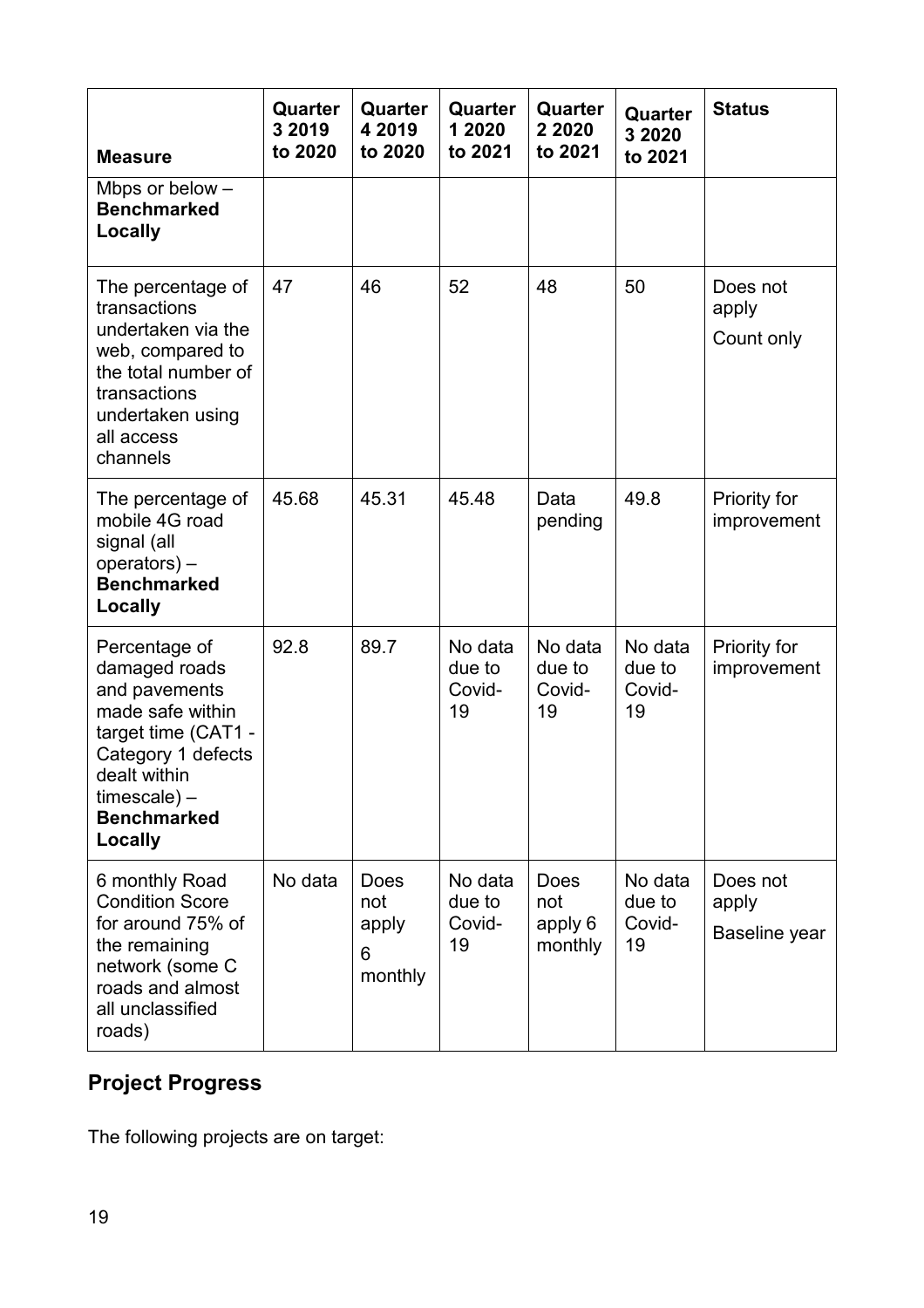- Superfast broadband and mobile network
- Digital exclusion
- Infrastructure for events

The following project is at the business case stage (revised):

• Travel to work, education and services

The following project is closed:

• Access to information and services

# **Well-being and Equality**

### **Digital exclusion**

Good digital connectivity has been always been important, but never more so since the start of the Covid-19 pandemic. For many residents (those with the skills, equipment and infrastructure like decent broadband for instance), good digital connectivity has made working from home, home schooling, and keeping in touch with friends, family and services possible. Life for those without digital access can be incredibly difficult and isolating. Our project, to 'target those most likely to be digitally excluded so they have the skills and means to use digital services', was always an important part of our approach to ensuring Denbighshire's communities are connected; but it has become increasingly important as a consequence of the 'stay at home' order and the introduction of social distancing measures.

The pivot from face-to-face services to digital services was rapid. Common to all partners is the desire to ensure people can continue to access the services and information they need online (**integration**). The gaps between digitally excluded and digitally included people may have grown. We want to **prevent** problems of digital exclusion from worsening. Our project team has been working **collaboratively** with partners to ensure that those likely to be experiencing digital exclusion could be supported to get online. For example, through the provision of iPads to older people (**age**) or people needing specialist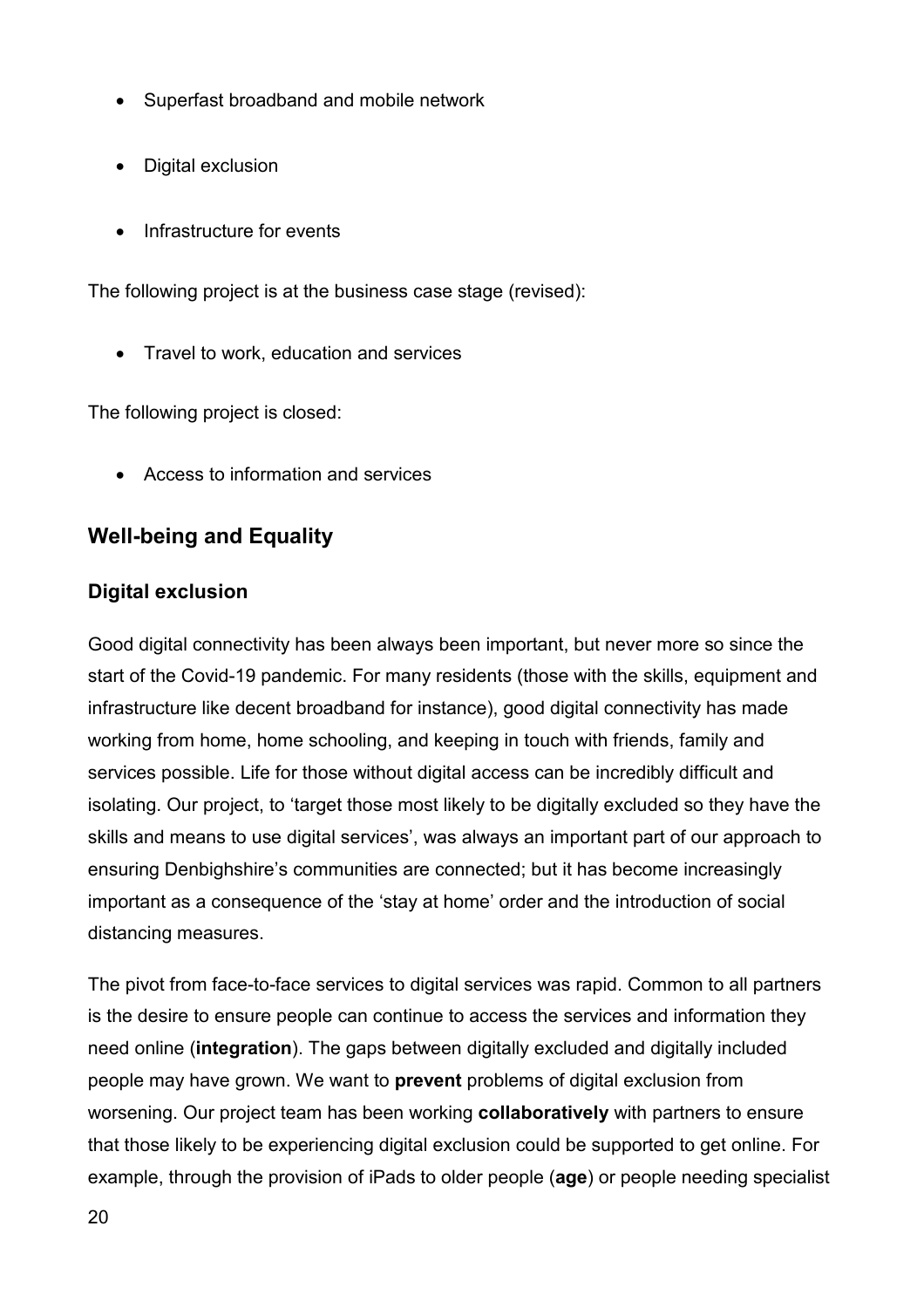care in care homes; or through the availability of digital volunteers in libraries. We have been training front line staff in digital skills to help residents with simple digital problems, and we will be looking into the different ways we can support people who are **socioeconomically disadvantaged**.

The pandemic has also tested those that previously had no internet access issues. With an increasing number of devices being in use at the same time, sometimes even decent broadband has struggled to cope with the demands placed upon it. Our Digital Connectivity Officer has been providing advice to residents and businesses, and is working with community groups (**collaboration**) to apply for Fibre to the Premise (FTTP) through the Openreach Community Fibre Partnership Scheme. The groups range from small clusters of houses (4 to 10 premises) to very large clusters of more than 400.

#### **Active travel**

In November 2020, work started on an 18-month trial of town centre improvements after a successful bid for Welsh Government funding. The funding, part of the Local Sustainable Transport Covid-19 Response Fund 2020 to 2021, will be used to introduce improvements that facilitate social distancing and make it easier for people to travel actively within town centres. For example, more than 400,000 trips are already made on foot and by bike along Rhyl promenade every year. This trial will encourage more people to travel actively and to cross from the promenade into the town centre, providing opportunities for journeys using different modes of transport.

Encouraging active travel helps reduce car journeys, improves air quality and offers safe, accessible (**disability**) routes for pedestrians and cyclists, as well as providing important health and well-being benefits. Active travel is good for our climate and our health. It also complements the Rhyl Vision (**integration**); with the aim of regenerating the town centre and promenade areas. The aim is to make **long-term** improvements to the town centre's economy and vibrancy, to people's health and well-being, and to our air quality. The project will be under constant review and members of the public will be able to give feedback throughout the trial period using our online public engagement portal (**involvement**), while officers will continue to engage with businesses and Rhyl Town Council.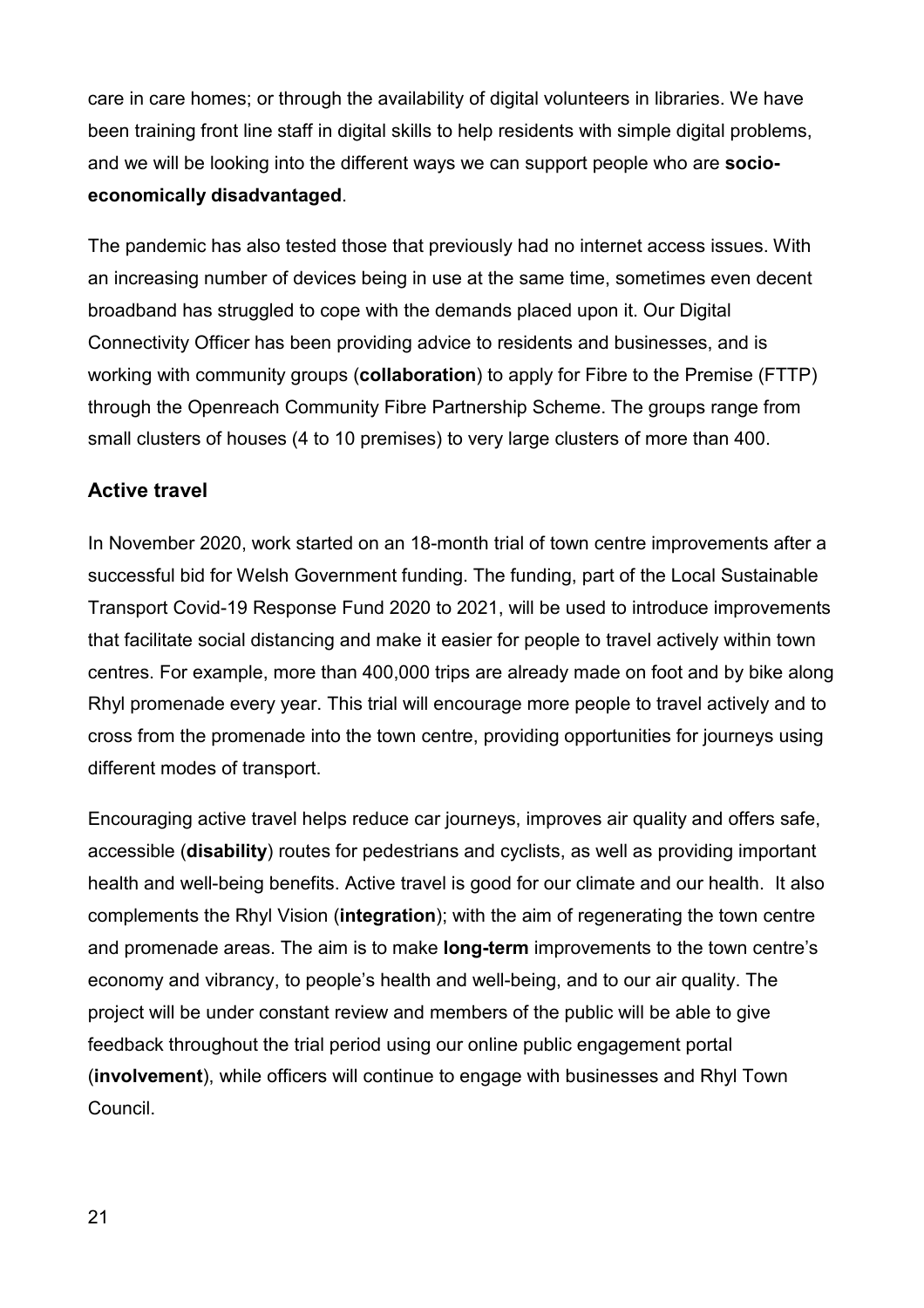# <span id="page-21-0"></span>**Resilient Communities: The council works with people and communities to build independence and resilience**

Measures: Acceptable Projects: Good

### **Corporate Plan Performance Framework: Measures Update**

Disruption to reporting caused by Covid-19 means that there is no new data for a number of this priority's measures. These have been highlighted in the tables below with our last known position.

Domestic Crime in Denbighshire has increased at the end of the reporting period; in terms of the overall trends, the levels in the county fluctuates on a weekly basis. As a whole, North Wales saw an 8.1% increase in domestic crime from October to December. Covid-19 restrictions are likely to have had an effect on domestic crime, with intra-familial tensions being raised due to lockdowns and travel restrictions.

Despite the increases in the overall level of domestic crime in Denbighshire, there has been a decrease in the *cumulative* number of repeat victims of domestic violence being identified for this period; repeat victims are people who have been a victim of crime three or more occasions in 12 months; therefore, the value for each month is a snapshot of the previous 12 months. Figures have decreased from a cumulative 380 in the same period 2019 to 2020, to 371 (a decrease of -2.4%) during this reporting period. As a whole, North Wales saw a -4.7% decrease in repeat victims of domestic violence at the end of December 2020.

Repeat offenders are people who have committed a domestic abuse offence on three or more occasions in 12 months; therefore, the value for each month is a snapshot of the previous 12 months. The cumulative number of repeat offenders of domestic abuse has decreased in Denbighshire up to the end of December 2020, from 72 in the same period last year. This equates to a decrease of -2.8% (now 70 offenders). The overall picture for North Wales at the end of the October to December period shows repeat offenders of domestic abuse has decreased by -12.7%.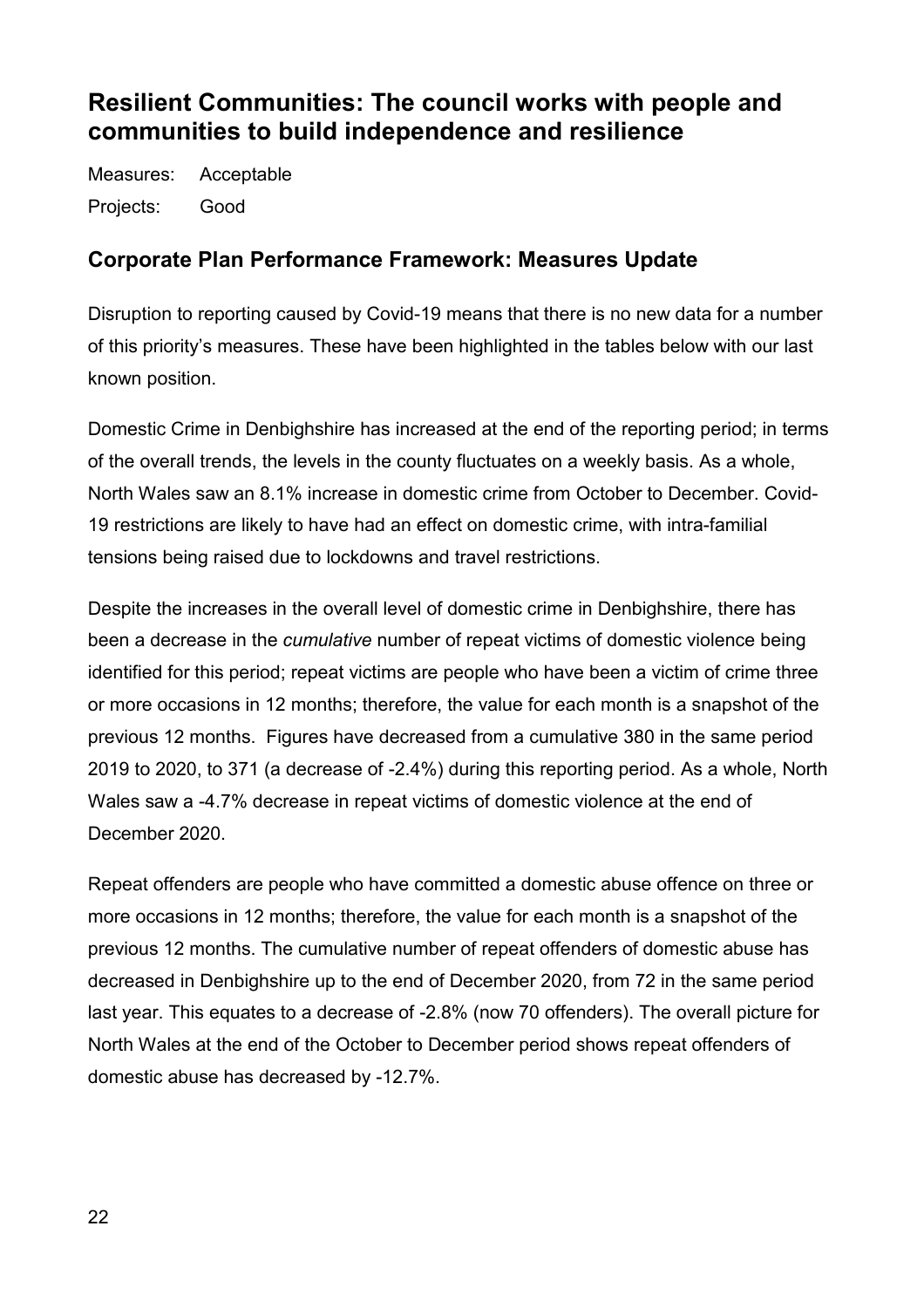Within the Dewis Cymru Platform for Denbighshire we can see that the number of resources has increased in this period from 543 to 562. The Council encourages all services and service users to look to this platform for community information. As at end of December 2020 there were 2,610 resources for North Wales (increased from 2,517 during the last quarter) and 10,181 in total for Wales (increased from 9,934 last quarter).

The number of carer assessments for the report period is 537. Figures recorded for July to September were 320 cumulatively, which offers an increase of 217 assessments (67.81%) on the previous period. However, for the same reporting period last year, the number of assessments was higher at 876. We are not absolutely clear yet about the impact of Covid-19 on carers, and although figures appear less we are not exactly sure of the reasons for this when more people are known to have taken on caring responsibilities during the pandemic. Support for carers has continued and community support has been available regardless of whether carers have received an assessment. Third Sector / Community Support during the crisis has been reaching carers and helping them to continue their caring responsibilities, and it is possible that this has made a difference. Working patterns have also changed and more people are working from home or furloughed, and some people have declined or cancelled formal support because they didn't want home visits to protect the vulnerable people that they care caring for. Carers themselves continue to show amazing resilience and maybe have been managing through their own creativity instead of seeking formal assistance. Carer Assessors have continued to find remote telephone and online support, and last summer were able to offer garden visits. However, activities may have moved online but digital exclusion is an issue that has become more pronounced.

Data for the average length of time adults (aged 65 or over) are supported in residential care homes has increased to 1,046 for the reporting period. This is an increase of 1.75% on the previous figure of 1,028, and also higher than the same time last year (where 977 adults were recorded). It is likely that the increased figure is due to the Covid-19 pandemic guidelines around isolating and shielding of vulnerable residents. Although we remain high in relation to the Wales average (800), it is understood that Denbighshire has a high average age population. We are still on target to remain below 1,200.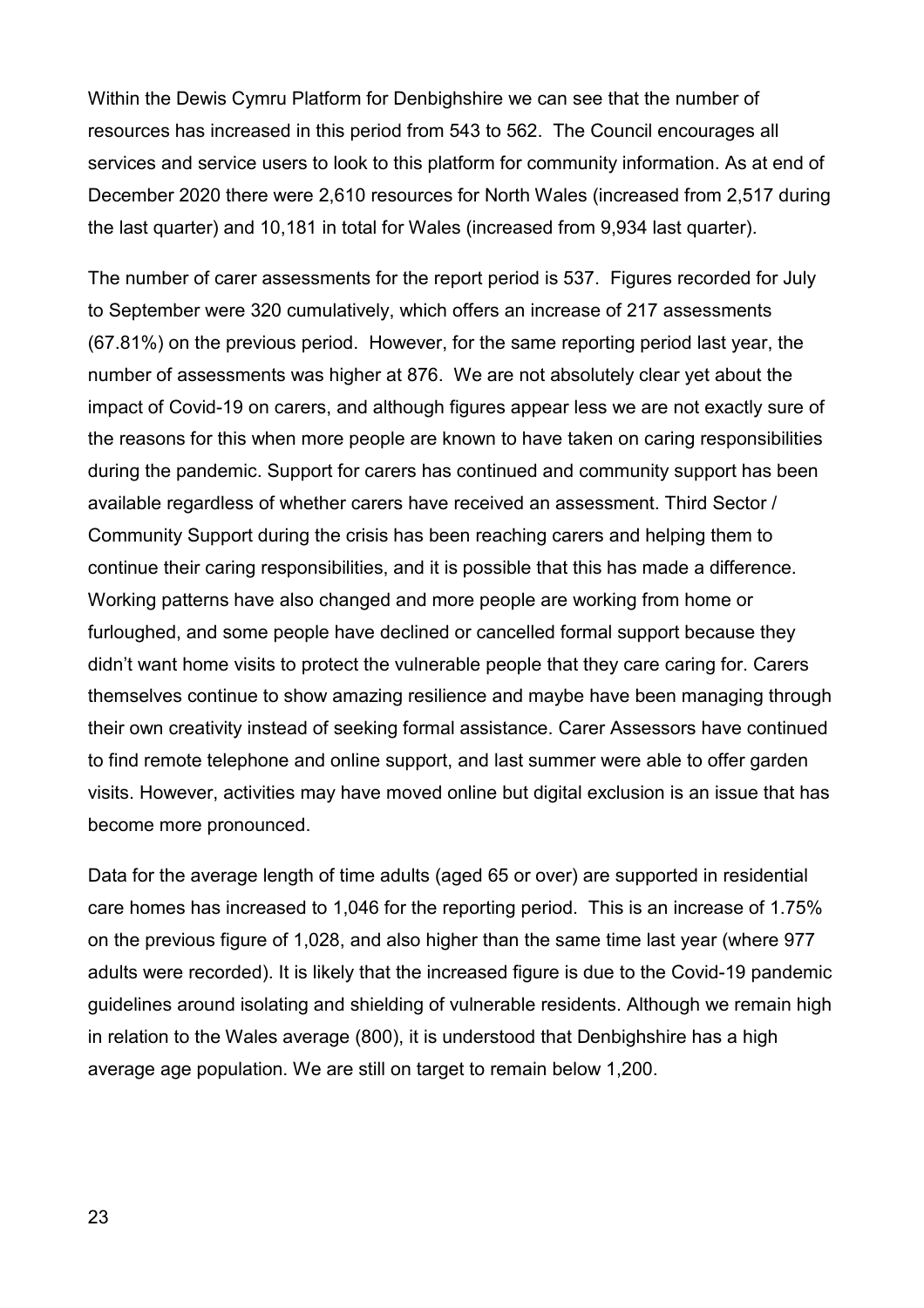# **Corporate Plan Programme Board: Project Update**

#### **Involvement in shaping and improving services**

Little work was possible during November, however, Engagement Champions met in December to discuss year 1 findings by ONEDAY Ltd, a research consortium commissioned to carry out our street survey work. The sustainability of new ways of working as a result of Covid-19 were also discussed and are anticipated to have a longerterm impact on the draft engagement policy and supporting framework for the Council. Throughout December meetings were held to begin planning for year two research work, which will take place in February and March 2021, devising a draft plan offering various options moving forward, dependent upon Covid-19 restrictions.

#### **Supporting Carers**

The last Supporting Carers Project Team meeting was held on 26 November, 2020. The meeting offered discussion and updates on Covid-19 impact on support for carers, including an overview of what has been happening and priorities for individual services. This information is used to inform Adult and Young Carers action plans and update the risk register. Face-to-face and group activities are still curtailed due to the Pandemic but online activities are continuing to be successful; for example, STAND North Wales Parenting Forum and Denbighshire Connects Family Members Forum for parent / carers of children with disabilities.

There are ongoing concerns about the impact of Covid-19 and winter pressures on carers. Support with contingency planning is available and discussed with carers as part of the What Matters / Assessment process. Third sector partners are coordinating the Carers Support Grant, recently launched by Welsh Government to support carers who are experiencing hardship this winter. Application forms are available from Carers Trust Crossroads and NEWCIS for additional financial support and / or equipment to help carers in their caring role.

#### **Community Resource Teams (CRT)**

In December 2020 the Regional Transformation Board closed the CRT project and moved it to 'business as usual' under the Community Support Services monthly Integrated Health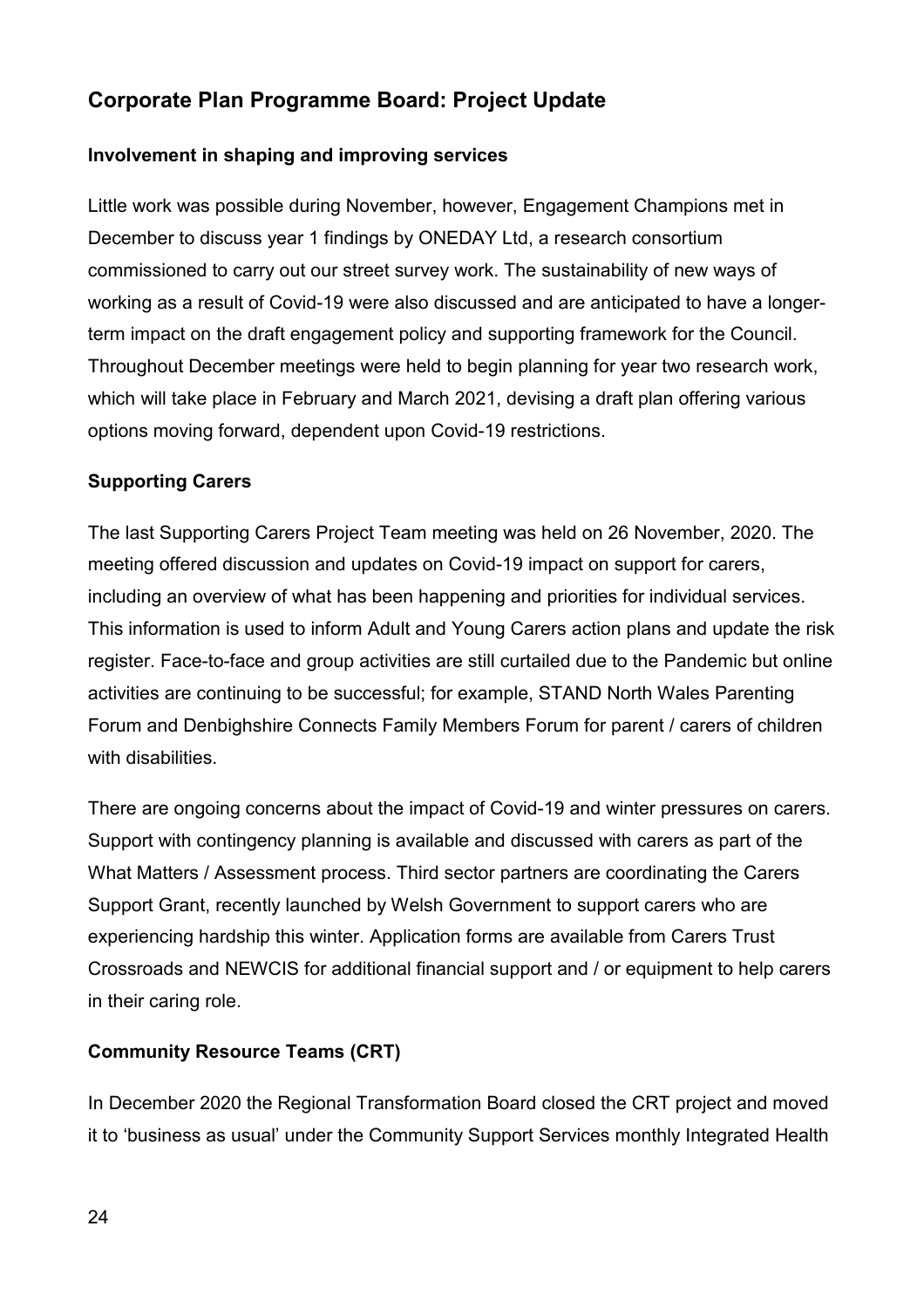and Social Care Localities Meeting. The closure report for the project will, however, be shared with the Corporate Plan Programme Board.

#### **Community Planning, Windfarms**

All milestones are now on track and the project is delivering the benefits anticipated. The reach of the project continues to broaden as more groups engage for support with community project development and funding advice. For example, the community development team supported the launch of the first Clocaenog Windfarm Funding Round. Eight applications were received in total, two of which were cross county applications and four were Denbighshire based projects. Three of the Denbighshire projects were awarded funding and one has been deferred with intention to fund.

#### **Reduce Domestic Abuse**

We continue to develop a county-wide approach to reducing domestic abuse against women and men as part of this Corporate Plan, as well as supporting the North Wales strategy to tackle all aspects of violence against women, domestic abuse and sexual violence. A project expected to span the next two years aims to contribute to the reduction of domestic abuse across the county by raising awareness of domestic abuse with staff and service users; providing training and development for staff to recognise the signs of domestic abuse, and support for children affected by domestic abuse. As part of this work we supported White Ribbon Day on 25 November 2020 by lighting up two of our landmarks, the Rhyl Pavilion and Rhyl Sky Tower in white. White Ribbon Day works to raise awareness of violence against women, encourage men to support women's groups and raise awareness in schools and workplaces, of violence against women.

Project summaries include the following:

- Early intervention for children: DART and STAR programmes will run in collaboration with the Domestic Abuse Safety Unit. Delivery after training is due in April 2021.
- Spectrum training in schools: Hafan Cymru will work will the Council on a twoyear training programme delivering healthy relationships in schools. Schools that have not engaged previously will be targeted initially. Start date is April 2021.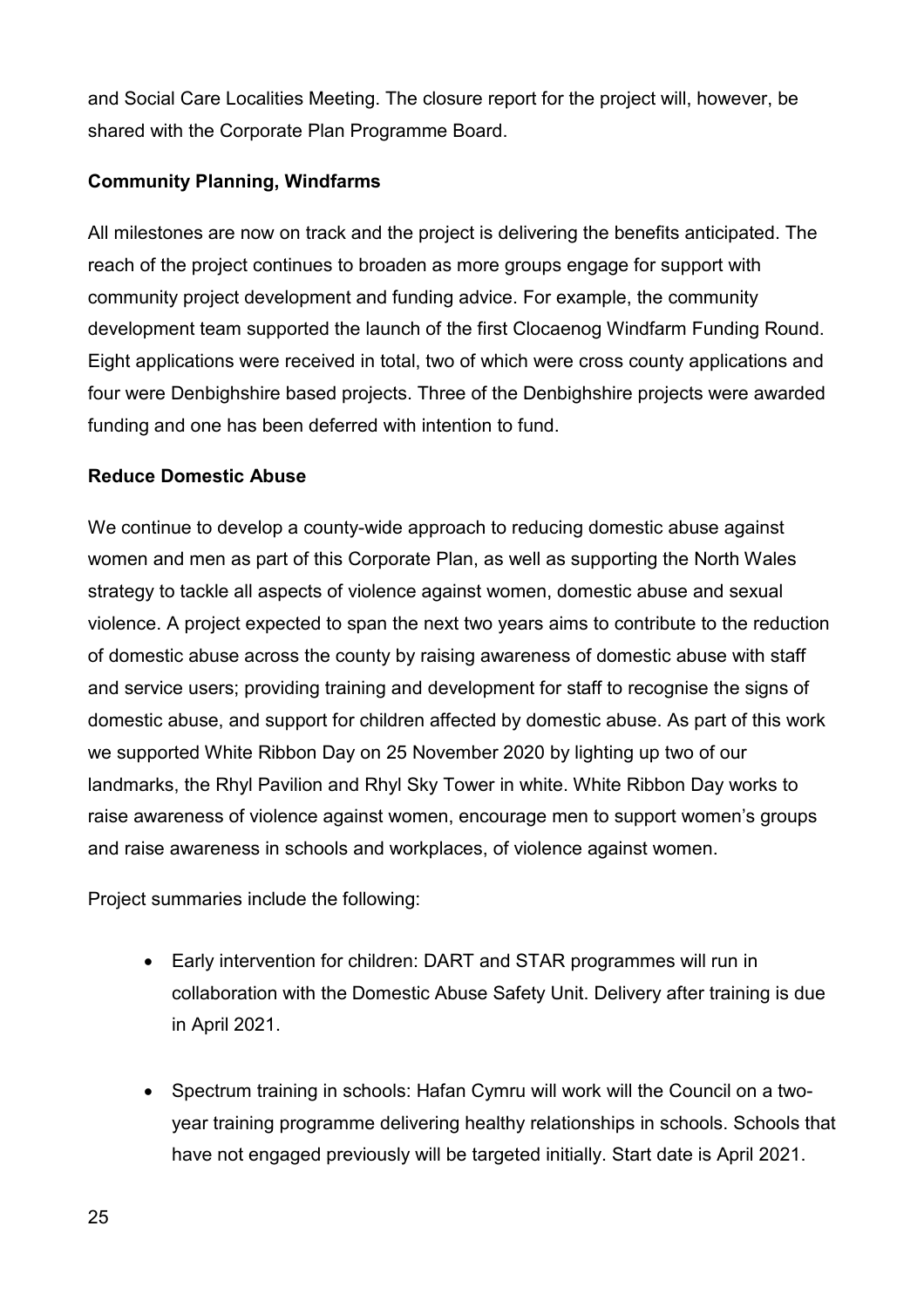- Ask and Act training: Dates for level 2 and 3 training have been supplied by Welsh Women's Aid for March and April 2021. A plan for which staff are trained first requires development.
- Make a stand housing: A domestic abuse policy for housing residents is being written and a draft plan should be ready by the end of January 2021.
- Council Safeguarding process: Further meetings are required to determine any changes required to the Council adult safeguarding process to incorporate domestic abuse concerns and incidents.
- Council domestic abuse policy: A draft policy was presented at the December domestic abuse board meeting, and small changes are still required.
- Domestic Abuse Safety Unit (DASU) staff now have support from the council, with access to the Employee Assistance Programme.

#### **Dementia Friendly Council**

The project team has recently developed a page on the council's intranet to share with staff useful information relating to dementia, including what is available to assist people, and their families, living with dementia. Staff were asked to share the information among colleagues and to contribute anything that they were aware of locally that could help improve its usefulness, such as dementia friendly locations and groups.

Dementia awareness / Friends training has been provided for staff and councillors and the Team is currently seeking ways to continue this through on-line sessions. Currently Dementia Champion training from the Alzheimer's Society is unavailable but the project team will seek to offer this in the future.

#### **Rhyl Community Development**

The Council has been successful in gaining 10 West Rhyl residents to become involved with the Safer Streets Project as 'Community Champions'. The residents have met with officers of the Council, North Wales Police and Clwyd Alyn Housing to discuss potential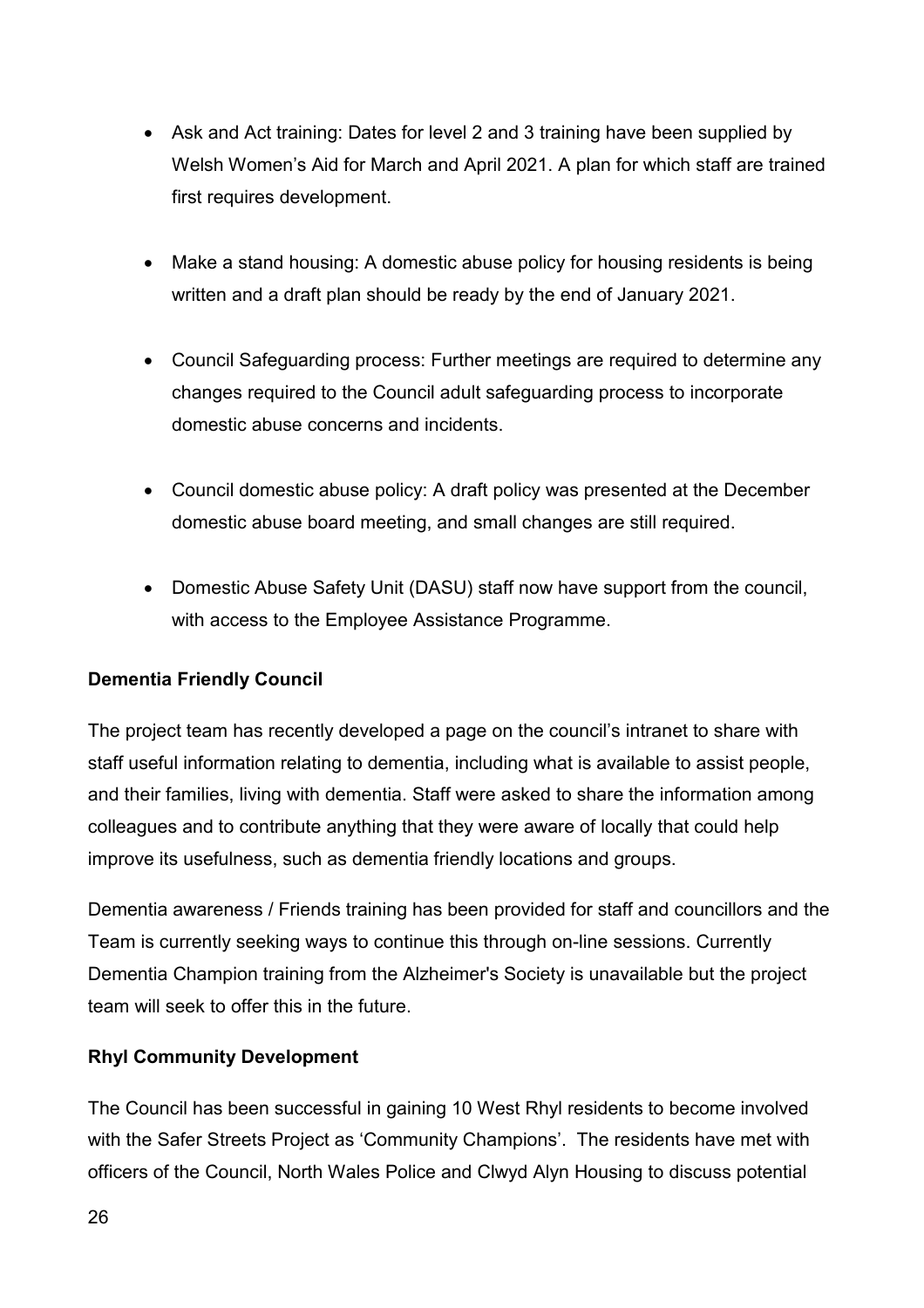projects they would like to create and deliver in their communities. A number of the project ideas have been chosen to utilise the Safer Streets Project fund and be implemented and complete by the end of March 2021. Project ideas being explored include the creation of a community food garden at the Marine Lake; living rooves on the concrete promenade shelters; and addressing parking issues around the Gerddi Heulwen Park. Meetings are underway and quotations for works are being sought so that final decisions can be made and funding allocated appropriately.

#### **County wide Community Development**

Guidance was provided to 60 different groups / projects during quarter three, and two webinar sessions were delivered; one themed around developing community play areas, and the other about Open Space Commuted Sums funding. Work was also undertaken to organise and promote the annual round of Open Space Commuted Sums funding and a number of groups from across the county have been supported to develop project ideas and applications.

The Community Development team and Rhyl Lead have supported work to strengthen the Council's working relationship with foodbanks (and similar provision) across the county, better enabling us understand and help address any challenges faced.

| <b>Annual or Biennial Measures</b> |
|------------------------------------|
|------------------------------------|

| <b>Measure</b>                                                                                                                        | 2018 to<br>2019 | 2019 to<br>2020                   | <b>Status</b>                      |
|---------------------------------------------------------------------------------------------------------------------------------------|-----------------|-----------------------------------|------------------------------------|
| The percentage of people reporting they have<br>received the right information or advice when they<br>needed it - Benchmarked Locally | 88              | No data<br>due to<br>Covid-<br>19 | Acceptable                         |
| The percentage of carers reporting they feel<br>supported to continue in their caring role -<br><b>Benchmarked Locally</b>            | 55              | No data<br>due to<br>Covid-<br>19 | <b>Priority for</b><br>improvement |
| The percentage of people reporting that they know<br>who to contact about their care and support -<br><b>Benchmarked Locally</b>      | 84              | No data<br>due to<br>Covid-<br>19 | Acceptable                         |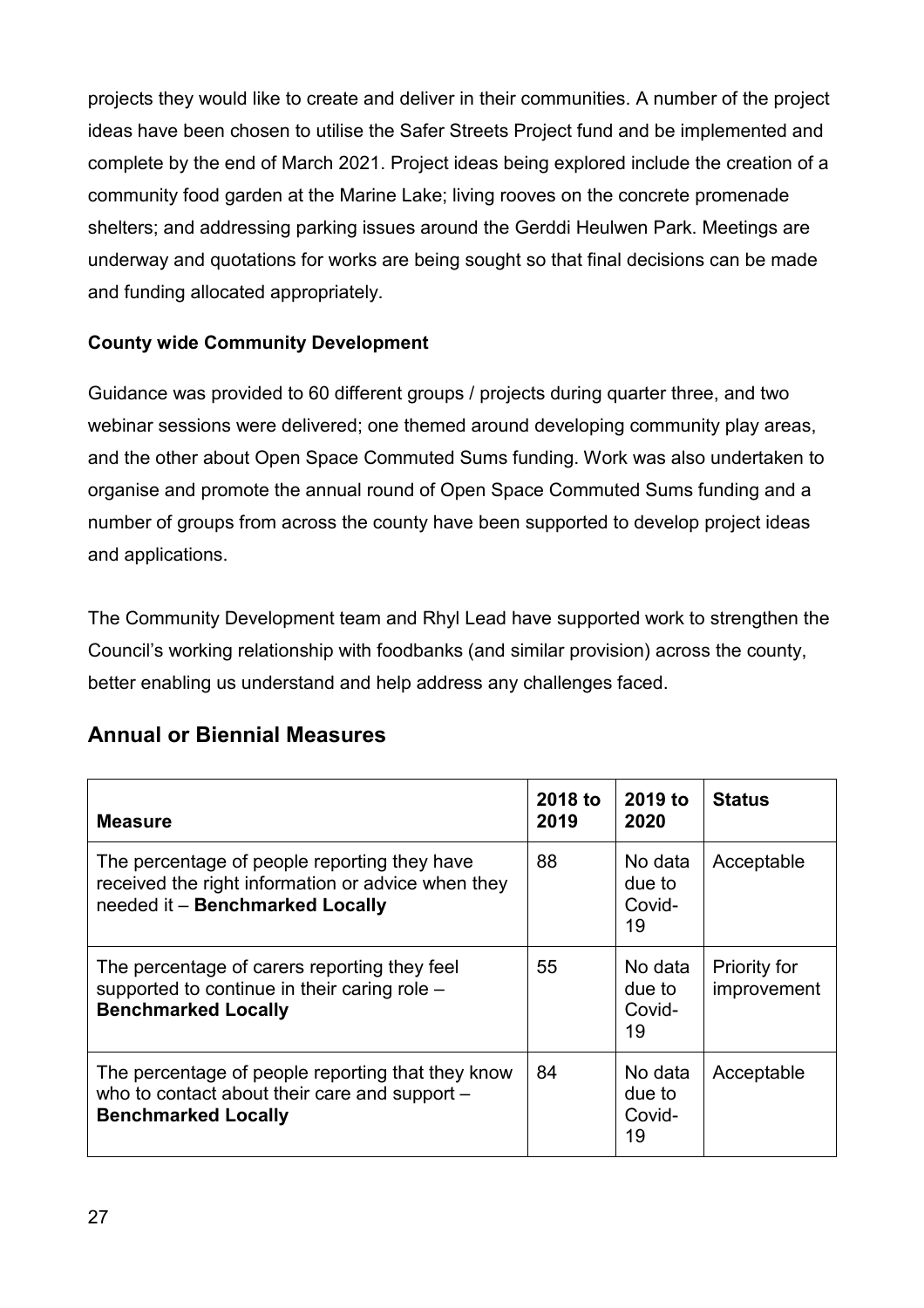| <b>Measure</b>                                                                                                                                       | 2018 to<br>2019 | 2019 to<br>2020                                    | <b>Status</b>                      |
|------------------------------------------------------------------------------------------------------------------------------------------------------|-----------------|----------------------------------------------------|------------------------------------|
| The percentage of people who agree "my local"<br>area is a place where people will pull together to<br>improve the local area" - Benchmarked Locally | 59              | <b>Does</b><br>not<br>apply<br><b>No</b><br>Survey | Acceptable                         |
| The percentage of people who feel able to<br>influence decisions affecting their local area -<br><b>Benchmarked Locally</b>                          | 27              | Does<br>not<br>apply<br><b>No</b><br>Survey        | <b>Priority for</b><br>improvement |

# **Quarterly or Biannual Measures**

| <b>Measure</b>                                                                                                                                                                          | Quarter<br>3 2019<br>to 2020 | Quarter<br>4 2019<br>to 2020 | Quarter<br>1 2020<br>to 2021 | Quarter<br>2 2020<br>to 2021 | Quarter<br>3 2020<br>to 2021 | <b>Status</b>                   |
|-----------------------------------------------------------------------------------------------------------------------------------------------------------------------------------------|------------------------------|------------------------------|------------------------------|------------------------------|------------------------------|---------------------------------|
| The cumulative<br>(year to date)<br>number of repeat<br>victims of<br>Domestic Abuse<br>including non-<br>crime occurrences<br>(3 or more in 12<br>months, measured<br>as year to date) | 380                          | 475                          | 126                          | 247                          | 371                          | Does not<br>apply<br>Count only |
| The cumulative<br>(year to date)<br>number of repeat<br>offenders of<br>Domestic Abuse (3)<br>or more in 12<br>months)                                                                  | 72                           | 98                           | 23                           | 43                           | 70                           | Does not<br>apply<br>Count only |
| The number of live<br>resources on the<br>Dewis Cymru<br>$Platform -$<br><b>Benchmarked</b><br>Locally                                                                                  | 531                          | 536                          | 470                          | 543                          | 562                          | Excellent                       |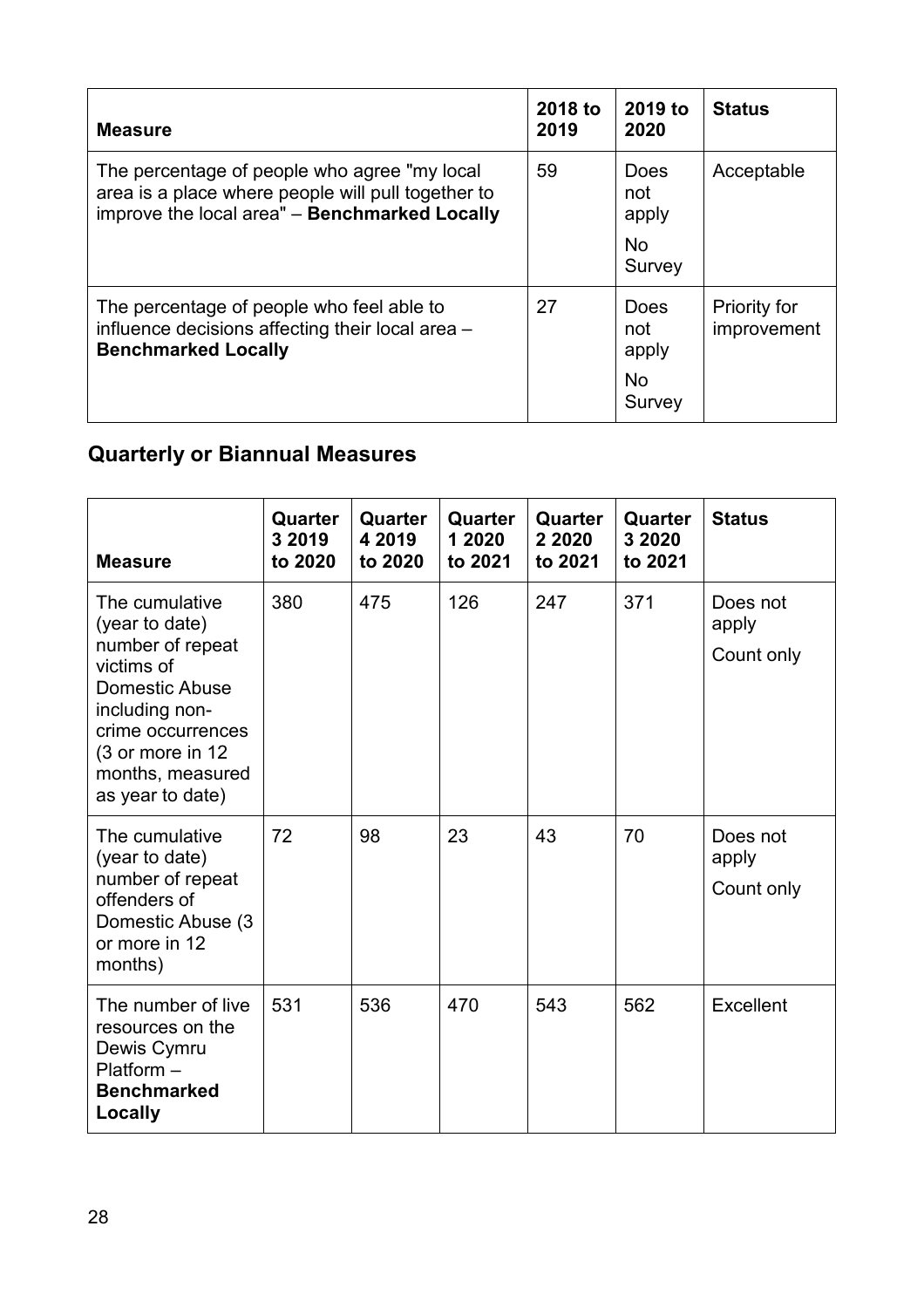| The number of<br>assessments of<br>need for support<br>for carers<br>undertaken during<br>the year                                                           | 876 | 1224 | 111 | 320   | 537   | Does not<br>apply<br>Count only    |
|--------------------------------------------------------------------------------------------------------------------------------------------------------------|-----|------|-----|-------|-------|------------------------------------|
| The average<br>length of time<br>adults (aged 65 or<br>over) are<br>supported in<br>residential care<br>homes $-$<br><b>Benchmarked</b><br><b>Nationally</b> | 977 | 970  | 984 | 1,028 | 1,046 | <b>Priority for</b><br>improvement |

#### **Project Progress**

The following projects are all on target for completion:

- Community planning, windfarms
- Dementia Friendly Council
- Act to reduce domestic abuse

The following projects are experiencing obstacles:

- People are involved in shaping and improving services
- Supporting carers

The following project is now closed:

• Community Resource Teams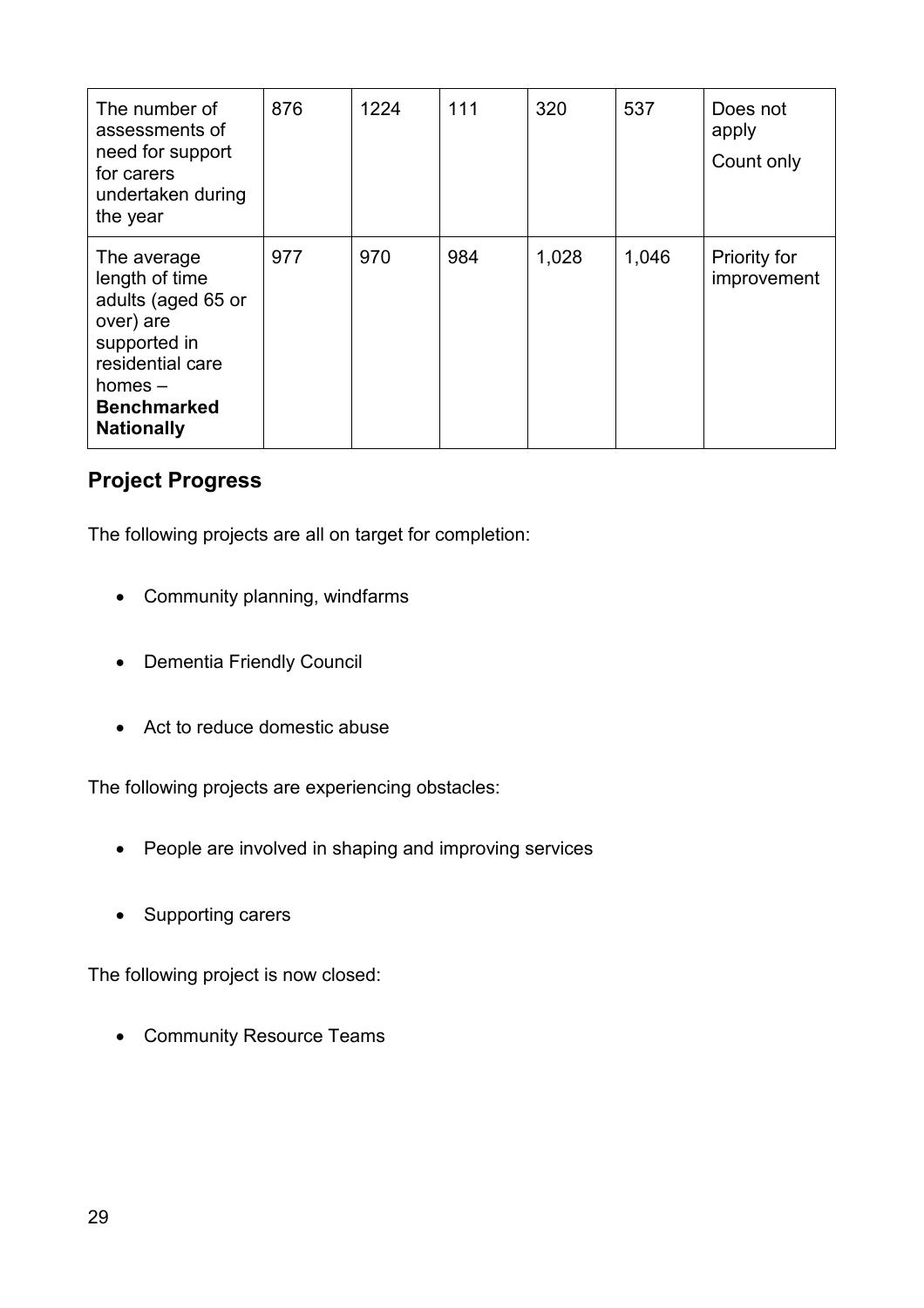### **Well-being and Equality**

#### **Supporting Carers**

Across Wales 370,000 people are carers, supporting a loved one who is older, disabled or seriously ill, with 11,600 of those in Denbighshire. The theme for Carers Rights Day 2020 was 'Know Your Rights'. Each year, Carers Rights Day helps us: ensure carers are aware of their rights; let carers know where to get help and support; raise awareness of the needs of carers. For National We Care Week (16 to 22 November) shared articles and messages in a bid to support the sector. One of the main aims of the week, along with promoting the campaign, aims to raise awareness and understanding of social care, early years and childcare, and to attract more people with the right skills and values to work in caring roles with children and adults.

On 26 November 2020, Carers Rights Day, we launched our [Carers' Charter.](https://www.denbighshire.gov.uk/en/health-and-social-care/carers/denbighshires-carers-charter.aspx) The charter, produced in consultation with local adult and young carers and Denbighshire Carer's Strategy Group, sets out our commitment to carers. This charter is our public statement of commitment to carers and we hope local businesses, third sector and community organisations will sign up and make copies available in their workspaces and offices to ensure the role of informal unpaid, carers are recognised and respected. The Charter, and the campaign, enabled us to show the importance of involving people who offer care to loved ones and meeting long term needs for the future. It sets out the Council's pledge for carers to have the right to be treated with courtesy, respect and dignity, as well as the right to an individual assessment separate from the person for whom they are caring so that their voice is also heard.

Our work on the Charter and support for National Carers Week is a great example of our commitment to tackle key equality concerns, in this case particularly relating to **age**, **disability**, and **gender**. Those in care are also often suffering the greatest **socioeconomic disadvantage** too, and it is important that they are supported to have equal opportunity and access to services and information. As a council we strive to work **collaboratively** with community groups and organisations that can help, and at all times **involve** and support people through the caring decisions that will impact them.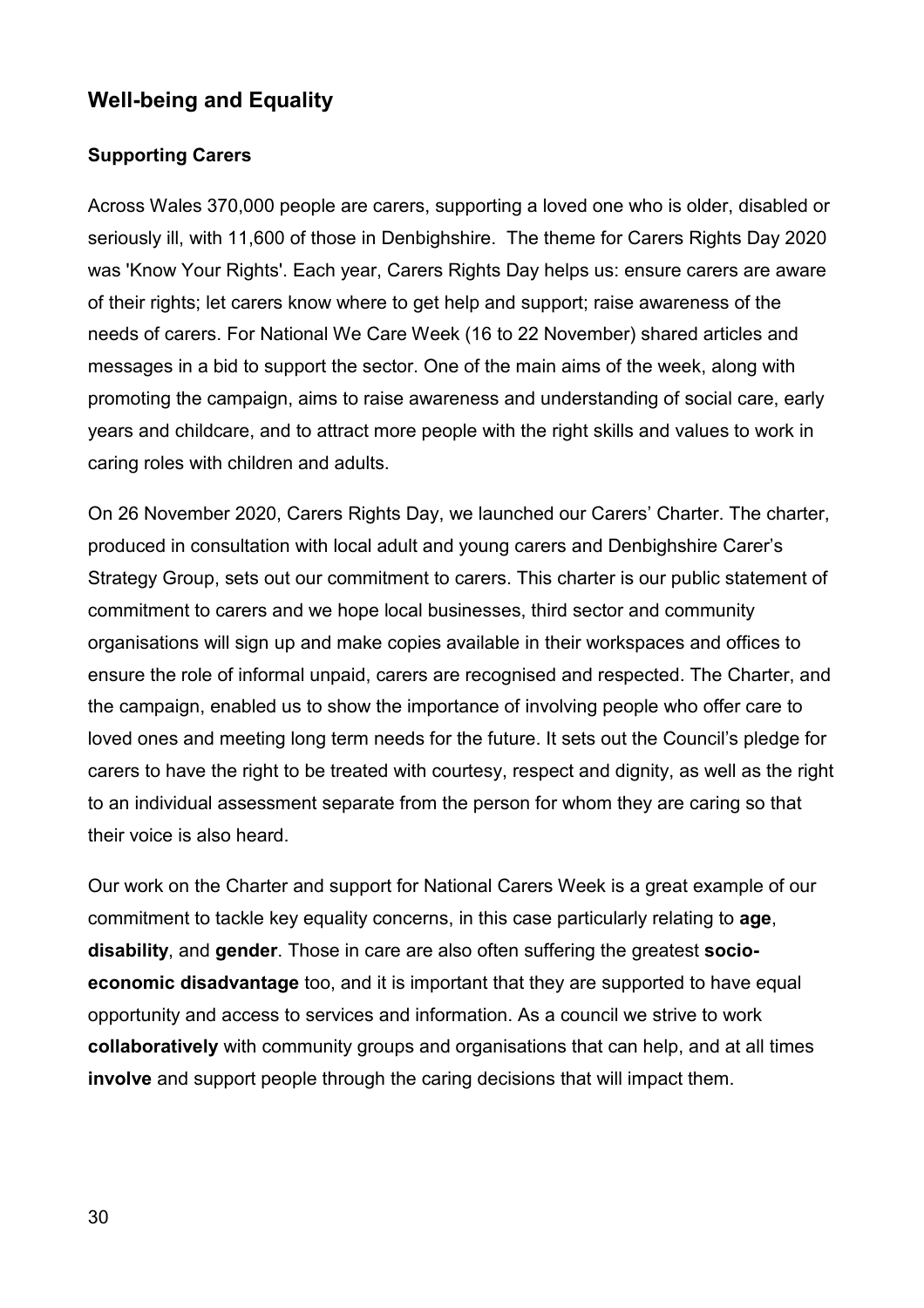#### **Community Champions**

Within Rhyl, residents have been invited to join a police community scheme that aims to prevent crime. These Community Champions form part of the West Rhyl Safer Streets project, led by North Wales Police and the Council, and volunteer to assist officers to set up crime watch groups, offer practical advice to other residents, carry out crime prevention surveys, and distribute crime prevention packs.

This work contributes well to at least four of the ways of working within the Sustainable Development principle – **collaboration, integration, involvement** and **prevention** - and also helps to protect some of our most vulnerable community members in an area of **socio-economic disadvantage**.

#### **Safeguarding and Domestic Abuse**

During November the council supported two important national campaigns around Safeguarding, and Domestic Abuse. In collaboration with local Safeguarding Boards, the Welsh Government, and the National Independent Safeguarding Board, National Safeguarding Week sought to promote key messages and a single set of guidelines to help protect children and adults at risk, also launching the Wales Safeguarding procedures mobile app. Similarly, the 'White Ribbon' campaign sought to raise awareness of domestic abuse and to signpost where help is available.

Supporting such campaigns is a small contribution to make to such big problems, but we are committed to defending the rights of vulnerable residents, no matter their **age, gender, disability** or background. We gladly **collaborate** and **integrate** our common goal with partners to **prevent** any harm coming to anyone.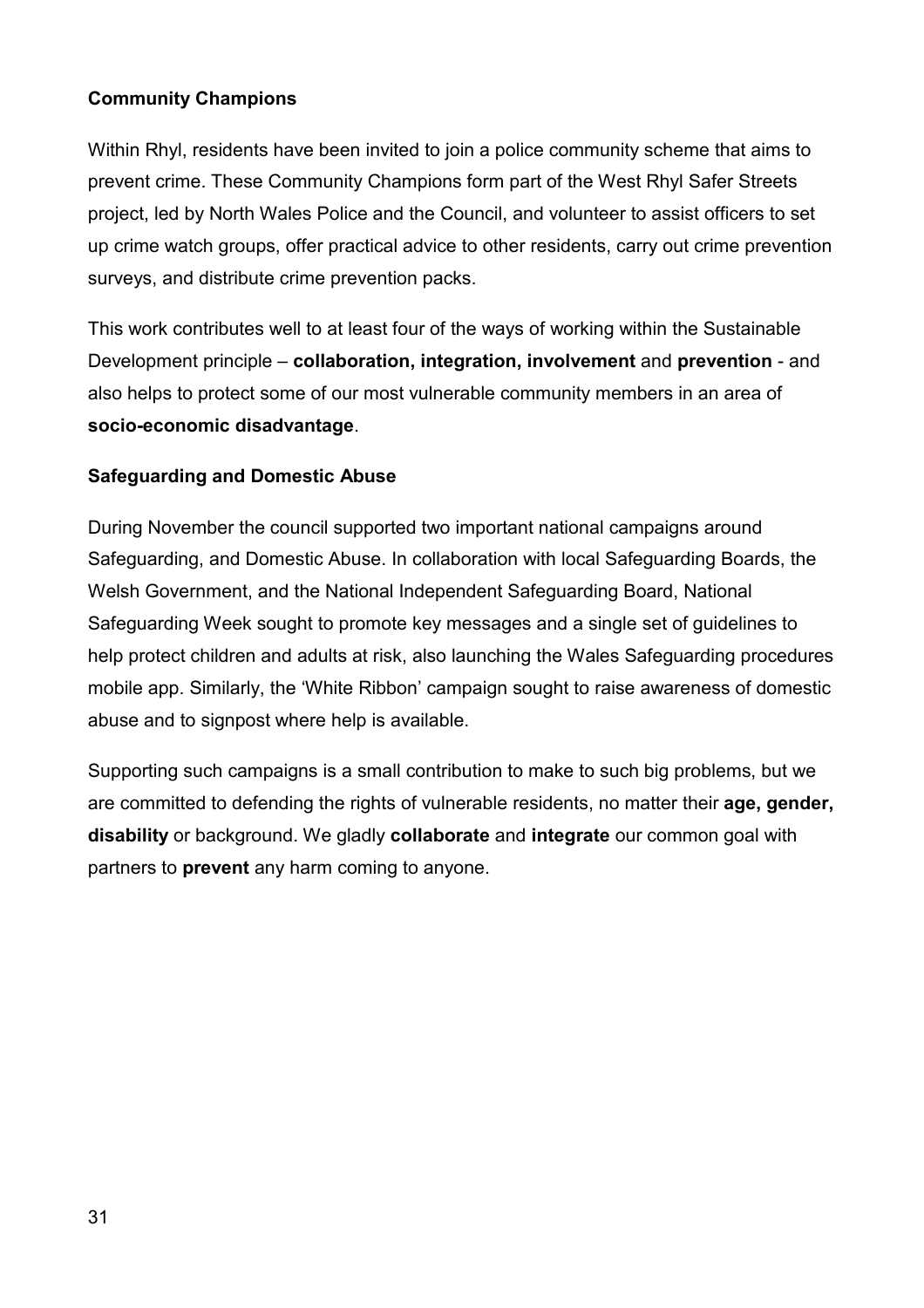# <span id="page-31-0"></span>**Environment: Attractive and protected, supporting well-being and economic prosperity**

Measures: Good Projects: Excellent

# **Corporate Plan Performance Framework: Measures Update**

Our measures framework for this priority is at the moment entirely concerned with annual data. Three measures are derived from our Residents' Survey, which was not planned to take place this year; and two further measures, highlighted in the table below, are not yet ready to report on.

The Strategic Planning and Performance Team has been working with the Climate and Ecological Change Programme to understand what key measures exist around that area of work. Pending the approval of the strategy in February, our existing Carbon Emissions measure within this priority will be replaced from the next report by four measures important to the success of the programme. Service Plans are also prepared to receive three key measures to capture the contribution needed by individual services for the council to achieve Net Carbon Zero by 2030.

# **Corporate Plan Programme Board: Project Update**

#### **Tree Planting**

The tree planting areas in Rhyl were prepared and fenced off ahead of the planting that commenced in late November 2020. To date 2,000 trees and 500 hedging species have been planted and the remainder will be completed by end of February 2021.

Additional funding has also been secured via the Denbighshire and Conwy PSB that will see the boundaries to Glan Morfa being secured against illegal off-road motorbikes, which has been an ongoing risk to the project. This funding will also improve the access points to the site and encourage increased usage by residents who live in Rhyl West.

A community orchard has been planted in Upper Denbigh, where the Vale of Clwyd and Denbigh Plum feature strongly. The intention is to extend the size of the orchard going forward.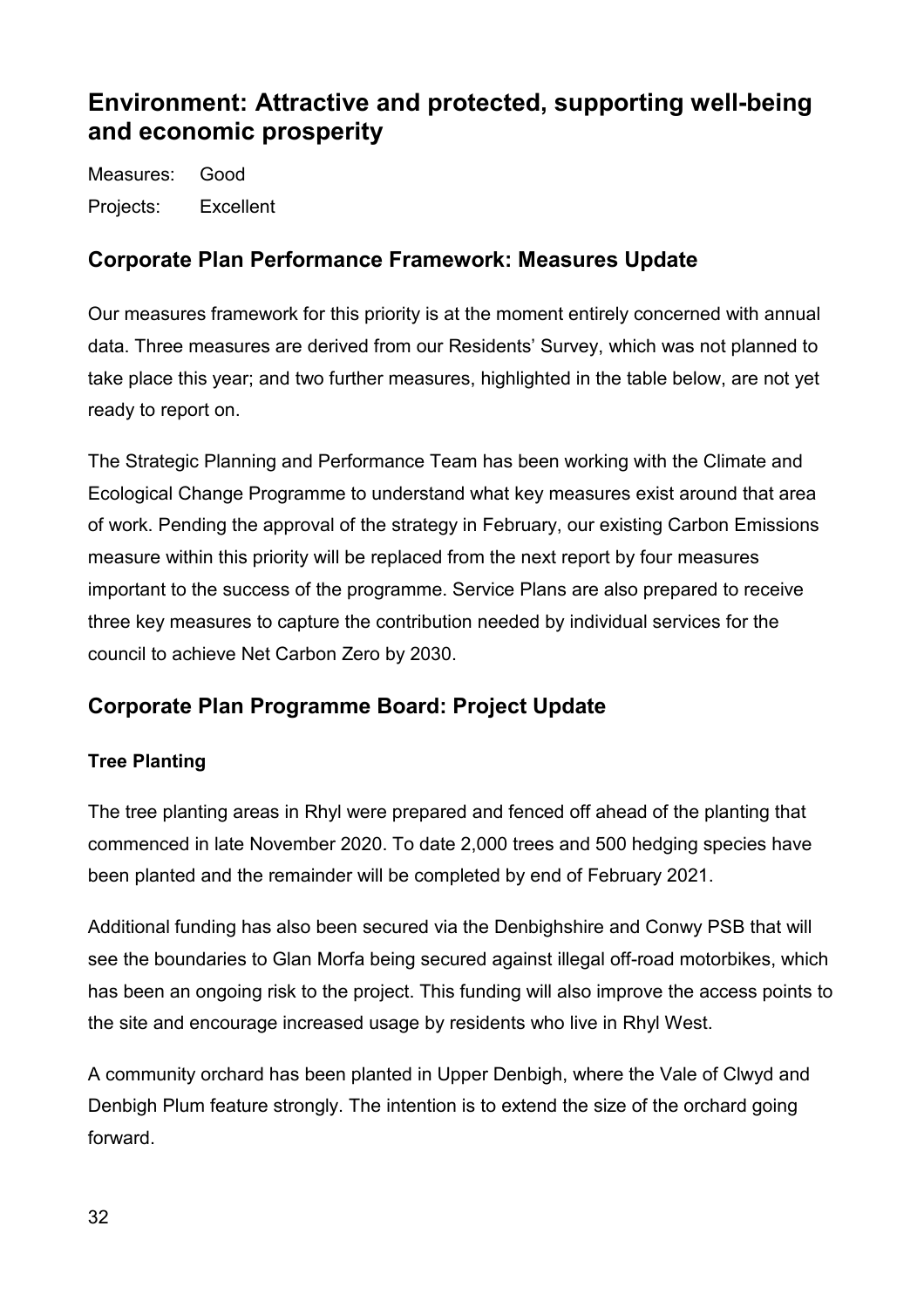#### **East Rhyl Coastal Defence**

The East Rhyl flood defence construction remains on target with a third of the rock armour now in place, improving the standard of flood protection to residencies at this point. Besides continued rock placement on the shore, other work to create beach access steps is also continuing. The financial spend remains on target with 47% of the project budget now spent.

#### **Improving Biodiversity and Nature Corridor**

By helping community councils, schools and local groups plant up wildflower habitats, we are working towards protecting key pollinator species such as bees and increasing biodiversity. As part of our Bee Friendly project, 1,500 wildflowers were delivered to the Llanbedr Dyffryn Clwyd, Llanferres and Maeshafn community councils to develop their own wildflower habitats. The wildflowers were grown at Bodfari Woodland Skills Centre and were sourced from seed gathered from our network of roadside nature reserves. Each of the new sites will become a seed bank of local provenance seeds to be gathered, grown or sown on new sites across the county as the project grows.

We also continued our work with partners in Flintshire and Conwy to deliver year 2 of our nature corridor delivery plan, nurturing healthy and resilient ecosystems along a large habitat corridor that links some of the most deprived populations in Wales to the wider countryside.

#### **Carbon and Ecological Change Programme**

Work has been carried out to draw together actions and performance measures that the council can take forward in the next ten years and a Climate and Ecological Change Strategy has been drafted. The strategy went out to public consultation between 13th November and 7th December 2020. The final strategy will now be presented to Cabinet and Full Council in February 2021 for approval.

#### **Reducing Plastics**

Phase 1 of the project to avoid and reduce the use of single use plastics in our civic offices has been completed. Phase 2 around School Catering and wider procurement has been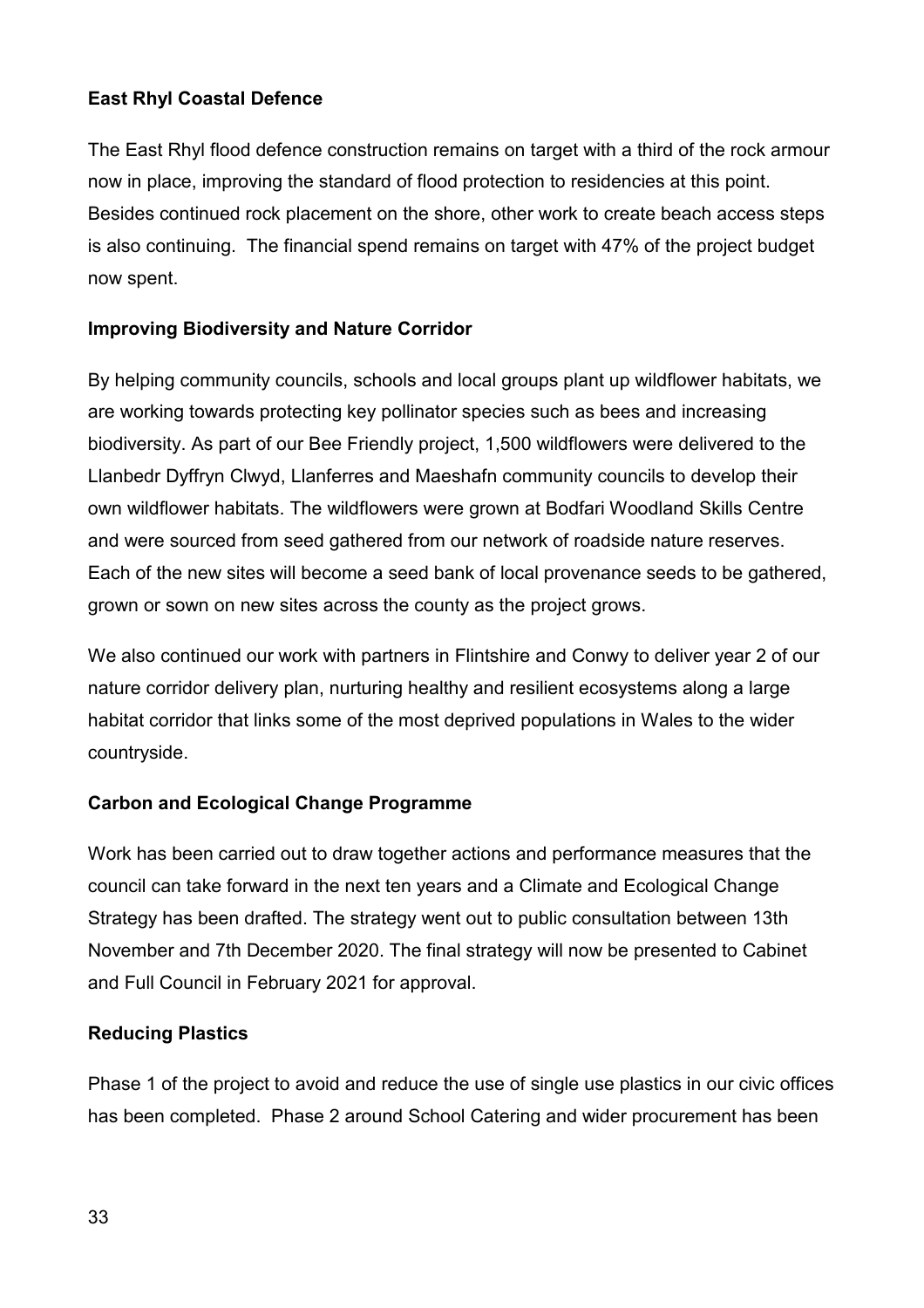on hold during the pandemic, but County Council is due to consider recommendations from Performance Scrutiny on a way forward for this work in February's meeting.

#### **Moorland Management**

Restrictions allowing, North Wales Fire & Rescue Service are due to hold Wildfire Training sessions with Denbighshire Countryside Service's staff and Natural Resources Wales staff in February / March 2021. The restoration works are scheduled to take place on Llantysilio Mountain in March 2021 with aerial seeding and transportation of heather brash.

#### **Living Assets**

The two Tree Inspectors continue to survey and inspect trees on a daily basis, with over 600 being recorded in parks, suburban streets and highway corridors. Their current activity is concentrated on the gritting routes in the North of the county. Areas of Denbighshire land is being explored for potential tree planting or natural regeneration of woodland habitat. This work strongly links with our ambition of Denbighshire becoming carbon neutral and ecologically positive.

#### **Energy Efficient Council Homes**

In October 2020 work started on 22 new council homes which will be built to the energy efficient Passivhaus standard using a modular construction method, and they will incorporate additional features to minimize carbon emission such as ground source heat pumps and photovoltaic arrays. In January 2021 work is planned to start on the construction of four apartments in Prestatyn, which will also be built to the Passivhaus standard, but using a more traditional masonry method. All 26 new homes are expected to be ready for occupation in the autumn, 2021.

# **Annual or Biennial Measures**

| <b>Measure</b>                                                                                                                        | 2018 to<br>2019 | 2019 to<br>2020 | <b>Status</b> |
|---------------------------------------------------------------------------------------------------------------------------------------|-----------------|-----------------|---------------|
| Percentage reduction - from a 31/03/17 baseline -<br>in carbon emissions (tonnes) from council assets -<br><b>Benchmarked Locally</b> | 13.69           | 15.69           | Excellent     |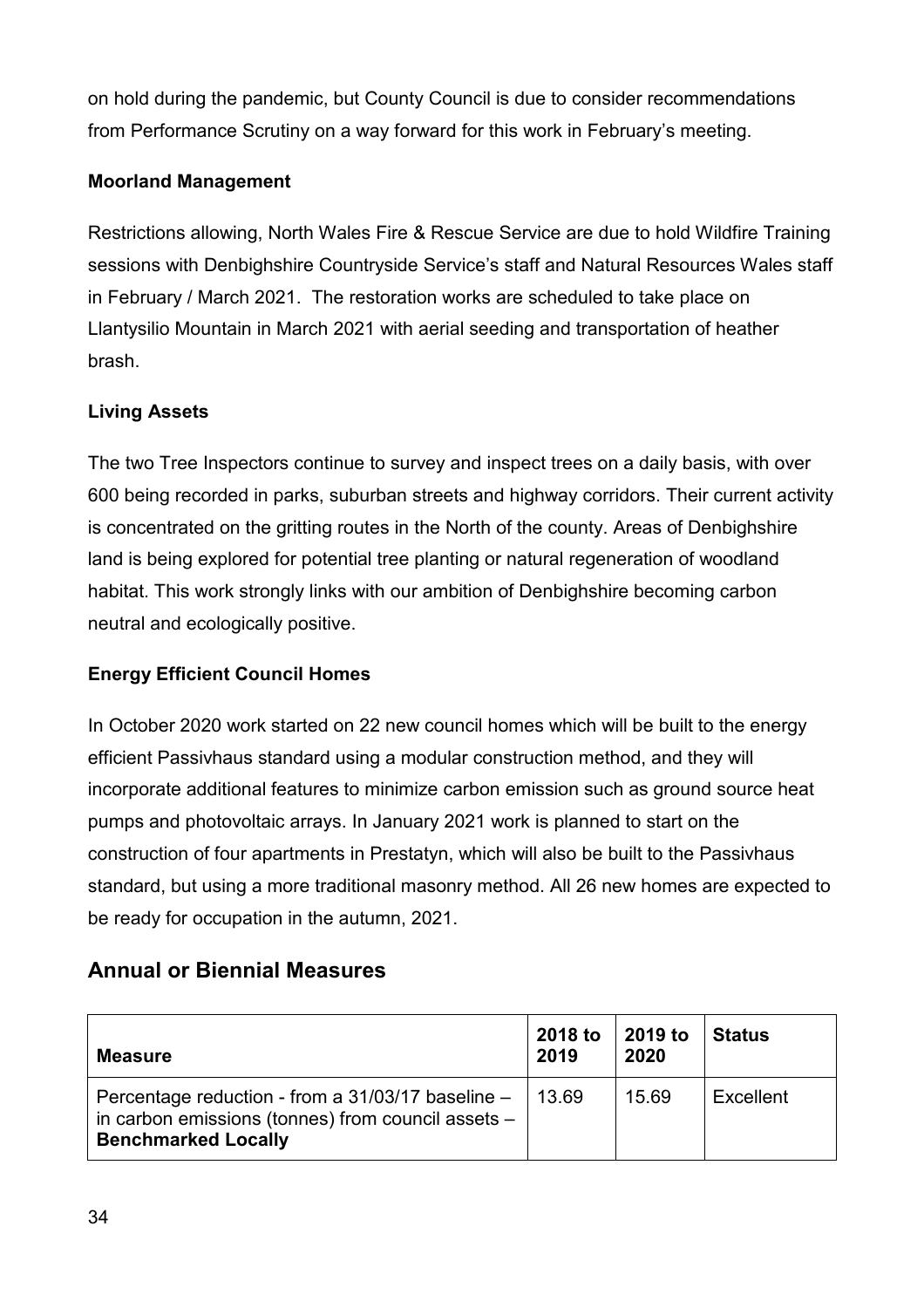| <b>Measure</b>                                                                                                                                                                 | 2018 to<br>2019 | 2019 to<br>2020                                    | <b>Status</b>               |
|--------------------------------------------------------------------------------------------------------------------------------------------------------------------------------|-----------------|----------------------------------------------------|-----------------------------|
| STEAM - Total Economic Impact of Tourism (£<br>million) - Benchmarked Locally                                                                                                  | 509.01          | Data<br>pending                                    | Excellent                   |
| The percentage of existing and acquired council<br>housing stock (1st April 2017 baseline) achieving<br>an EPC (Energy) rating of C or above $-$<br><b>Benchmarked Locally</b> | 33              | Data<br>pending                                    | Priority for<br>improvement |
| The annual cumulative number of trees planted to<br>increase canopy cover in Rhyl and Denbigh -<br><b>Benchmarked Locally</b>                                                  | 5800            | 4300                                               | Excellent                   |
| How satisfied are people with their local open<br>spaces? - Countryside - Benchmarked Locally                                                                                  | 87              | Does<br>not<br>apply<br><b>No</b><br>Survey        | Excellent                   |
| How satisfied are people with their local open<br>spaces? - Beaches - Benchmarked Locally                                                                                      | 70              | <b>Does</b><br>not<br>apply<br><b>No</b><br>Survey | Good                        |
| How satisfied are people with their local open<br>spaces? - Parks - Benchmarked Locally                                                                                        | 64              | <b>Does</b><br>not<br>apply<br><b>No</b><br>Survey | Good                        |

Our measure around the number of properties with a reduced risk of flooding (1,000s) will not be reported until the completion of identified flood schemes, starting in 2020.

# **Quarterly or Biannual Measures**

Our measure on the percentage of all new build council housing achieving an EPC (Energy) rating of A will not be reported until the completion of new builds in 2021.

# **Progress on projects**

The following projects are on target: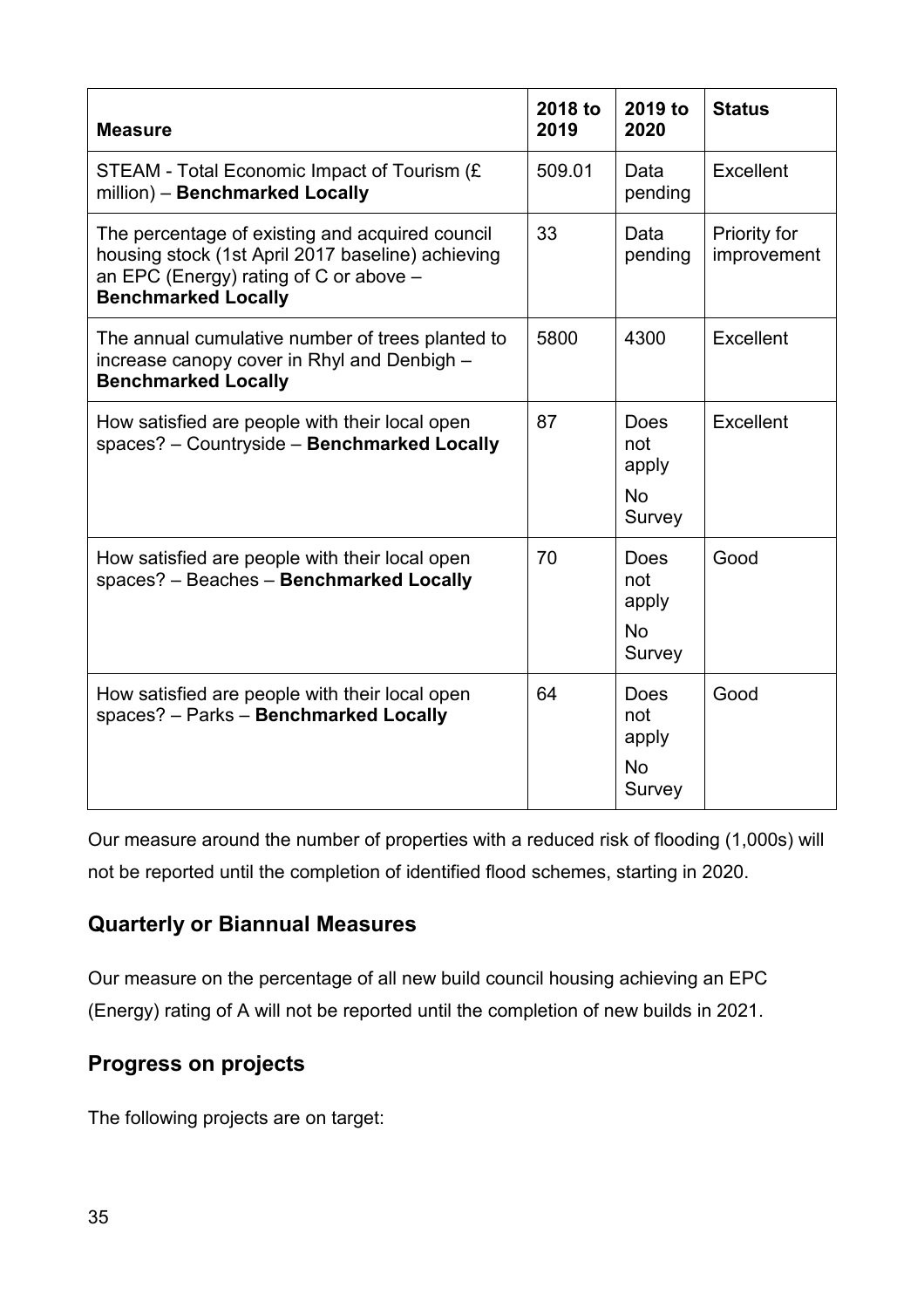- Climate and ecological change programme
- East Rhyl coastal defence
- Urban tree planting
- Protect and enhance Denbighshire's 'living assets'
- Moorland management and wildfire prevention

The following projects are experiencing obstacles:

- ENRaW Nature Corridor
- Improving biodiversity
- Reduce the council's use of plastics (phase 2)

The following project is at risk:

• Improving energy efficiency in council houses

# **Well-being and Equality**

#### **Protecting the Environment**

Supporting our commitment to protecting the environment, an accessible viewing platform was installed in December 2020 as part of our wetland restoration project in Prestatyn. The 35-acre wetland site was purchased after securing Welsh Government funding. As well as the wooden viewing platform to allow enhanced access to the site, further work is planned, including the excavation of ponds that will attract a host of wading birds and insects, while grazing will be extended to other parts of the site to bring down the vegetation levels as part of the Welsh Government's Sustainable Solutions project. This work will help the site mature and return to its natural state as a wetland, which will further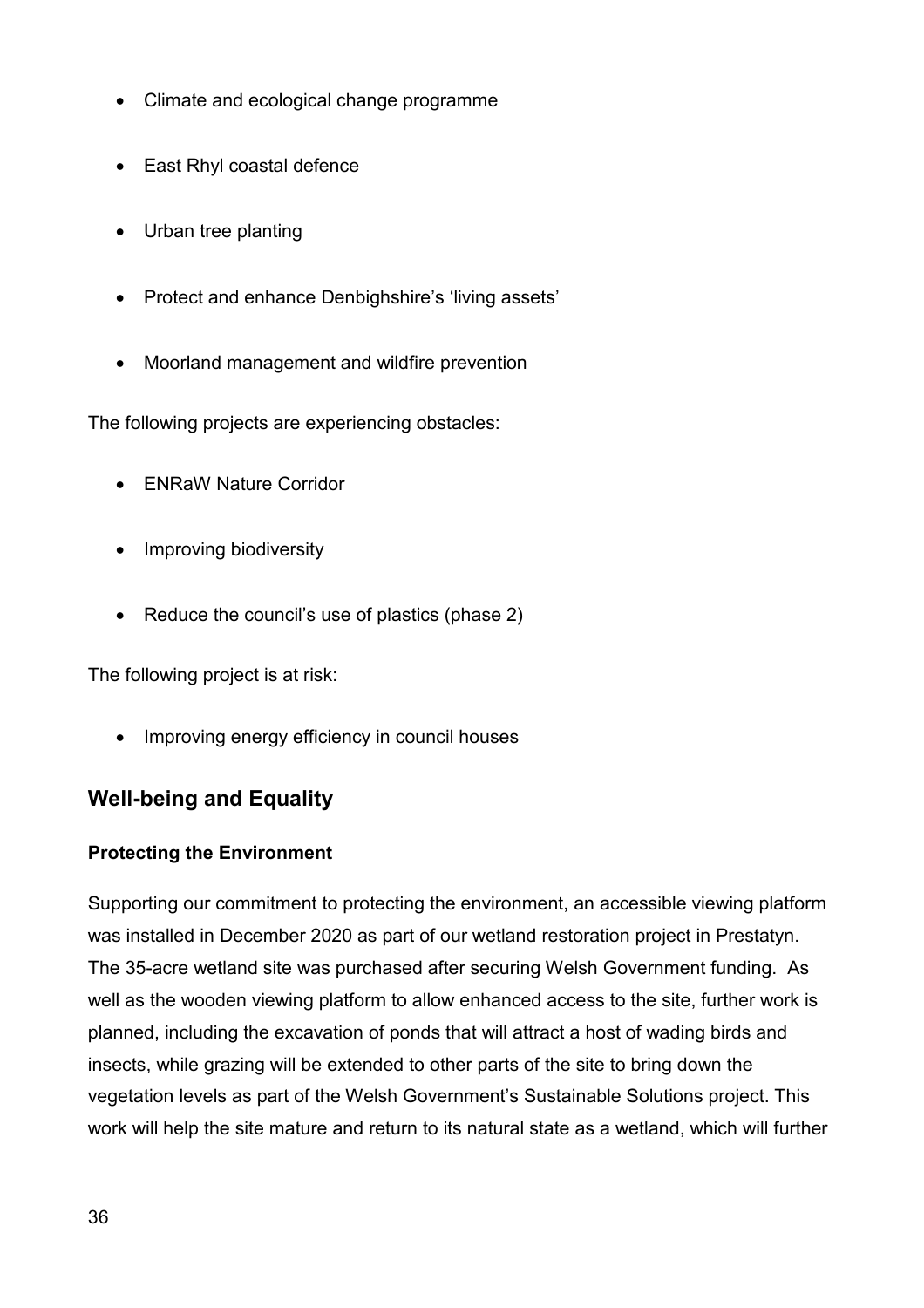enhance this fantastic resource for Prestatyn and Denbighshire as a whole. The protection and enhancement of the wetland is also essential in mitigating against climate change.

Our commitment to protect, preserve and enhance the environment supports well-being and economic prosperity for those in **socio-economic disadvantage**, whilst also targeting the protected characteristic of **age** by providing more volunteer work opportunities for young and old alike. Building accessible platforms also increases access to our natural assets for those with **disabilities** or infirmities. We carry our all our work in **collaboration** with regional partners, **integrating** with their ambitions for the area, and securing our ability to meet our needs in the **long-term** and for future generations.

#### **Reducing Supply Chain Emissions**

Ensuring pupils at Denbighshire schools get healthy, varied and nutritious meals to improve learning and development is a priority for the council. Pupils in Denbighshire eat 7,500 meals a day and each week the head cooks in each of the 55 schools (7 secondary and 48 primary) in Denbighshire place their orders for some 35,000 meals. November 2020 saw our school meals contract being awarded to a North Wales firm promising more Welsh produce, including beef sourced from farms in North and Mid Wales. The company, Harlech Foods, believe it is important that they supply schools in North Wales with food from North Wales to support the local community and regional economy. They also offer a bilingual service which is important so that orders can be taken in Welsh.

By purchasing local sustainable food in this manner, as well as supporting the **protection** of our environment for the **long-term**, we are also hopefully helping to stimulate and strengthen the regional economy, which in turn will support those in **socio-economic disadvantage.**

#### **Well-being Impact Assessment**

We will be launching an updated version of the [Well-being Impact Assessment](http://wellbeingad.denbighshire.gov.uk/) In January 2021. The changes are slight but they will ensure we pay due regard to some really important issues following the Council's declaration of a climate and ecological emergency; and the introduction of the new Socio-Economic Duty, which comes into effect from 31 March 2021 to reduce inequalities derived from socio-economic disadvantage. Sessions on the new Duty will be held throughout February for staff and Members.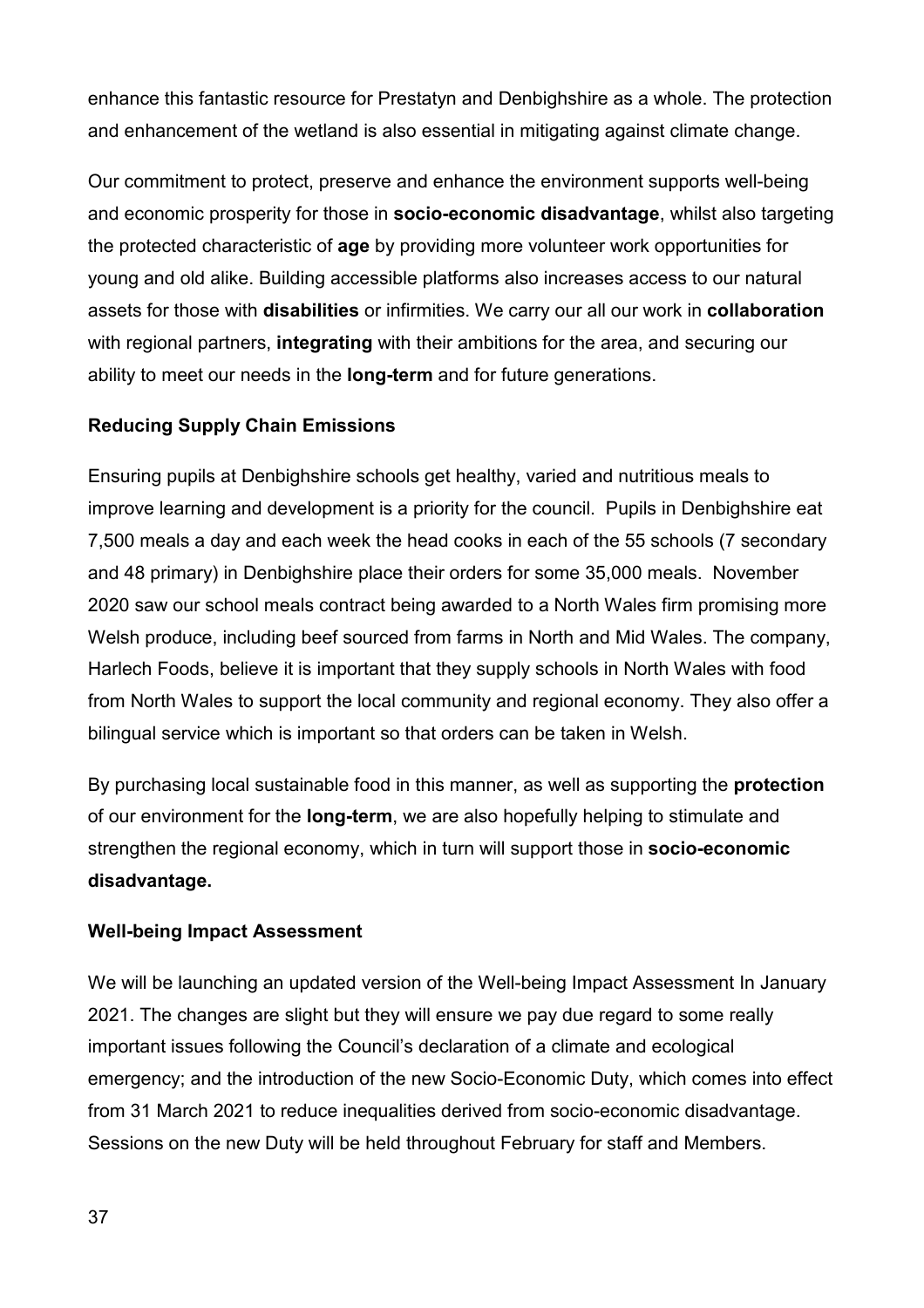<span id="page-37-0"></span>It is important that the council assesses all of its decisions in the context of protected characteristics, the socio-economic duty, and the sustainable development principles. This ensures that we maximise our resources as a council by at all times seeking **collaborative** opportunities that allow us to **integrate** goals with our partners. It also ensures that **everyone** is treated fairly, is **involved** in the decisions that affect them, and that we work together to **prevent** harm coming to what is important to us in the **long-term**.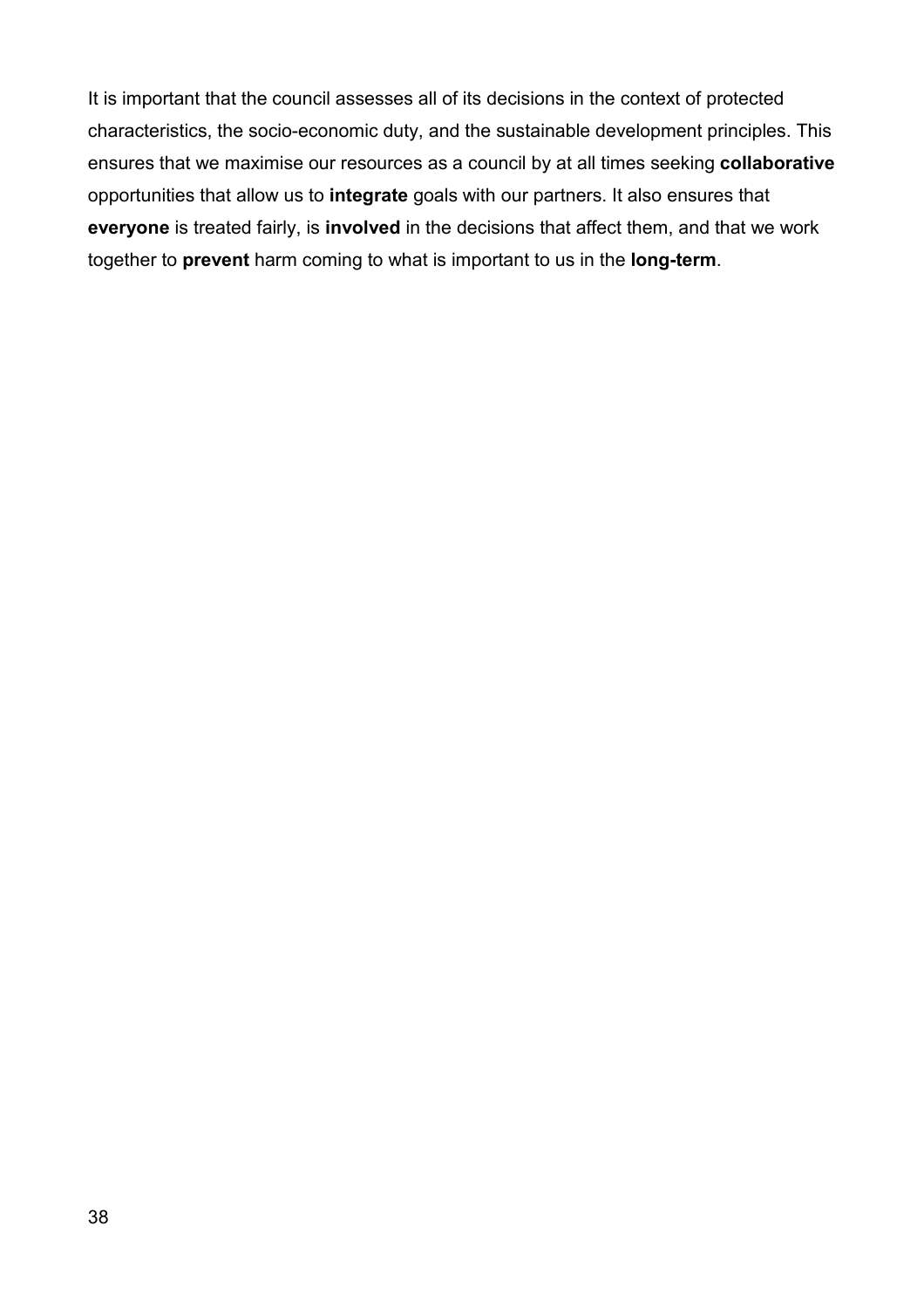# **Young People: A place where younger people will want to live and work and have the skills to do so**

Measures: Priority for improvement Projects: Good

#### **Corporate Plan Performance Framework: Measures Update**

The pandemic's impact on the delivery of services naturally has implications on a wide variety of measures that we collect. This is especially true within education where there have of course been significant ongoing challenges during this period. Attendance has been adversely affected as class cohorts self-isolate or schools were made to close; and attainment data of course is no longer comparable, being based on teacher assessment and not examination results. There will be a temporary suspension therefore of our measures for attendance and attainment, but we will seek to report any relevant data that may be published in the meantime, and resume all measures when it is appropriate to do so. Naturally this poses a real challenge to the council in understanding how our schools are performing, but we will continue to work with our School Improvement partners in GwE to ensure that the very best outcomes are being achieved by our pupils.

There are two measures with new data in this update. Firstly, 2020 to 2021 data for the number of schools providing education through suitability and condition categories C and D shows a decrease from 30 to 27. Band B of the 21st Century Schools Programme of course will reduce this figure further.

Secondly, the 18 to 24 work related claimant count remains a significant area of concern for us. As at December 2020, Denbighshire's claimant count increased slightly from 13.2% to 13.4%. We remain well behind the Wales average, which is now at 8.7%. Prior to the pandemic, Denbighshire was 2% behind the Wales average. However, for the first time, the UK claimant count average has risen beyond Wales, now at 8.9%. It is a situation that we will continue to monitor, but it underlines the importance of all our recovery efforts and support for businesses.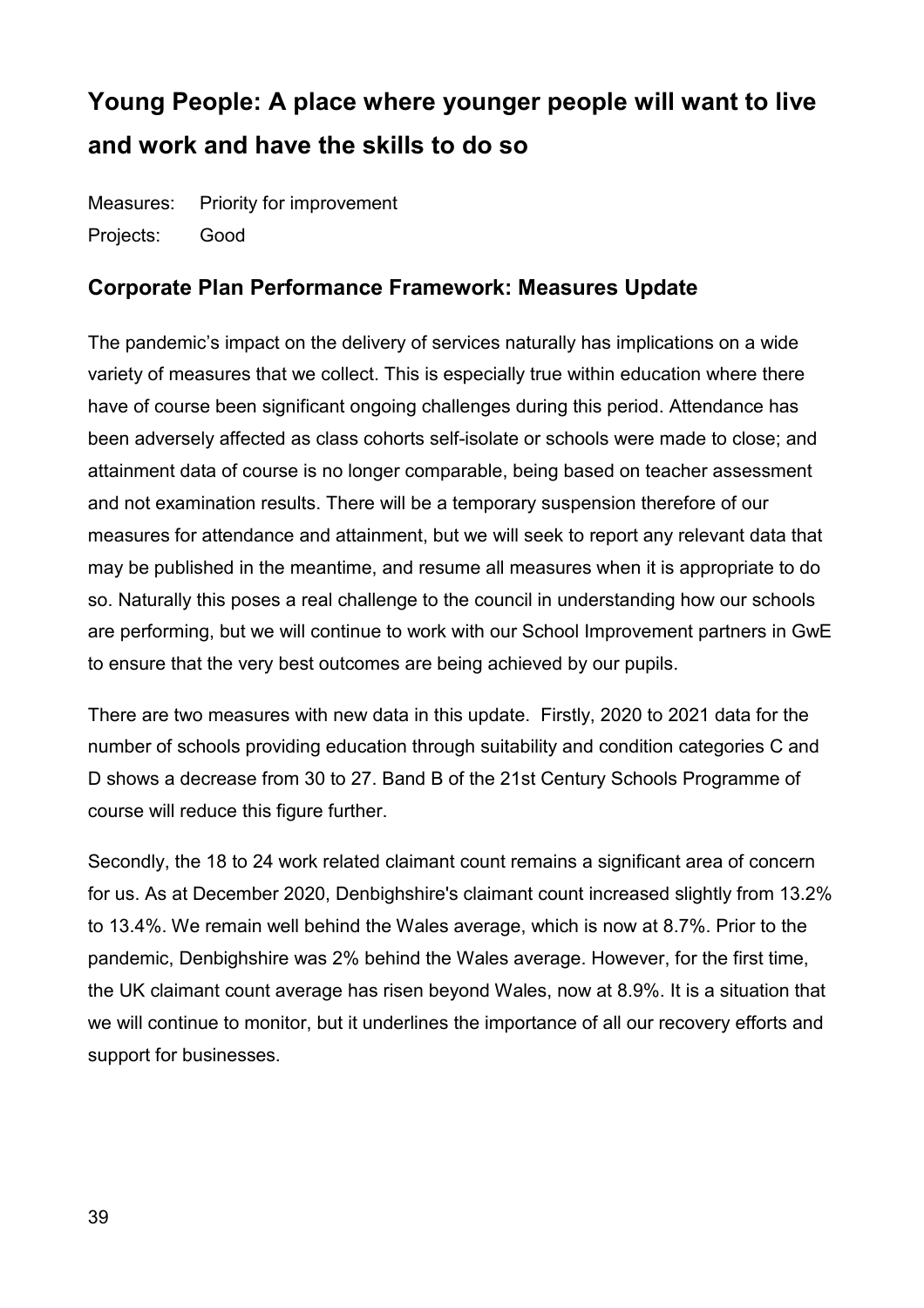# **Corporate Plan Programme Board: Project Update**

#### **Modernising Education**

Following Cabinet approval in September 2020 for the revisions to Band B of our Modernising Education Programme, confirmation of approval was received from Welsh Government in November. This will allow feasibility and design works to be commenced during 2021 to 2022. This is excellent news for our continued work delivering modern education facilities for our Young People. In the meantime, work continues to deliver improved facilities for both childcare and Welsh Language provision in the County.

#### **Childcare Settings**

Following Planning's approval of the extension of the Oak Tree Centre in July, approval and confirmation was received from the Welsh Government in November for the application to vary its funding. Subsequently the Strategic Investment Group (SIG) has scrutinised and approved the proposal, which will now allow us to proceed to tender.

Similarly, Ysgol Twm o'r Nant's childcare facility may now proceed to planning by the end of January, following the relevant approvals received from Welsh Government and SIG in November.

#### **Welsh Language Centre**

The construction phase of the project was completed in September. However, the project continues to be impacted by Covid-19 restrictions, the building only being sparsely used during the autumn term. Until restrictions are eased the full benefits of the project will not be realised.

#### **School Nutrition Project**

5 new schools have been recruited to the project in year 2 of its delivery, with some further expressions of interest. Year 1 schools also continue to be engaged and deliver what is appropriate and safe to do so during Covid-19 restrictions. This is excellent given the circumstances. Our partners in the Health Board have been working to re-develop the training for the Level 2 Community Food and Nutrition Skills qualification so that it can now be safely delivered online, and dates for these sessions have now been confirmed. It is anticipated that the move to online learning and meetings will improve our ways of staying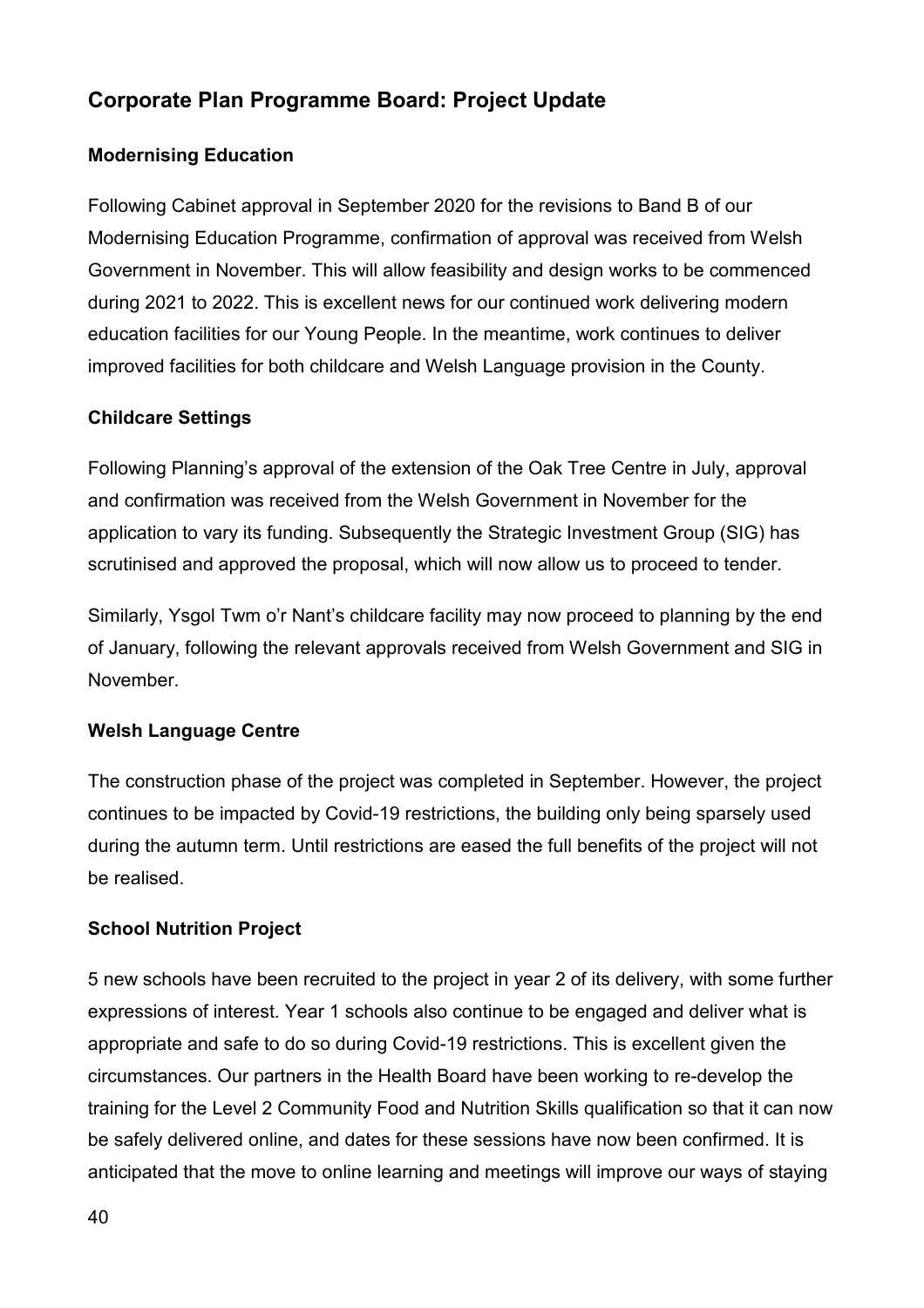in touch with schools and will save travel time and costs. We have also developed a new online platform for sharing resources with schools.

#### **Support for Parents**

Online and telephone support continues to help parents during the pandemic, seeing a strong take up of our offer. In partnership with Betsi Cadwaladr University Health Board (BCUHB) the Solihull course has been made available online for parents until November 2022.

#### **Entrepreneur Space**

Work on transforming the former Costigan's pub into a co-working hub for entrepreneurs has been completed. Denbighshire County Council used £312,000 of funding through the European Regional Development Fund and the Welsh Government to create the office accommodation at the semi-derelict Costigan's building on Bodfor Street, Rhyl. Start-up and co-working experts, TownSq has been chosen by Denbighshire County Council to take on the building, which is expected to be used to support businesses, create jobs and grow the local economy. Accommodation for around 20 business start-ups in flexible accommodation has been created with space to host events and a coffee shop on site.

#### **TechZone**

This project has been on hold for a significant period of time, waiting for external funding to be identified. It is now proposed, given the financial situation, to move this project towards closure. However, the project may be restarted should funding be identified in future or if the need for the project changes.

#### **Young Person Employment Bursary**

The pandemic continues to affect take-up of the bursary project. Few applications have been submitted this financial year, receiving only 8 compared to 53 the previous year. Further restrictions have also made things difficult again, as potential applicants are unable to leave their home to undertake training / assessments, etc. It has also been a year of readjustment for training providers of course, having to re-develop their content to deliver courses through different mediums e.g. online as opposed to face-to-face. Finally, it was found that the Bursary's online presence had not been uploaded to the council's new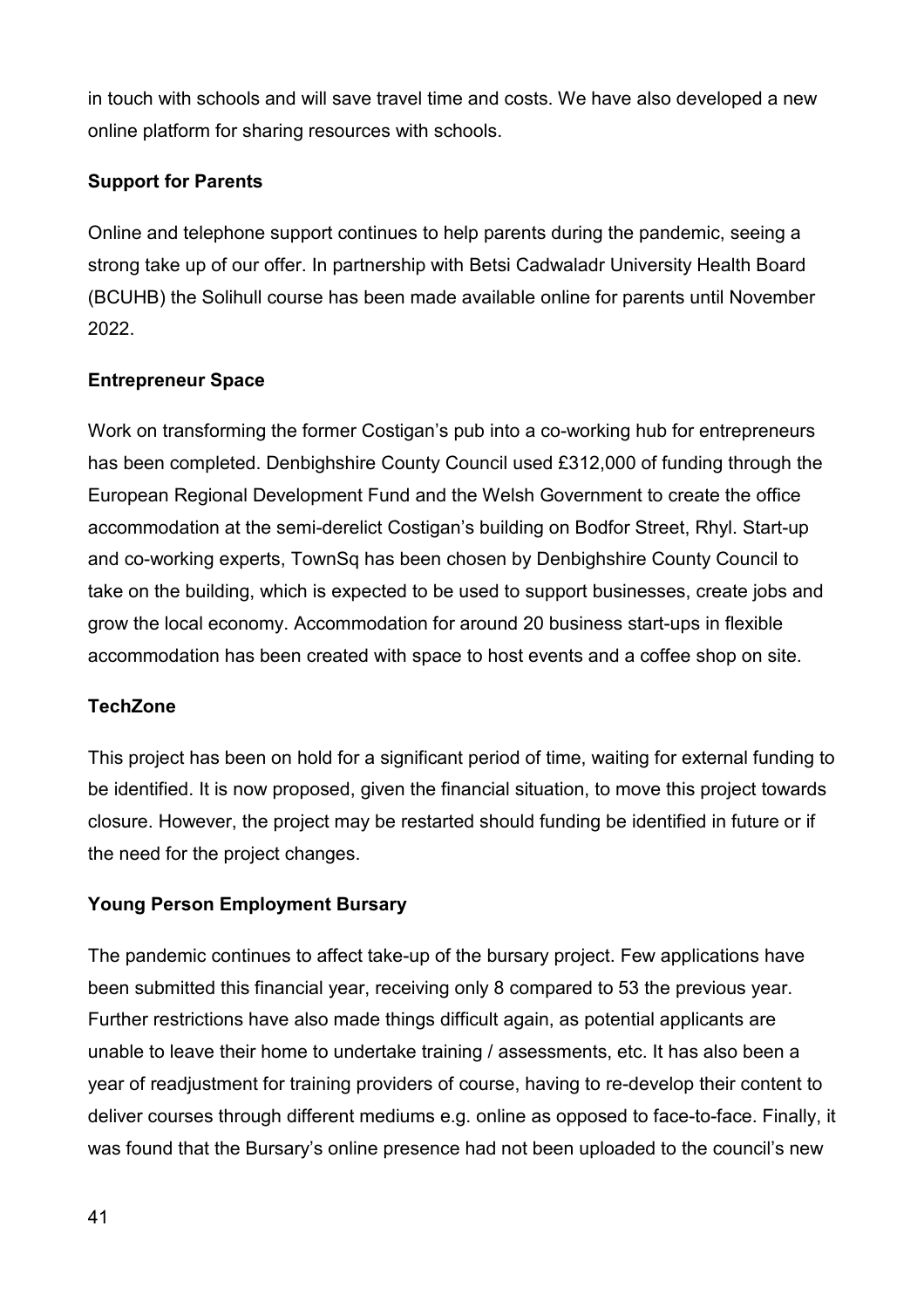website in September; this was corrected in December but will have impacted applications. Two applications have been received subsequently, which is encouraging, and the project will now work with the Communications team to promote the bursary's availability again.

#### **Pupil Attitude to Self and School (PASS)**

We felt that it was important during these difficult times to continue to offer our schools the opportunity to access the Pupil Attitude to Self and School (PASS) Survey so that the wellbeing of pupils could be monitored and appropriate interventions identified as necessary. Because of the circumstances, schools were given more time during the autumn term to complete the survey, running up until the Christmas period. Results will therefore be slightly delayed this year, but are anticipated by mid-February.

#### **Working Start**

There have been a couple of obstacles recently to the delivery of Working Start, one being the secondment of a Placement Officer to the Tract, Trace, Protect Team; and another being a decrease in the number of candidate applications to the scheme. Nonetheless, the new model of delivery for the project is fully operational and providing placements. Two paid placements have been successfully recruited to since its relaunch, and a further 9 paid and 2 unpaid placements have been secured with managers / employers and sent out for advertisement. The Work Start Scheme is able to support council departments during the current Covid-19 pandemic by offering additional capacity within teams. The Scheme is currently recruiting a Admin Assistant placement to support the Council's Community Equipment Service, organising and delivering PPE equipment to our Social Care teams.

Placements have been extended to micro and small businesses in Denbighshire as part of our remodel, and they are all advertised through our denjobs.org platform, as well as shared with the Working Denbighshire service and our wider partnership networks, including both the Denbighshire Employment Network (DEN) and the Denbighshire Employment Engagement Partnership (The DEEP). Next steps will involve further developments to the communications and marketing plan for the scheme to maximise the pool of applicants, and increase the chances of recruitment to the placements identified.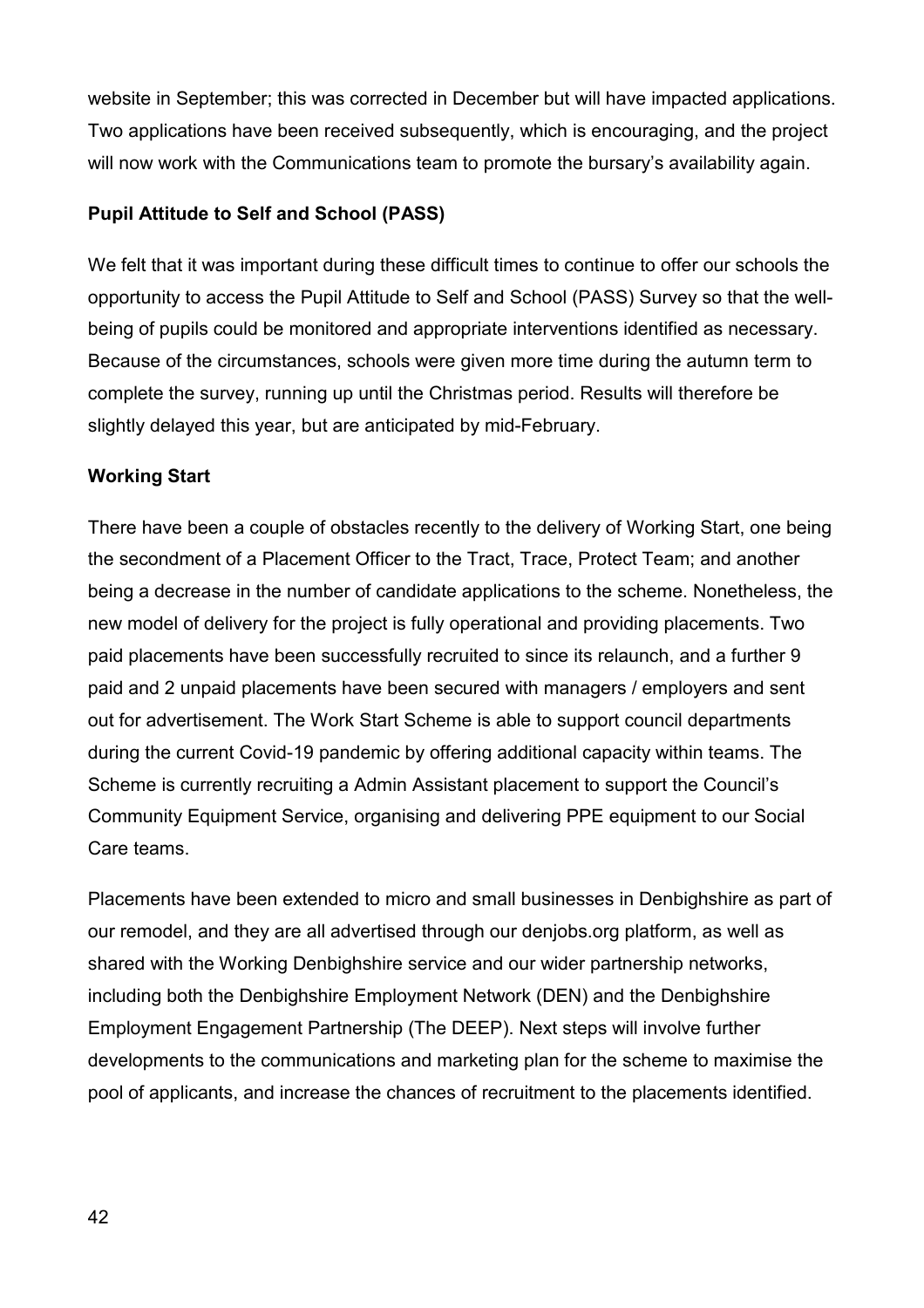#### **Working Denbighshire Ready for Work**

The project is experiencing obstacles because of ongoing restrictions posed during the pandemic and the lack of ICT availability for students. Schools are hugely supportive of the project and want it to continue; however, they are not at this stage able to engage in any planning for events due to pressures. Nonetheless, the project is working to develop feasible timeframes and delivery models, working, for example, with Jobcentre Plus and Careers Wales to utilise the resources they are developing for their January Jobs Fair, which includes videos of employers etc. These can be used as part of the Careers Fairs in schools going forward. The Ready for Work Project will submit its remodelled plans for delivery to the Corporate Plan Programme Board in April.

#### **Community Benefits Hub**

The Hub has undertaken an outreach drive to increase awareness of its aims with staff. Training sessions have also been provided for teams on community benefits awareness and the application of benefits to projects. As a result, a number of significant projects have engaged support from the Hub at an early stage. The development of the on-line portal is still in lag due to furlough implications with the supplier. New processes have also been put in place around S106 agreements and Certificates of Completion.

#### **Volunteering**

Work has continued on the development of a new volunteering policy, revised documents being shared with Trade Unions and the Senior Leadership Team for input. These will be presented for Cabinet approval in March. The website has also been reviewed and revamped to coincide with the relaunch of the updated policies and handbooks.

#### **Annual or Biennial Measures**

| <b>Measure</b>                                                                  | 2018 to<br>2019 | 2019 to<br>2020 | <b>Status</b>               |
|---------------------------------------------------------------------------------|-----------------|-----------------|-----------------------------|
| Percentage of pupil attendance in primary schools<br>- Benchmarked Nationally   | 94.5            | 94.9            | Acceptable                  |
| Percentage of pupil attendance in secondary<br>schools - Benchmarked Nationally | 93.5            | 93.4            | Priority for<br>improvement |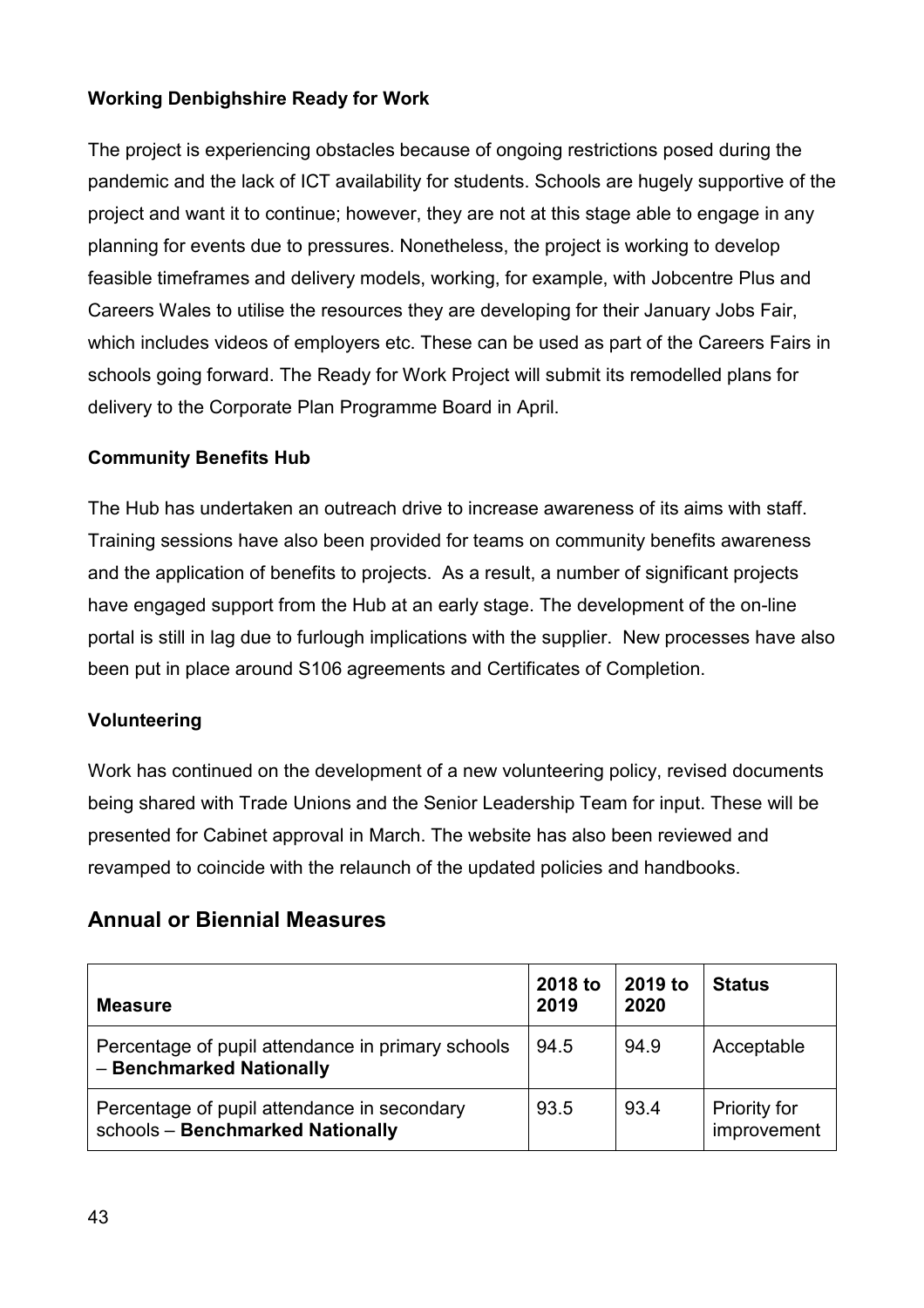| <b>Measure</b>                                                                                                                                                                                                                                                                                                                                | 2018 to<br>2019 | 2019 to<br>2020                                    | <b>Status</b>                      |
|-----------------------------------------------------------------------------------------------------------------------------------------------------------------------------------------------------------------------------------------------------------------------------------------------------------------------------------------------|-----------------|----------------------------------------------------|------------------------------------|
| The percentage of children aged 4-5 years who are<br>a healthy weight or underweight (reported one year<br>in arrears) - Benchmarked Nationally                                                                                                                                                                                               | 67.7            | Data<br>pending                                    | Priority for<br>improvement        |
| Local Authority Points Score Average - KS4 Welsh<br>Baccalaureate Skills Challenge Certificate Indicator<br>- Benchmarked Nationally                                                                                                                                                                                                          | 32.4            | 33.8                                               | Priority for<br>improvement        |
| The percentage of children achieving 5 GSCEs A*-<br>C (Level 2, Key Stage 4), including English or<br>Welsh (1st language), Maths and English<br>Literature, by the end of secondary school, against<br>the percentage that achieved the expected<br>standard at the end of primary school (Level 4, Key<br>Stage 2) - Benchmarked Nationally | 48.7            | 50.9                                               | Priority for<br>improvement        |
| The percentage of residents that are satisfied that<br>there are job opportunities for young people at the<br>start of their career - Benchmarked Locally                                                                                                                                                                                     | 19              | <b>Does</b><br>not<br>apply<br><b>No</b><br>survey | <b>Priority for</b><br>improvement |
| The percentage of residents that are satisfied that<br>there are opportunities for young people to develop<br>their skills - Benchmarked Locally                                                                                                                                                                                              | 28              | <b>Does</b><br>not<br>apply<br><b>No</b><br>survey | Priority for<br>improvement        |
| The percentage of residents that are satisfied that<br>there are leisure opportunities that appeal to young<br>people - Benchmarked Locally                                                                                                                                                                                                   | 50              | Does<br>not<br>apply<br><b>No</b><br>survey        | Acceptable                         |

| <b>Measure</b>                                                                                                                    | 2019 to<br>2020 | 2020 to<br>2021 | <b>Status</b>                      |
|-----------------------------------------------------------------------------------------------------------------------------------|-----------------|-----------------|------------------------------------|
| The number of schools providing education<br>through suitability and condition categories C and<br><b>D</b> - Benchmarked Locally | 30              | 27              | <b>Priority for</b><br>improvement |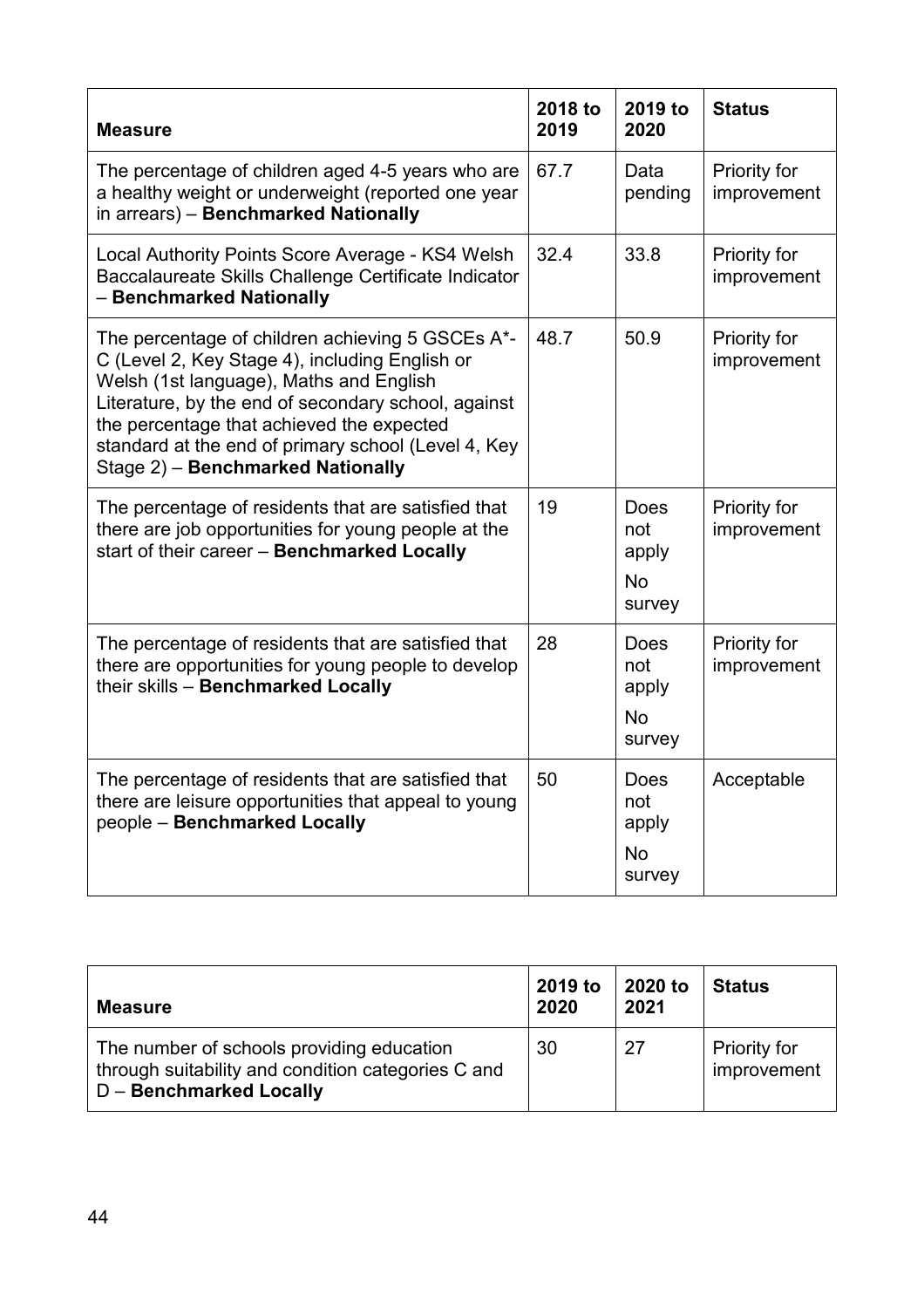# **Quarterly or Biannual Measures**

| <b>Measure</b>                                                                                                                                                                                           | Quarter<br>3 2019<br>to 2020 | Quarter<br>4 2019<br>to 2020                 | Quarter<br>1 2020<br>to 2021      | Quarter<br>2 2020<br>to 2021                 | Quarter<br>3 2020<br>to 2021                          | <b>Status</b>               |
|----------------------------------------------------------------------------------------------------------------------------------------------------------------------------------------------------------|------------------------------|----------------------------------------------|-----------------------------------|----------------------------------------------|-------------------------------------------------------|-----------------------------|
| Percentage of the<br>population aged 18<br>to 24 claiming Job<br><b>Seekers Allowance</b><br>- Benchmarked<br><b>Nationally</b>                                                                          | 6.7                          | 6.9                                          | 13.6                              | 13.2                                         | 13.4                                                  | Priority for<br>improvement |
| The percentage of<br>pupils (using Pupil<br><b>Attitudes to Self</b><br>and School -<br>PASS) who<br>respond positively<br>against pupils'<br>feelings about<br>school-<br><b>Benchmarked</b><br>Locally | 86.1                         | <b>Does</b><br>not<br>apply<br>Bi-<br>annual | No data<br>due to<br>Covid-<br>19 | <b>Does</b><br>not<br>apply<br>Bi-<br>annual | Data<br>pending<br>(expect)<br>ed in<br>Februar<br>y) | Good                        |

# **Project Progress**

The following projects are on target:

- Entrepreneur space, Rhyl
- Pupil Attitude to Self and School Survey
- School Nutrition Project
- Community Benefits Hub

The following projects are experiencing obstacles:

- Working Denbighshire Ready for Work
- Modernising Education Programme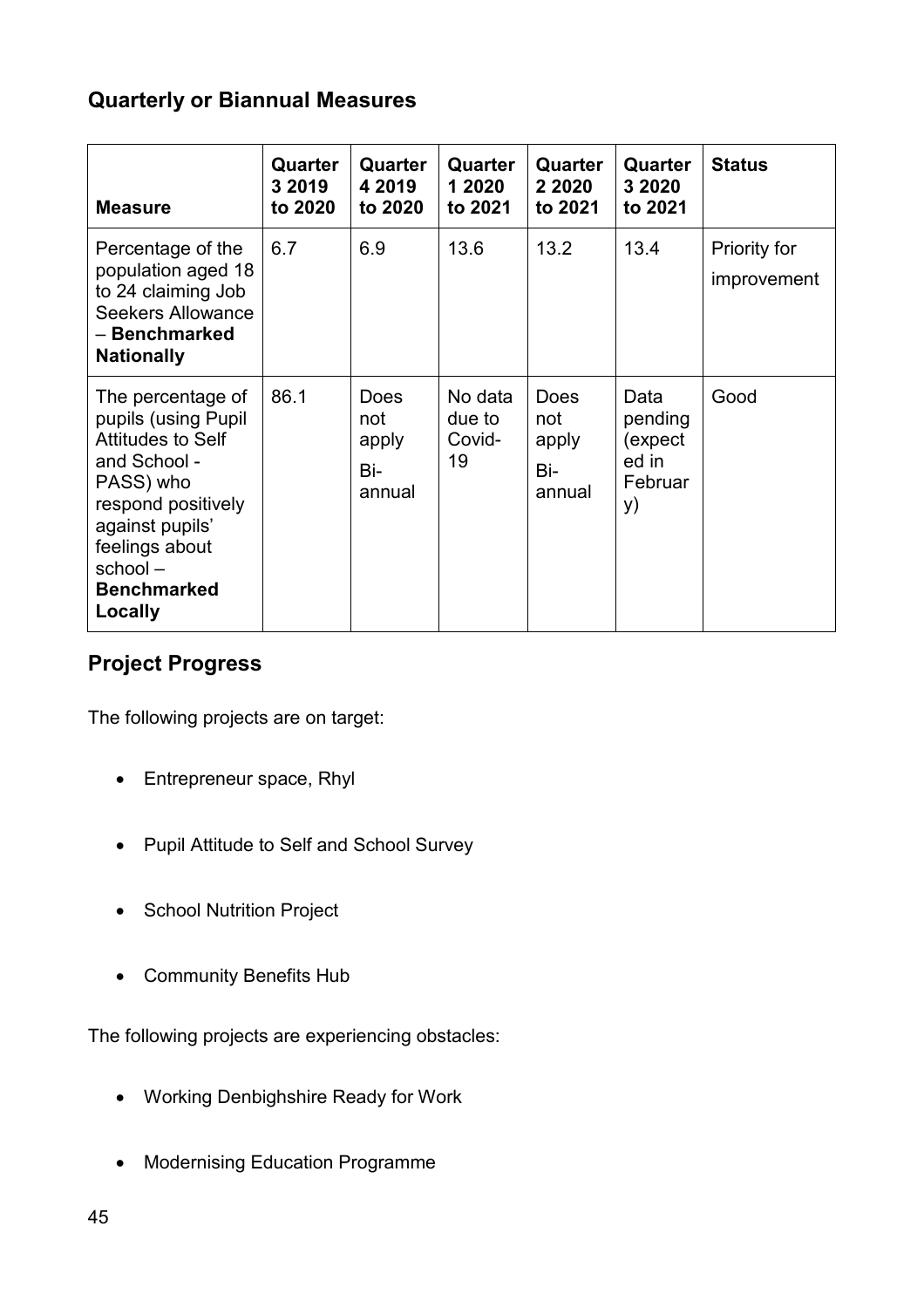- TechZone
- Supporting Parents
- The Denbighshire Working Start Scheme

The following project is at risk:

• Young Person Employment Bursary

# **Well-being and Equality**

#### **North Wales Growth Deal**

In December, a significant milestone was achieved with Denbighshire signing up to the North Wales Growth Deal, which aims to create up to 4,200 new jobs by 2036, and support an uplift of £2bn-2.4bn for the economy over that same period. UK and Welsh governments have pledged £240m to the Deal with the ambition that this will secure over £1bn in investment through match funding from private investors. The first tranche of money will be released in the spring with hopes that it will help sell the region to investors. The first funds will be released by the end of the financial year with three initial projects from a list of 14 the frontrunners to kick-start the investment in the region.

Strengthening the economy will support those in **socio-economic disadvantage**, also targeting the protected characteristic of **age** by providing more work opportunities for young and old alike. We are doing so through **collaboration** with regional partners, **integrating** with their ambitions for the area, and securing our ability to meet our needs in the **long-term**. This investment may also **prevent** any rise in deprivation in the region.

#### **Remote Learning**

Denbighshire schools, supported by Denbighshire's Education Services, have worked tirelessly and with great collaborative effort to ensure that no pupil is adversely disadvantaged by the impact of Covid-19 on their learning. Our partners in GwE have praised Denbighshire schools for the way that they support and work together in their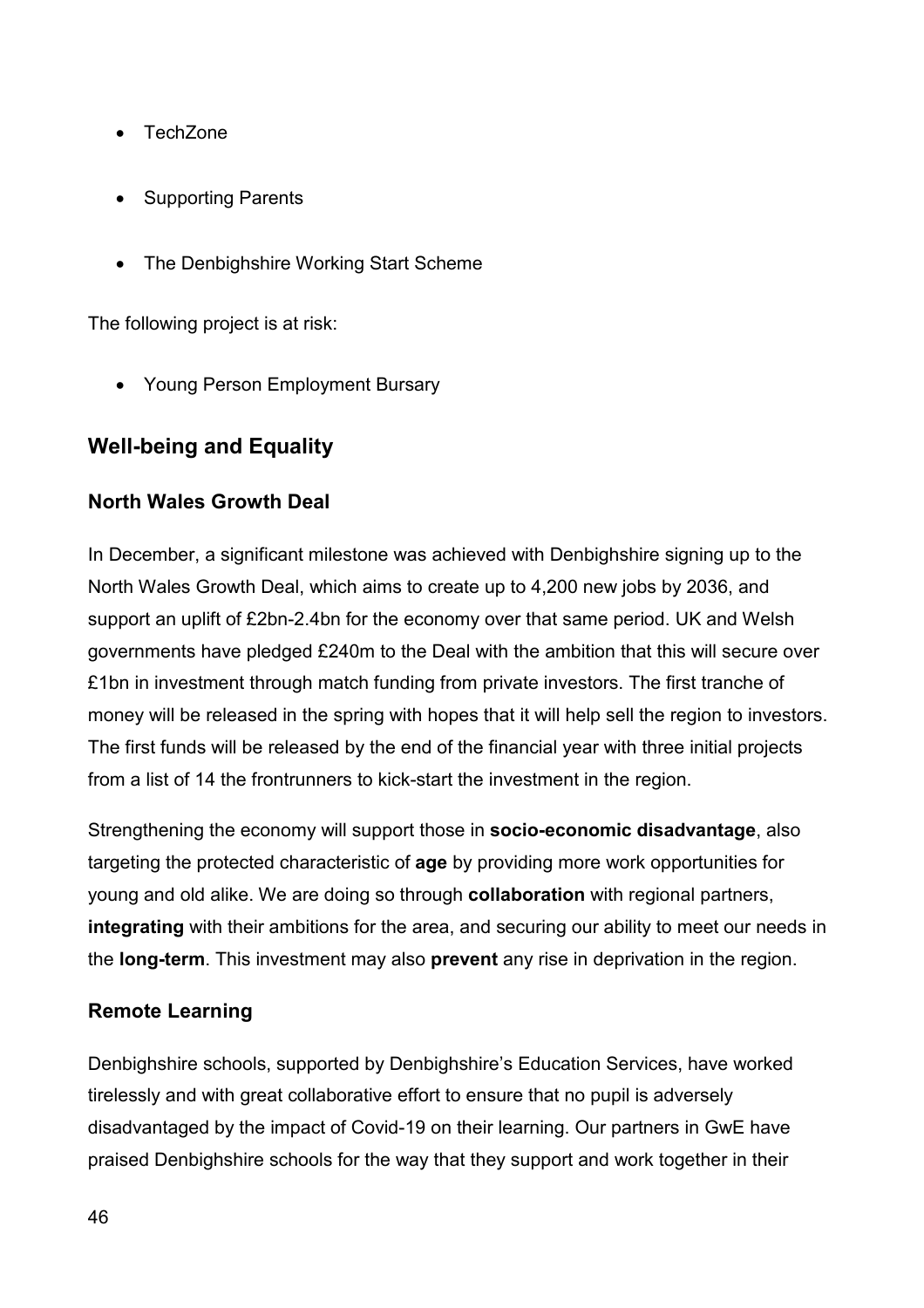clusters, sharing good practice and advice during what has been a terrifically stressful time with tumultuous uncertainty from one day to the next. October to December was a time when schools did all they could to remain open safely, and often times it seemed against all odds. Now in December, once again, in addition to providing face-to-face learning for the children of key workers, all pupils have been supported with the offer of remote learning from home, teachers and parents having to adapt to the most difficult of expectations. Schools and education colleagues have also worked hard to ensure that pupils continue to engage with the learning offer and are being kept safe. We know that there will be educational inequalities, however. This is a sad reality of a pandemic that hits those with the greatest need hardest. As a council we are working hard to do all that we can to help.

Our work in this area of course again supports the protected characteristic of **age**, but it is not limited to that, issues of **socio-economic disadvantage, gender, sexuality** or **disability** also being also adversely impacted by the pandemic. As an authority we need to make sure that teachers and education staff feel supported to help everyone struggling with their well-being during this period of significant stress. It is especially important that we maintain the strong **collaboration** that exists between schools as a mechanism to support that goal, which ultimately will ensure the short and **long-term** needs of our young people are not neglected. Young people need to be kept **involved** in the evolving delivery of their education throughout; and where issues can be identified early, appropriate interventions put in place to **prevent** their worsening. This **integrates** well with the agendas of both the Police and the local Health Board too as our partners, seeking to address negative or harmful behaviours early.

#### **Community Benefits**

Our new Hub has worked with a number of significant projects in recent months to encourage greater benefits for the community. Working together with Working Denbighshire and the developer, trainees have been supported to work on the new Tan y Sgubor Housing Development in Denbigh. The developer has also participated in on-line mentoring sessions and will be producing construction career information, in the form of videos, in both Welsh and English. The Hub is also liaising with Denbigh Town Council and Denbigh in Bloom to secure place based benefits that will add value to the local community in Denbigh. Similarly, the Hub has been supporting the Rhyl East Sea